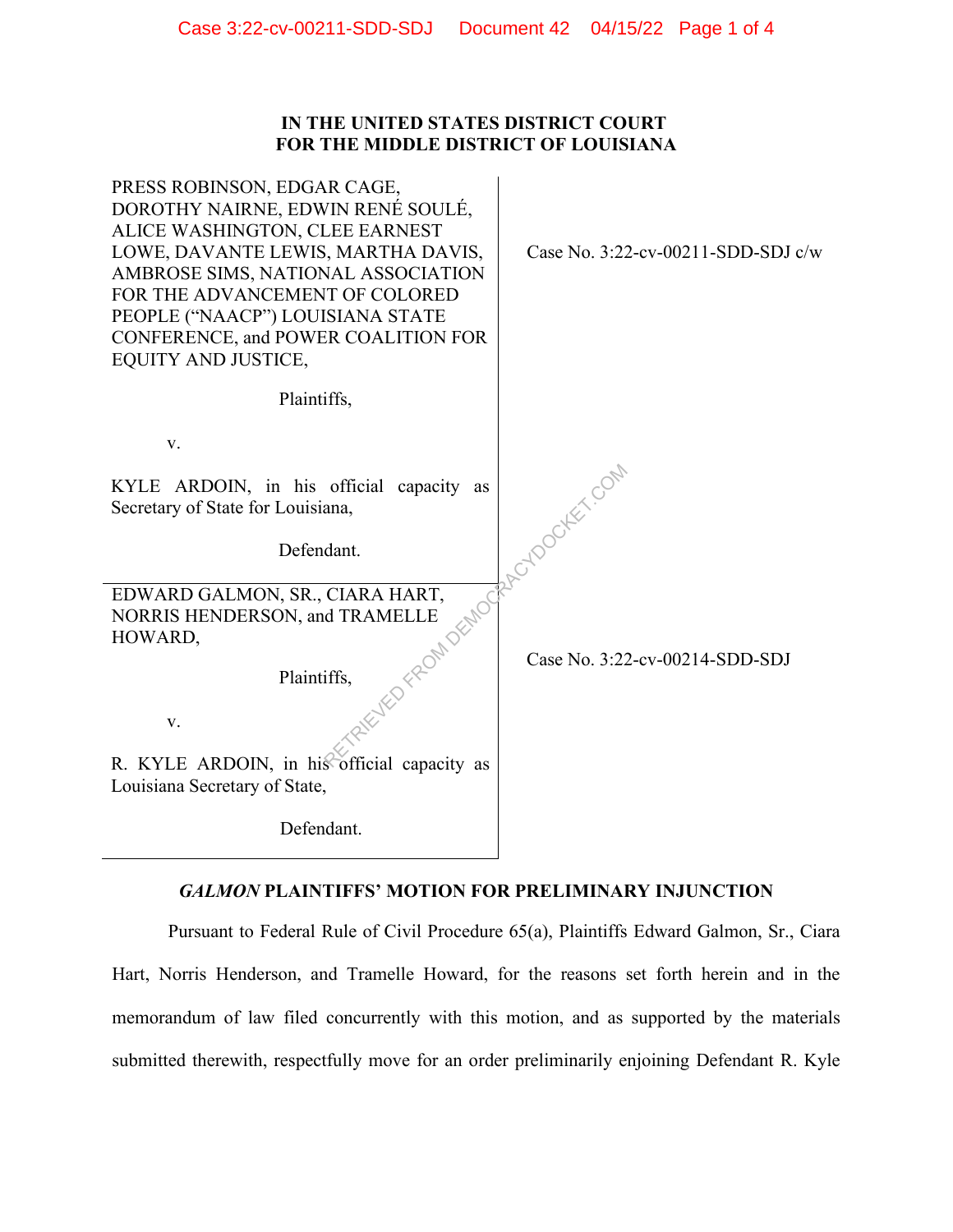#### Case 3:22-cv-00211-SDD-SDJ Document 42 04/15/22 Page 2 of 4

Ardoin, in his official capacity as Louisiana Secretary of State, from enforcing the boundaries of the congressional districts as drawn in House Bill 1 ("HB 1").

A preliminary injunction is warranted here because Plaintiffs are likely to succeed on the merits of their claim that HB 1 violates Section 2 of the Voting Rights Act of 1965, 52 U.S.C. § 10301, by failing to include a second congressional district in which Black voters have the opportunity to elect their preferred candidates. Louisiana has a Black population sufficiently large and geographically compact to create an additional majority-Black congressional district that includes the Baton Rouge area and the delta parishes along the Mississippi border. Rather than draw an additional Black-opportunity district as required by federal law, the Louisiana State Legislature instead chose to limit the ability of Black Louisianians in this area to elect candidates of their choice to Congress, thus diluting the voting strength of a politically cohesive minority group in violation of Section 2. *See Johnson v. De Grandy*, 512 U.S. 997, 1007 (1994). Plaintiffs have shown that they have satisfied the threshold preconditions established in *Thornburg v. Gingles*, 478 U.S. 30, 50–51 (1986), and that, considering the totality of circumstances, "the political processes leading to nomination or election in the State or political subdivision are not equally open to participation" by members of Louisiana's Black community. 52 U.S.C.  $§ 10301(b).$ pportunity district as required by feder<br>limit the ability of Black Louisianians in<br>thus diluting the voting strength of a p<br>1 2. See Johnson v. DeGrandy, 512 U.S.<br>satisfied the threshold preconditions of<br>51 (1986), and th

Moreover, Plaintiffs will suffer irreparable injury to their fundamental voting rights without preliminary injunctive relief. *See, e.g.*, *League of Women Voters of N.C. v. North Carolina*, 769 F.3d 224, 247 (4th Cir. 2014); *Obama for Am. v. Husted*, 697 F.3d 423, 436 (6th Cir. 2012). The balance of equities and the public interest favor an injunction that "would result in expanded voting opportunities for Louisiana voters." *Harding v. Edwards*, 487 F. Supp. 3d 498, 527 (M.D. La. 2020); *see also, e.g.*, *Ga. State Conf. of NAACP v. Fayette Cnty. Bd. of Comm'rs*, 118 F. Supp.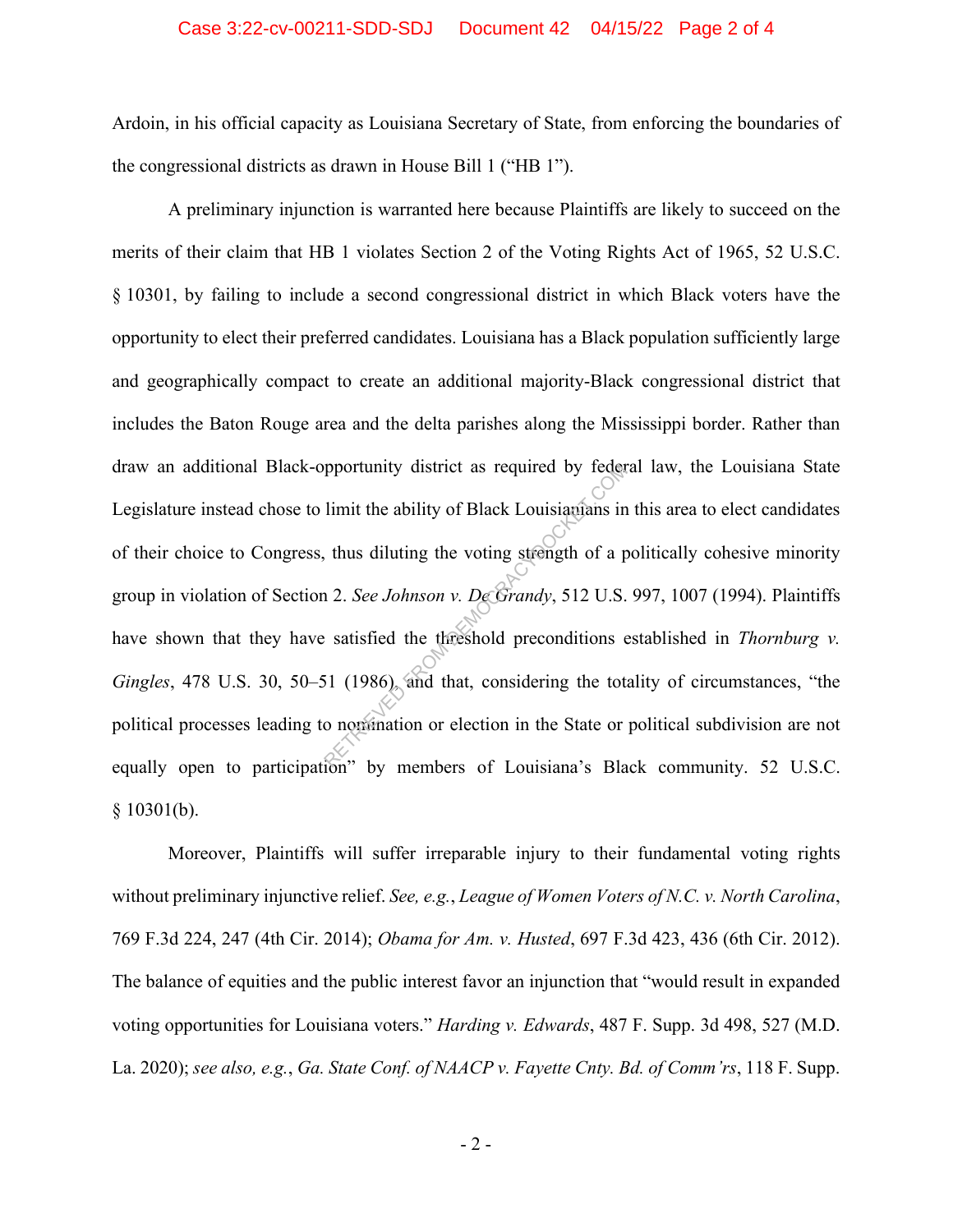#### Case 3:22-cv-00211-SDD-SDJ Document 42 04/15/22 Page 3 of 4

3d 1338, 1348–49 (N.D. Ga. 2015) (finding that "the harm [plaintiffs] would suffer by way of vote dilution outweighs the harm to the [defendant]" and that "the public interest is best served by ensuring . . . that all citizens . . . have an equal opportunity to elect the representatives of their choice"). And given that Louisiana's candidate qualifying period does not begin until the end of July—more than *three months*from now—there is ample time for the adoption and implementation of a remedial congressional plan.

Plaintiffs therefore request that the Court issue a preliminary injunction enjoining Defendant from enforcing or giving any effect to the boundaries of the congressional districts as drawn in HB 1, including barring Defendant from conducting any congressional elections under the enacted map, and ensure that necessary remedies are timely adopted and a lawful congressional map is in place in advance of this year's midterm elections.

Plaintiffs further request that the Court waive the posting of security as otherwise required by Federal Rule of Civil Procedure 65(c). *See, e.g.*, *Planned Parenthood Gulf Coast, Inc. v. Kliebert*, 141 F. Supp. 3d 604, 652 (M.D. La. 2015) (security requirement "may be waived where the gravity of interest is great and no proper showing of a harm's likelihood or a probable loss is made"); *see also New Ga. Project v. Raffensperger*, 484 F. Supp. 3d 1265, 1307 n.33 (N.D. Ga. 2020) (exercising discretion to waive security in voting rights case). Example 1981 E Supplied that necessary remedies are timely adopted that necessary remedies are timely adopted and the Court waive the posting of series that the Court waive the posting of series to recedure 65(c). See, e.g

#### [SIGNATURE BLOCK ON NEXT PAGE]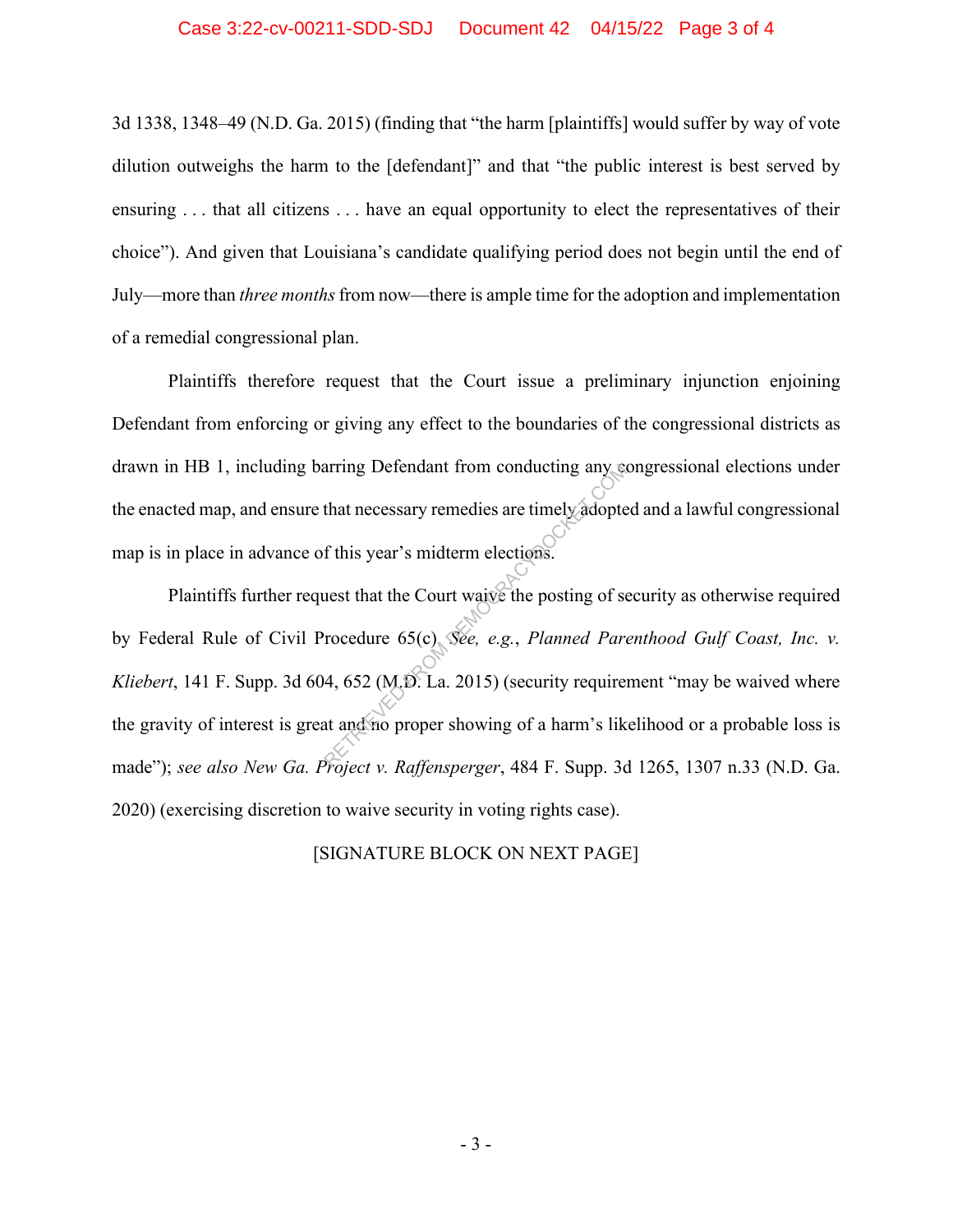By *s/Darrel J. Papillion*  Darrel J. Papillion (Bar Roll No. 23243) Renee C. Crasto (Bar Roll No. 31657) Jennifer Wise Moroux (Bar Roll No. 31368) **WALTERS, PAPILLION, THOMAS, CULLENS, LLC** 12345 Perkins Road, Building One Baton Rouge, Louisiana 70810 Phone: (225) 236-3636 Fax: (225) 236-3650 Email: papillion@lawbr.net Email: crasto@lawbr.net Email: jmoroux@lawbr.net

Dated: April 15, 2022 Respectfully submitted,

Abha Khanna\* Jonathan P. Hawley\* **ELIAS LAW GROUP LLP** 1700 Seventh Avenue, Suite 2100 Seattle, Washington 98101 Phone: (206) 656-0177 Facsimile: (206) 656-0180 Email: akhanna@elias.law Email: jhawley@elias.law

Lalitha D. Madduri\*\* Olivia N. Sedwick\* Jacob D. Shelly\* **ELIAS LAW GROUP LLP** 10 G Street NE, Suite 600 Washington, D.C. 20002 Phone: (202) 968-4490 Facsimile: (202) 968-4498 Email: lmadduri@elias.law Email<sup>O</sup>sedwick@elias.law Email: jshelly@elias.law RETRIEVED FROM DE

*Counsel for Plaintiffs*

\*Admitted *pro hac vice*  \*\**Pro hac vice* application pending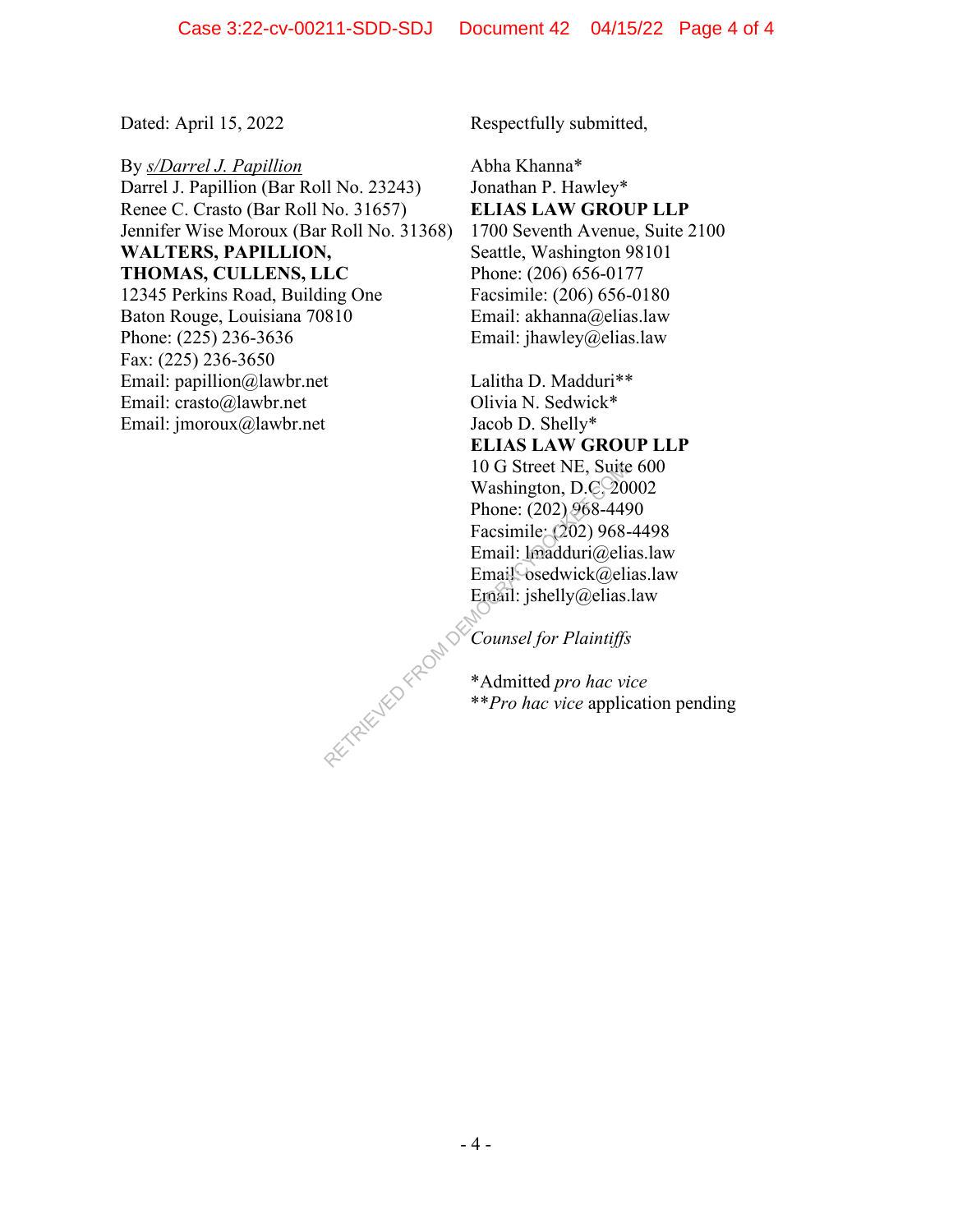## **IN THE UNITED STATES DISTRICT COURT FOR THE MIDDLE DISTRICT OF LOUISIANA**

| PRESS ROBINSON, EDGAR CAGE,<br>DOROTHY NAIRNE, EDWIN RENÉ SOULÉ,<br>ALICE WASHINGTON, CLEE EARNEST<br>LOWE, DAVANTE LEWIS, MARTHA DAVIS,<br>AMBROSE SIMS, NATIONAL ASSOCIATION<br>FOR THE ADVANCEMENT OF COLORED<br>PEOPLE ("NAACP") LOUISIANA STATE<br>CONFERENCE, and POWER COALITION FOR<br><b>EQUITY AND JUSTICE,</b> | Case No. $3:22$ -cv-00211-SDD-SDJ c/w |
|---------------------------------------------------------------------------------------------------------------------------------------------------------------------------------------------------------------------------------------------------------------------------------------------------------------------------|---------------------------------------|
| Plaintiffs,                                                                                                                                                                                                                                                                                                               |                                       |
| V.                                                                                                                                                                                                                                                                                                                        |                                       |
| KYLE ARDOIN, in his official capacity as<br>Secretary of State for Louisiana,                                                                                                                                                                                                                                             | Cylogocker.com                        |
| Defendant.                                                                                                                                                                                                                                                                                                                |                                       |
| EDWARD GALMON, SR., CIARA HART,<br>NORRIS HENDERSON, and TRAMELLE<br>HOWARD,                                                                                                                                                                                                                                              |                                       |
| UFED FFROM DEMOC<br>Plaintiffs,                                                                                                                                                                                                                                                                                           | Case No. 3:22-cv-00214-SDD-SDJ        |
| V.                                                                                                                                                                                                                                                                                                                        |                                       |
| R. KYLE ARDOIN, in his official capacity as<br>Louisiana Secretary of State,                                                                                                                                                                                                                                              |                                       |
| Defendant.                                                                                                                                                                                                                                                                                                                |                                       |

# *GALMON* **PLAINTIFFS' MEMORANDUM OF LAW IN SUPPORT OF MOTION FOR PRELIMINARY INJUNCTION**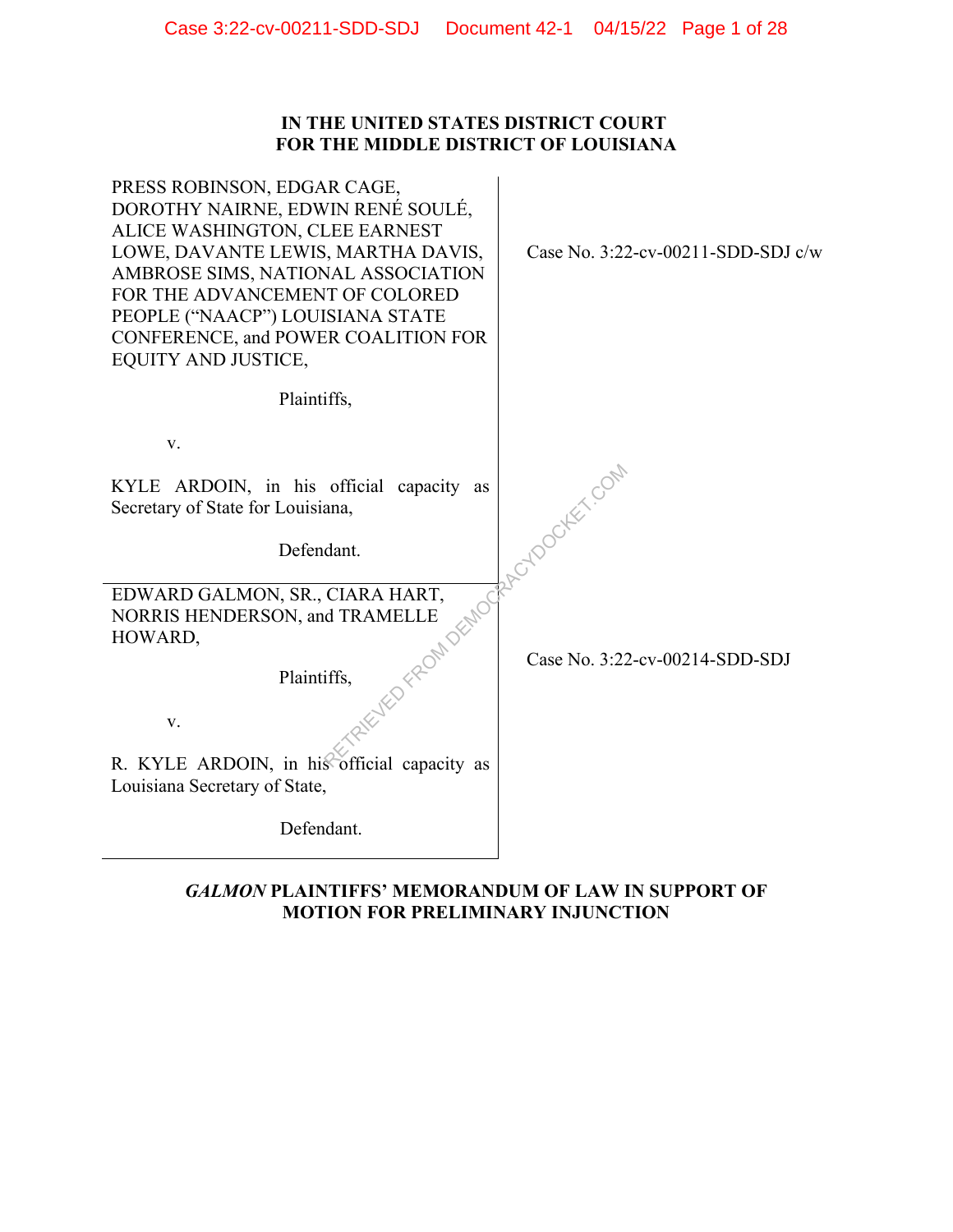# **TABLE OF CONTENTS**

| I. |           | Plaintiffs are substantially likely to prove that HB 1 violates Section 2 of the |                                                                                                                                        |
|----|-----------|----------------------------------------------------------------------------------|----------------------------------------------------------------------------------------------------------------------------------------|
|    | A.        |                                                                                  | Gingles One: A second compact, majority-Black district can be drawn in                                                                 |
|    | <b>B.</b> |                                                                                  |                                                                                                                                        |
|    | C.        |                                                                                  | Gingles Three: White Louisianians engage in bloc voting to defeat Black-                                                               |
|    | D.        |                                                                                  | Under the totality of circumstances, HB 1 denies Black voters equal<br>opportunity to elect their preferred candidates to Congress.  9 |
|    |           | 1.                                                                               | Senate Factor One Louisiana has an ongoing history of official,                                                                        |
|    |           | 2.                                                                               | Senate Factor Two: Louisiana voters are racially polarized 12                                                                          |
|    |           | 3.                                                                               | Senate Factor Three: Louisiana's voting practices enhance the                                                                          |
|    |           | 4.                                                                               | Senate Factor Four: Louisiana has no history of candidate slating                                                                      |
|    |           | 5.                                                                               | Senate Factor Five: Louisiana's discrimination has produced<br>severe socioeconomic disparities that impair Black Louisianians'        |
|    |           | 6.                                                                               | Senate Factor Six: Both overt and subtle racial appeals are<br>prevalent in Louisiana's political campaigns 15                         |
|    |           | 7.                                                                               | Senate Factor Seven: Black Louisianians are historically                                                                               |
|    |           | 8.                                                                               | Senate Factor Eight: Louisiana has not been responsive to its Black                                                                    |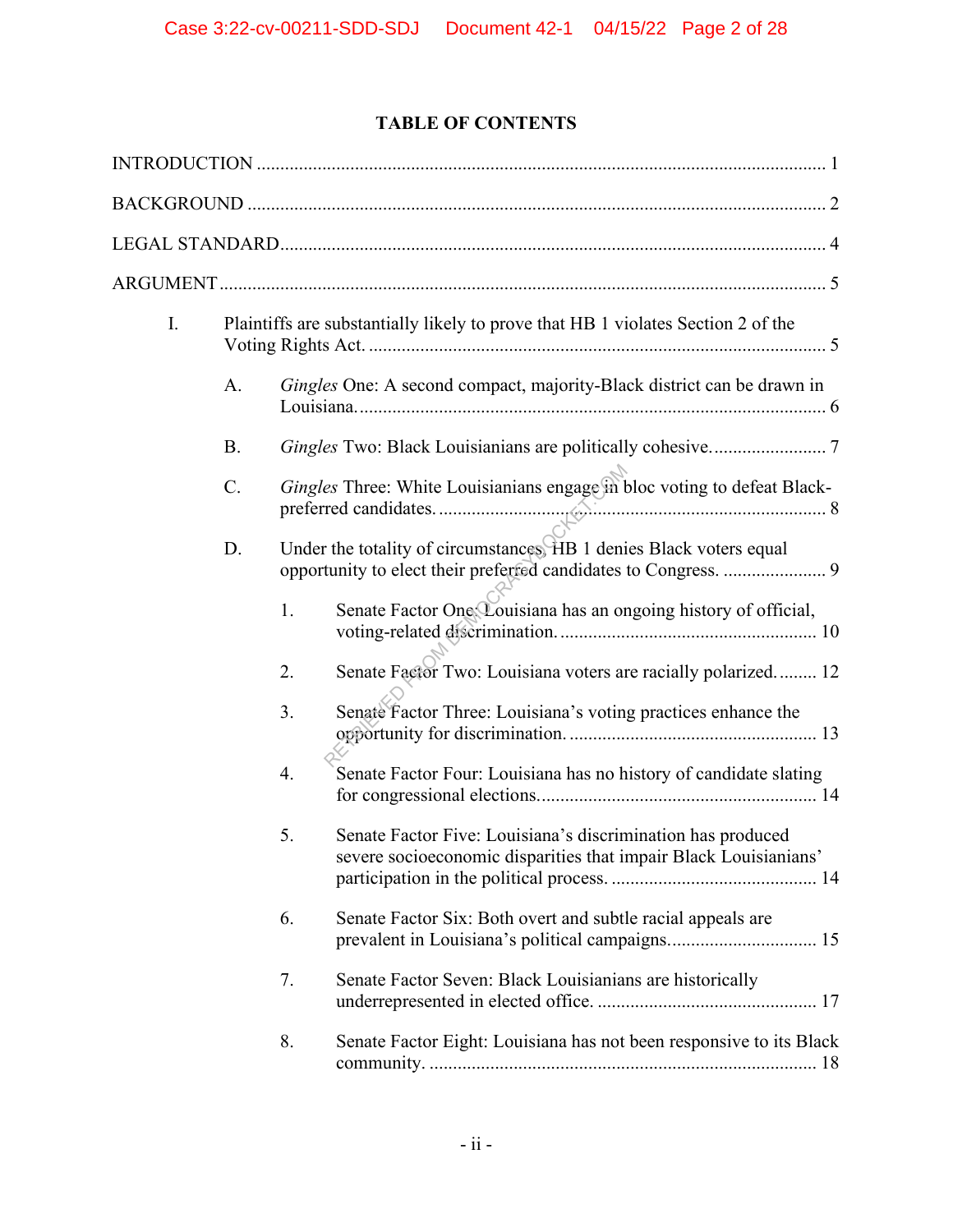|    | 9.  | Senate Factor Nine: The justification for the new congressional                                                                 |
|----|-----|---------------------------------------------------------------------------------------------------------------------------------|
|    | 10. | Black Louisianians are significantly underrepresented—and white<br>Louisianians are significantly overrepresented—under HB 1 20 |
| П. |     | Plaintiffs and other Black Louisianians will suffer irreparable harm absent a                                                   |
| Ш. |     |                                                                                                                                 |
|    |     |                                                                                                                                 |

RETRIEVED FROM DEMOCRACYDOCKET.COM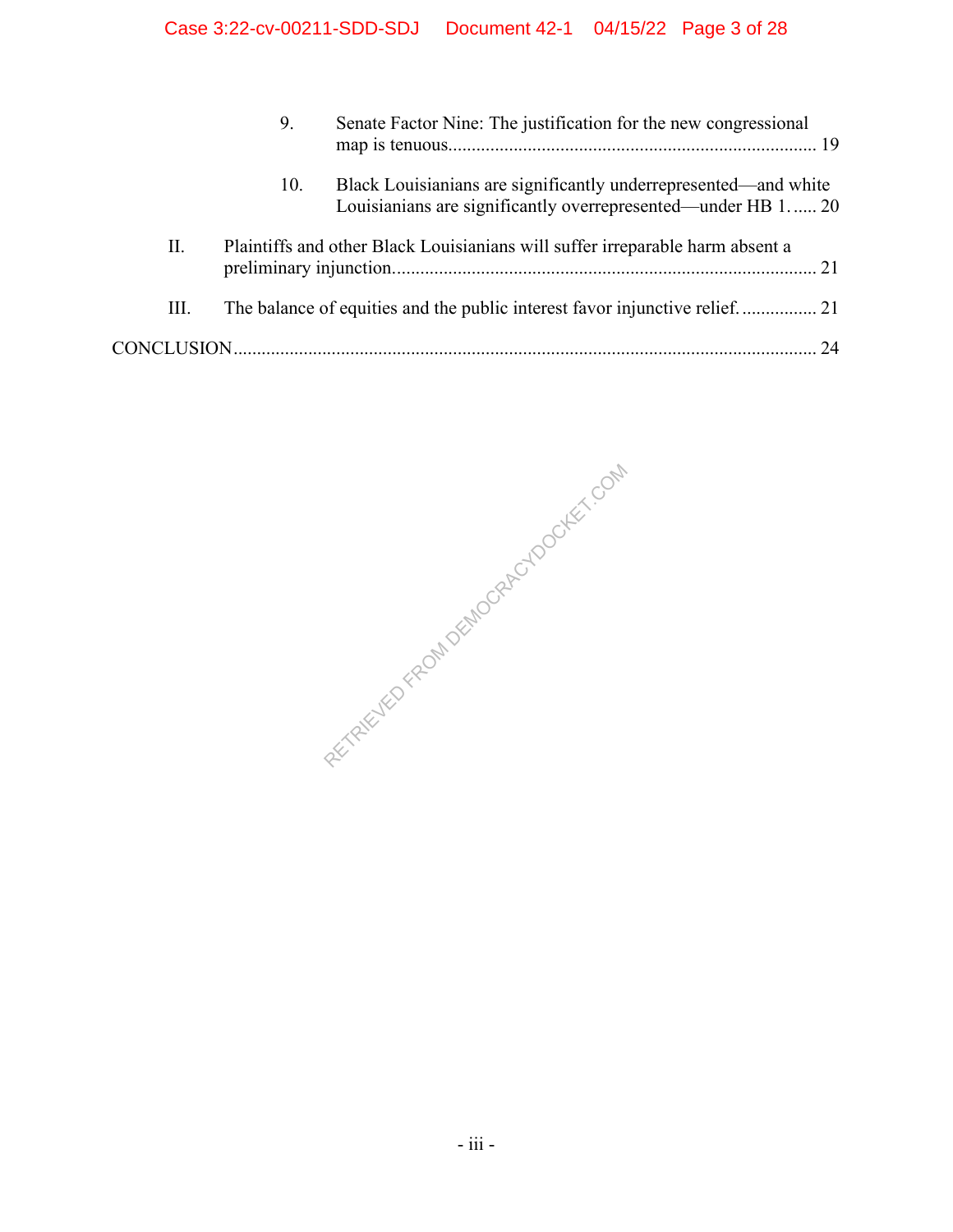### **INTRODUCTION**

Consider at the outset two critical facts: Louisiana has six congressional districts and a Black population of over 33%—one-third of the state's population. Given this demographic reality, it is unsurprising that voices across Louisiana called for the creation of a second Blackopportunity congressional district during the latest round of redistricting. This chorus, which shared the simple belief that the state's congressional delegation ought to reflect its population, came from all quarters. Activists, community leaders, and ordinary Louisianians petitioned lawmakers. Legislators introduced multiple maps that included a second majority-Black district. And Governor John Bel Edwards pledged to veto any new map that failed to comply with the requirements of federal law. Governor Edwards was correct: The creation of a second district in which Black voters have the opportunity to elect their candidates of choice is not only the fairest result for the people of Louisiana—it is *required* by Section 2 of the Voting Rights Act of 1965. Wards piedged to veto any new map the<br>
Covernor Edwards was correct: The cre<br>
exportently to elect their candidates of<br>
siana—it is *required* by Section 2 of the<br>
sof federal law and the entreaties of citize<br>
gislature en

Despite the mandates of federal law and the entreaties of citizens and government officials alike, the Louisiana State Legislature enacted House Bill 1 ("HB 1"), drawing a new congressional map that dilutes the votes of the state's Black citizens. Louisiana has a Black population sufficiently large and geographically compact to create a second majority-Black congressional district that includes the Baton Rouge area and the delta parishes along the Mississippi border. Rather than draw this district as required by federal law, the Legislature engaged in textbook examples of "packing" and "cracking": The new plan packs Black voters into the Second Congressional District and cracks the rest among the state's remaining, predominantly white districts. Consequently, Louisiana's new congressional map—combined with the state's racially polarized voting, the severe socioeconomic disparities between Black and white Louisianians, and the ongoing effects of a tragic history of discrimination and racial appeals in campaigns—denies the state's Black voters equal access to the political process in violation of Section 2.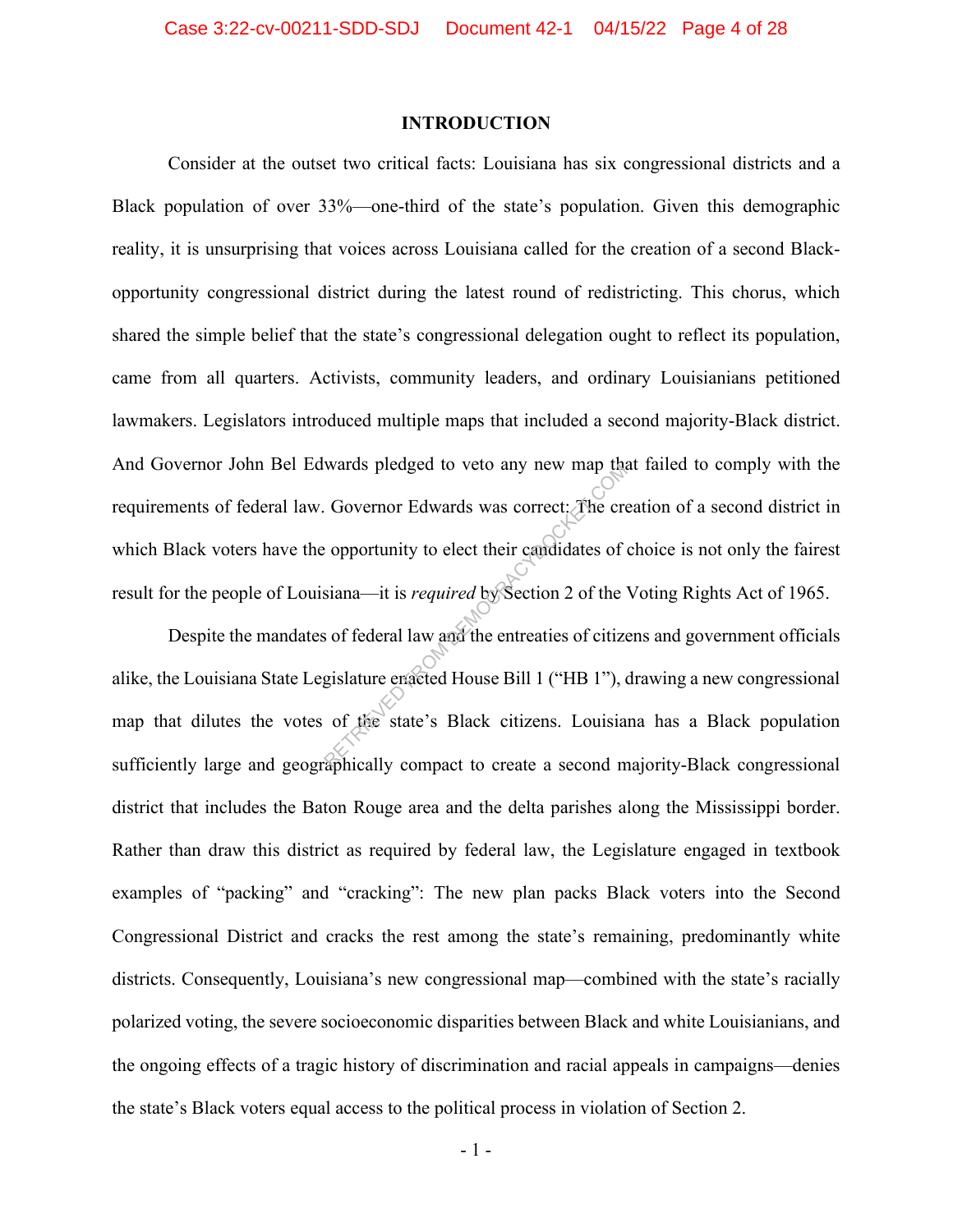### Case 3:22-cv-00211-SDD-SDJ Document 42-1 04/15/22 Page 5 of 28

This case calls for a straightforward application of settled Voting Rights Act precedent no more, no less. Without this Court's intervention prior to the 2022 elections, Louisiana will subject its Black citizens, including Plaintiffs, to an unlawful congressional districting plan and irreparably violate their fundamental right to vote. Plaintiffs are highly likely to succeed on the merits of their Section 2 claim, and given Louisiana's late election calendar, there is more than enough time to feasibly draw and implement a remedial plan. Plaintiffs therefore request that the Court preliminarily enjoin implementation of Louisiana's enacted congressional map and ensure the creation of an additional congressional district in which Black voters have the opportunity to elect their candidates of choice.

### **BACKGROUND**

Over the past decade, Louisiana's population grew by more than 120,000 people. *See* Ex. 1  $\P$  13.<sup>1</sup> The entirety of this growth is attributable to the state's minority population. *Id*. While the state's Black population increased by 3.8% overall between 2010 and 2020, its white population *decreased* by 5.1%. *Id*. By 2020, Louisiana's Black residents comprised 33.13% of the state's population. *Id*. BACKGROUND<br>
Louisiana's population grew by more the<br>
rowth is attributable to the state's minori<br>
reased by 3.8% overall between 2010 an<br>
2020, Louisiana's Black residents comp<br>
Stricting process that followed the 2020

Throughout the redistricting process that followed the 2020 census, Black Louisianians and civil rights groups called for the enactment of a second congressional district where minority voters would have a realistic opportunity to elect their preferred candidates. For example, at a public meeting of the Legislature's joint redistricting committee in Baton Rouge on November 16, 2021, residents pointed out that while Black Louisianians make up one-third of the state's population, only one of Louisiana's six congressional districts is majority Black. Representative Ted James, chair of the Legislative Black Caucus, emphasized this imbalance during his five-

 $<sup>1</sup>$  All exhibits are attached to the Declaration of Darrel J. Papillion, filed concurrently with this motion.</sup>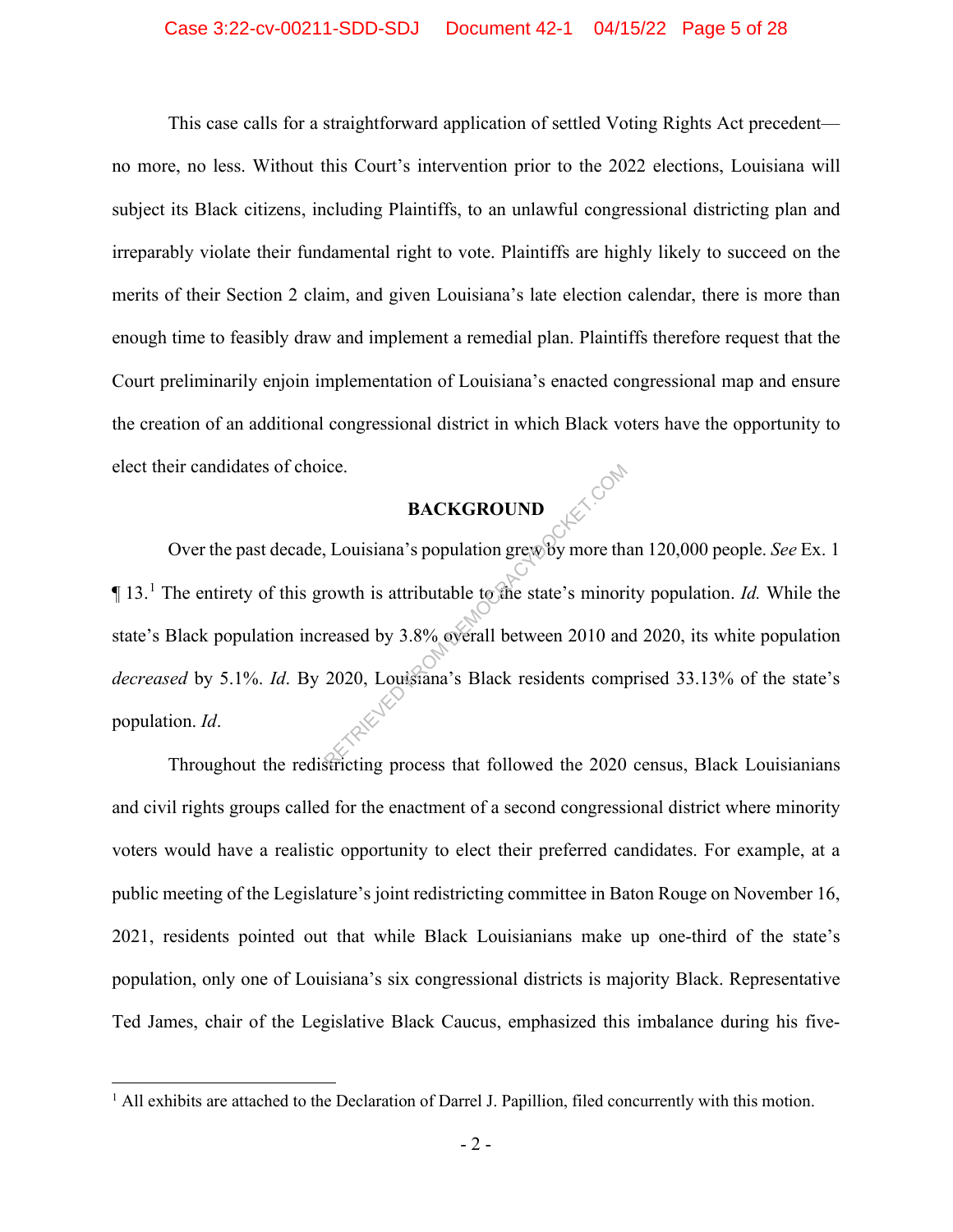### Case 3:22-cv-00211-SDD-SDJ Document 42-1 04/15/22 Page 6 of 28

minute speech, repeating, "One third of six is two." Ex. 10. However, as representatives of the Public Affairs Research Council of Louisiana concluded, the Legislature "disregarded many of the public comments and much of the hours of testimony they received and fell into age-old patterns of protecting incumbent officials, political parties and personal allies." Ex. 11. They noted in particular that "[l]awmakers rejected overwhelming calls from people who attended hearings around the state and at the Louisiana Capitol to expand the number of majority-minority districts across several of the maps. It's not clear the Legislature made any significant changes to district lines, big or small, based on citizen input." *Id.*

As the Legislature deliberated, Senator Cleo Fields—who observed that "[i]t would be unconscionable for [the Legislature] to pass a plan with a single Black district"—introduced *three* maps that included two majority-Black districts.  $Ex<sub>1</sub>Q<sub>2</sub>$ . Similar proposals were offered by Senators Karen Carter Peterson, Gary Smith, Gerald Boudreaux, Jay Luneau, and Joseph Bouie, Jr., many of which included a new Fifth Congressional District that would afford Black voters the opportunity to elect their preferred candidates. *Id.* But none of these maps was adopted by the Legislature. Instead, during an extraordinary legislative session that commenced on February 2, 2022, the House passed HB 1, which established a map that largely mirrors the 2011 congressional plan and preserves Louisiana's lone majority-Black congressional district. Ex. 13. The Senate in turn passed its own map, Senate Bill 5 ("SB 5"), which also included only a single minorityopportunity district. Ex. 14. Notwithstanding objections that the failure to draw a second majority-Black congressional district dilutes the votes of Louisiana's minority communities, the Legislature sent HB 1 and SB 5 to Governor Edwards's desk following final votes on February 18. Ex. 15. Eliberated, Senator Cleo Fields—who consistant cleo Fields—who consistents is<br>alature] to pass a plan with a single Blacket<br>ajority-Black districts. Ex. 02. Similar<br>son, Gary Smith, Gerald Boudreaux, Jay<br>a new Fifth Congre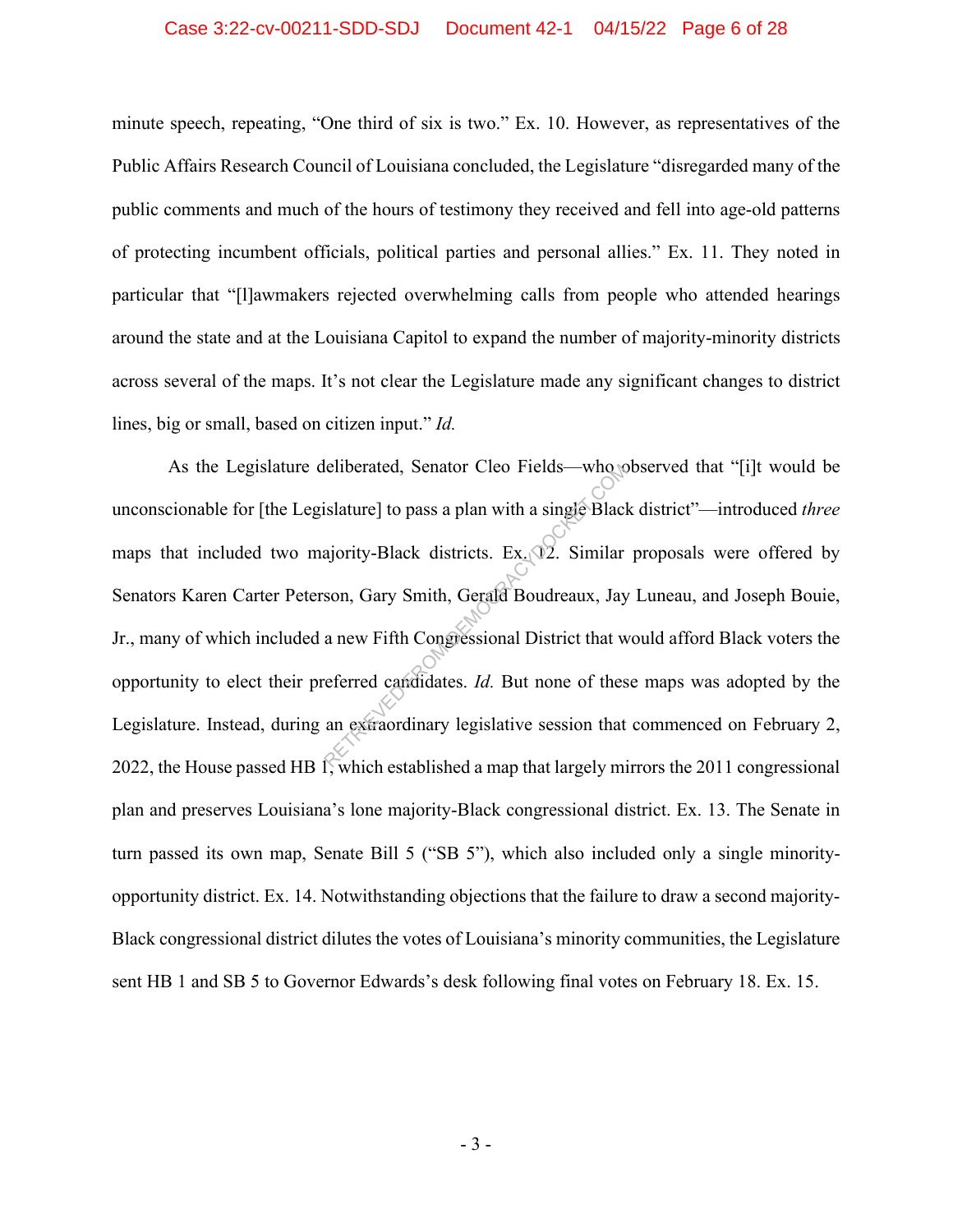Consistent with his earlier pledge to veto any congressional map that "suffer[s] from defects in terms of basic fairness," Ex. 16, Governor Edwards vetoed the proposed maps on March

9, 2022. In his accompanying message, he explained that he

vetoed the proposed congressional map drawn by Louisiana's Legislature because it does not include a second majority African American district, despite Black voters making up almost a third of Louisianans per the latest U.S. Census data. This map is simply not fair to the people of Louisiana and does not meet the standards set forth in the federal Voting Rights Act. The Legislature should immediately begin the work of drawing a map that ensures Black voices can be properly heard in the voting booth. It can be done and it should be done.

Ex. 17; *see also* Ex. 18. Rather than heed this advice and draw a new congressional plan that complies with Section 2, the Legislature overrode Governor Edwards's veto of HB 1 on March 30,

2022. Ex. 19.

Louisiana's new congressional map packs Black voters into the state's only majority-Black district and cracks other Black voters among districts that extend into predominantly white communities in the southern, western, and northern reaches of the state. Consequently, the Second Congressional District, a serpentine district that snakes through New Orleans and Baton Rouge to collect minority voters, has a Black voting-age population of 58.67%, Ex. 1  $\P$  40—far more than is needed for Black voters to elect their candidates of choice in the district. Meanwhile, three of the state's five parishes with the highest Black populations—East Carroll Parish (70.7%), Madison Parish (63.5%), and Tensas Parish (55.8%)—are located in the predominantly white Fifth Congressional District. Ex. 1, Ex. C-1. Legislature overload Governor Edwards<br>gressional map packs Black voters into the<br>lack voters among districts that extend<br>western, and nothern reaches of the state<br>pentine district that snakes through New<br>a Black voting-age

## **LEGAL STANDARD**

A preliminary injunction "should issue" when a plaintiff shows

(1) a substantial likelihood of success on the merits, (2) a substantial threat of irreparable injury if the injunction is not issued, (3) that the threatened injury if the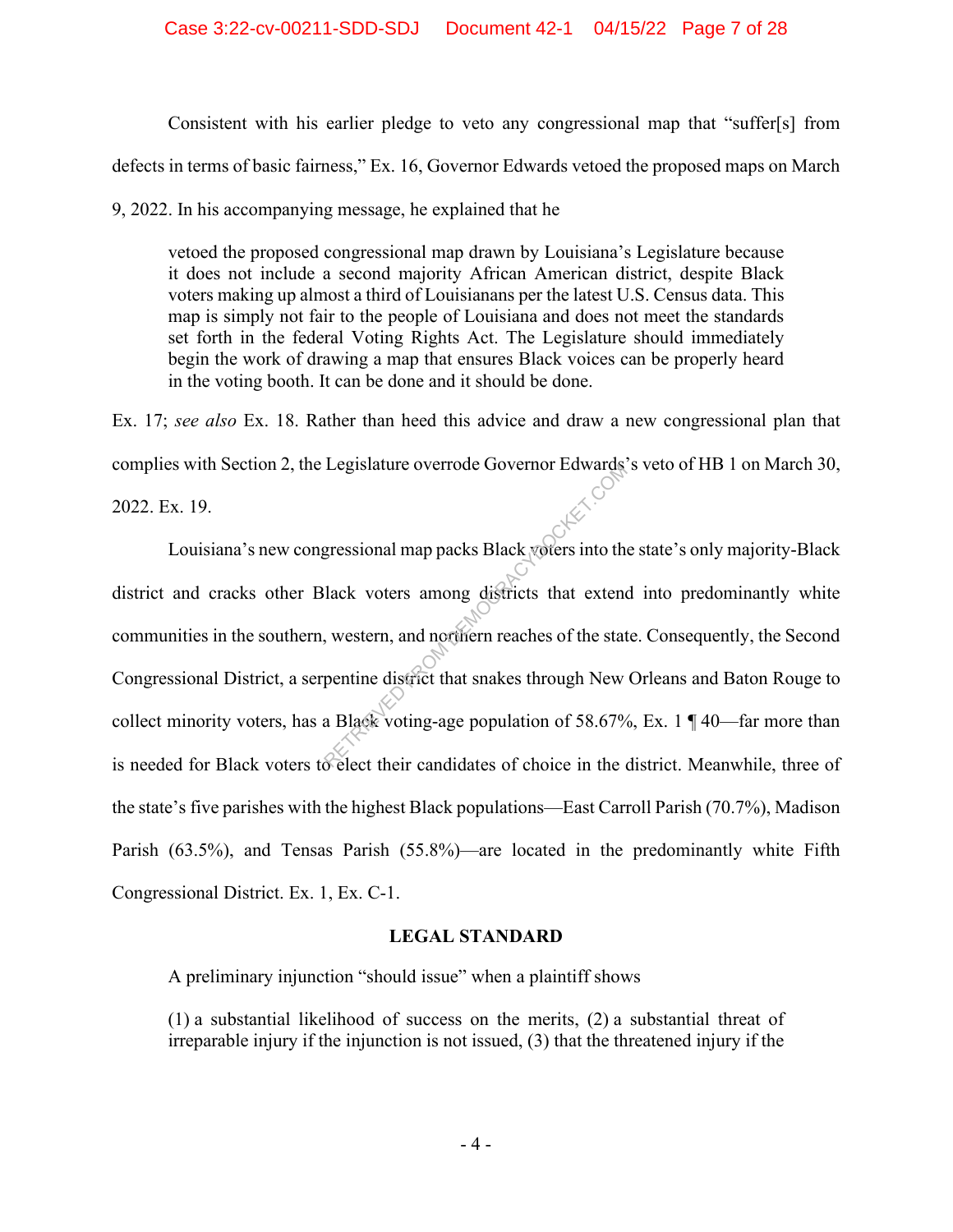injunction is denied outweighs any harm that will result if the injunction is granted, and (4) that the grant of an injunction will not disserve the public interest.

*Speaks v. Kruse*, 445 F.3d 396, 399–400 (5th Cir. 2006).

### **ARGUMENT**

Plaintiffs readily satisfy the four required elements for issuance of a preliminary injunction.

## **I. Plaintiffs are substantially likely to prove that HB 1 violates Section 2 of the Voting Rights Act.**

Section 2 of the Voting Rights Act prohibits any "standard, practice, or procedure" that

"results in a denial or abridgement of the right of any citizen of the United States to vote on account

of race or color." 52 U.S.C. § 10301(a). This includes the

manipulation of district lines [to] dilute the voting strength of politically cohesive minority group members, whether by fragmenting the minority voters among several districts where a bloc-voting majority can routinely outvote them, or by packing them into one or a small number of districts to minimize their influence in the districts next door.

*Johnson v. De Grandy*, 512 U.S. 997, 1007 (1994).

To prevail on their Section 2 claim, Plaintiffs must show that (1) the minority group is "sufficiently large and geographically compact to constitute a majority in a single-member district"; (2) the minority group "is politically cohesive"; and (3) "the white majority votes sufficiently as a bloc to enable it ... usually to defeat the minority's preferred candidate." *Thornburg v. Gingles*, 478 U.S. 30, 50–51 (1986). Once Plaintiffs make this threshold showing, the Court must examine "the totality of circumstances"—including the nine factors identified in the Senate report that accompanied the 1982 amendments to the Voting Rights Act—to determine whether "the political processes leading to nomination or election in the State or political subdivision are not equally open to participation" by members of the minority group. 52 U.S.C. § 10301(b); *see also Gingles*, 478 U.S. at 43–45; *Westwego Citizens for Better Gov't v. City of Westwego*, 946 F.2d 1109, 1120 (5th Cir. 1991). The set of the voting strength of<br>the minders, whether by fragmenting the min<br>tre a bloc-voting majority can routinely<br>the or a small number of districts to minim<br>r.<br>U.S. 997, 1007 (1994).<br>Section 2 claim, Plaintiffs must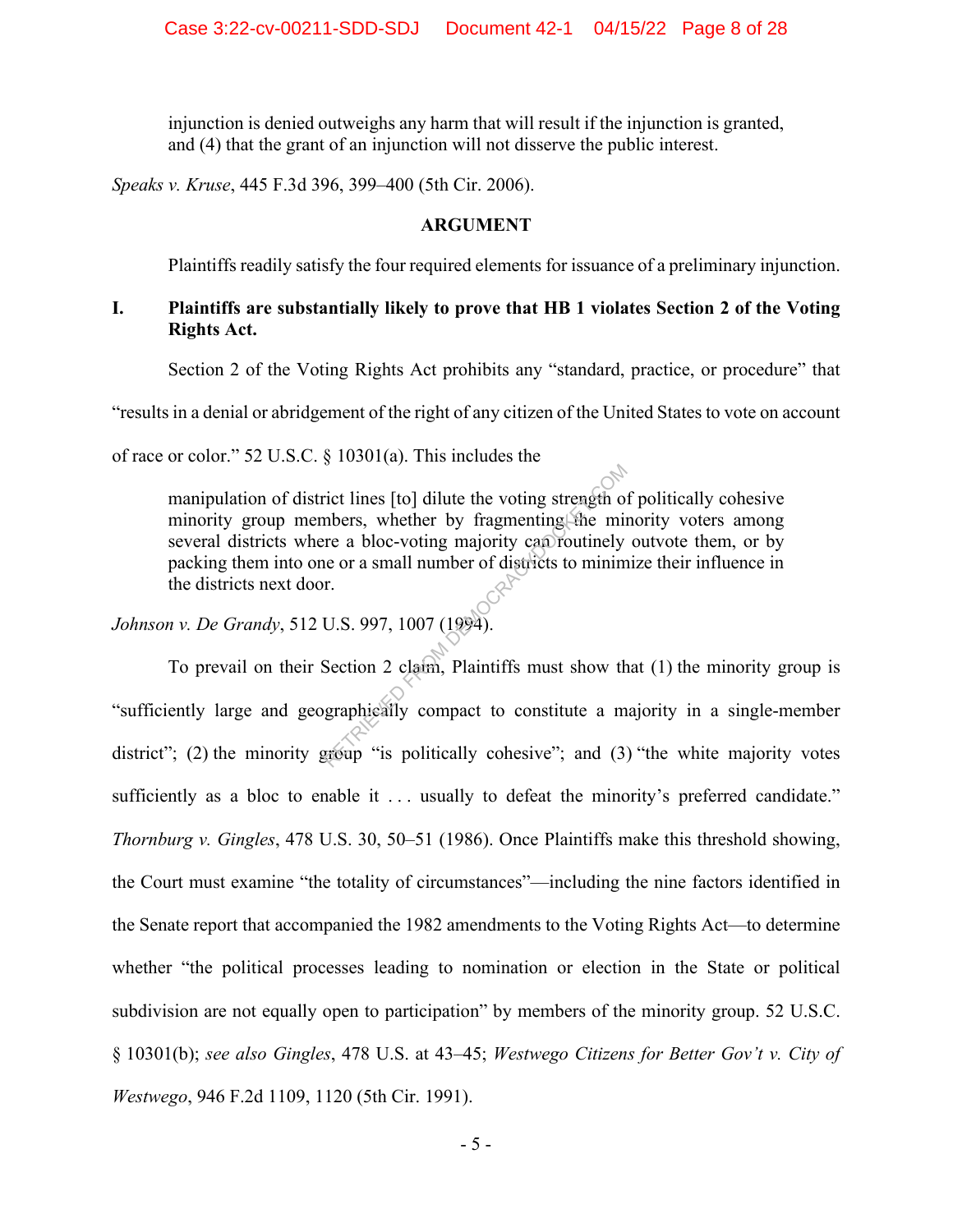### Case 3:22-cv-00211-SDD-SDJ Document 42-1 04/15/22 Page 9 of 28

Significantly, "[n]o one of the factors is dispositive; the plaintiffs need not prove a majority of them; [and] other factors may be relevant." *Westwego Citizens*, 946 F.2d at 1120; *see also NAACP v. Fordice*, 252 F.3d 361, 367 (5th Cir. 2001) (explaining that Section 2 requires "a flexible, fact-intensive inquiry predicated on 'an intensely local appraisal of the design and impact of the contested electoral mechanisms,'" "a searching practical evaluation of the 'past and present reality,'" and a "'functional' view of political life" (first quoting *Magnolia Bar Ass'n v. Lee*, 994 F.2d 1143, 1147 (5th Cir. 1993); and then quoting *LULAC, Council No. 4434 v. Clements*, 999 F.2d 831, 860 (5th Cir. 1993) (en banc))).

## **A.** *Gingles* **One: A second compact, majority-Black district can be drawn in Louisiana.**

Plaintiffs satisfy the first *Gingles* precondition because it is possible to "creat[e] more than the existing number of reasonably compact districts with a sufficiently large minority population to elect candidates of its choice." *LULAC v. Perry*, 548 U.S. 399, 430 (2006) (plurality opinion) (quoting *De Grandy*, 512 U.S. at 1008). The numerosity requirement of this precondition involves a "straightforward," "objective, numerical test: Do minorities make up more than 50 percent of the voting-age population in the relevant geographic area?" *Bartlett v. Strickland*, 556 U.S. 1, 18 (2009) (plurality opinion). RETRIEVED FROM DEATH THAT A Second compact, majority-Black<br>
First *Gingles* precondition because it is po<br>
binably compact districts with a sufficient<br>
bice." *LULAC* v. Perry, 548 U.S. 399, 43<br>
S. at 1008). The numerosit

Expert demographer William Cooper has offered three illustrative plans that unequivocally satisfy the first *Gingles* precondition. *See, e.g.*, *Terrebonne Par. Branch NAACP v. Edwards*, 399 F. Supp. 3d 608, 611 (M.D. La. 2019) (first *Gingles* precondition satisfied based on illustrative maps). Mr. Cooper's illustrative maps demonstrate that Louisiana's Black community is sufficiently large and geographically compact to comprise more than 50% of the voting-age population in a second congressional district that connects the Baton Rouge area and St. Landry Parish with the delta parishes along the Mississippi border. *See* Ex. 1 ¶¶ 47, 60, 66, 71. Notably,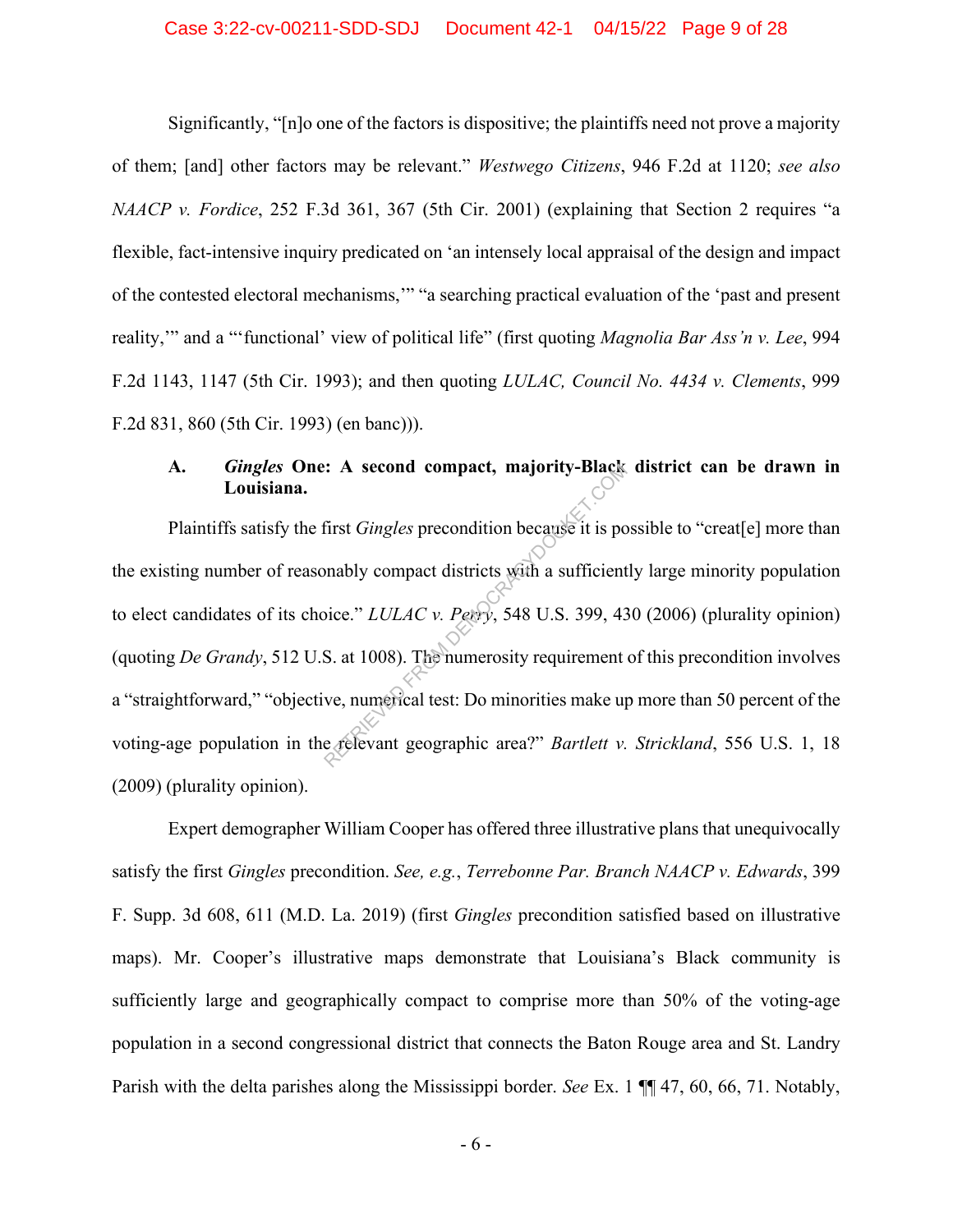### Case 3:22-cv-00211-SDD-SDJ Document 42-1 04/15/22 Page 10 of 28

Mr. Cooper's illustrative maps are nearly as or even more compact than the new plan drawn by HB 1. *Id.*  $\P$  72–77. They also comply with other traditional districting principles, including population equality, contiguity, maintaining political boundaries, and avoiding pairing of incumbents, *see id.* ¶¶ 52–56—all of which were guidelines adopted by the Legislature during this past redistricting cycle. *See* Ex. 20.

As described in the declarations of Christopher Tyson and Charles Cravins, a congressional district that includes the Baton Rouge area, St. Landry Parish, and the delta parishes along the Mississippi border would unite Louisianians with shared historical, familial, and economic interests. *See* Exs. 4–5. Baton Rouge has long served as the urban anchor for the delta parishes, providing educational and economic opportunities that link the state capital with communities to the north along the Mississippi River. Ex. 4 ¶¶ 6–11. And Baton Rouge and St. Landry Parish similarly possess strong economic and educational ties. Ex. 5  $\P$  3–6. on Rouge has long served as the urban a<br>conomic opportunities that link the state<br>ippi River. Ex. 4  $\P$  6-11. And Baton R<br>nomic and educational fies. Ex. 5  $\P$   $\overline{\phantom{a}}$  3-6.<br>well Palmer confirmed that Black voters<br>of M

Moreover, Dr. Maxwell Palmer confirmed that Black voters would be able to elect their preferred candidates in each of Mr. Cooper's illustrative majority-Black districts. Under all three maps, Black-preferred candidates would have won at least 14 of 18 analyzed elections in the new majority-Black districts, with an average of at least 55% of the vote. *See* Ex. 2 ¶¶ 25–26. Plaintiffs therefore satisfy the first *Gingles* precondition. *See Davis v. Chiles*, 139 F.3d 1414, 1425 (11th Cir. 1998) (first *Gingles* factor requires "an electoral district, consistent with traditional districting principles, in which minority voters could successfully elect a minority candidate").

### **B.** *Gingles* **Two: Black Louisianians are politically cohesive.**

Plaintiffs also satisfy the second *Gingles* precondition because Louisiana's Black voters are politically cohesive. *See* 478 U.S. at 49. "Bloc voting by blacks tends to prove that the black community is politically cohesive, that is, it shows that blacks prefer certain candidates whom they could elect in a single-member, black majority district." *Id.* at 68.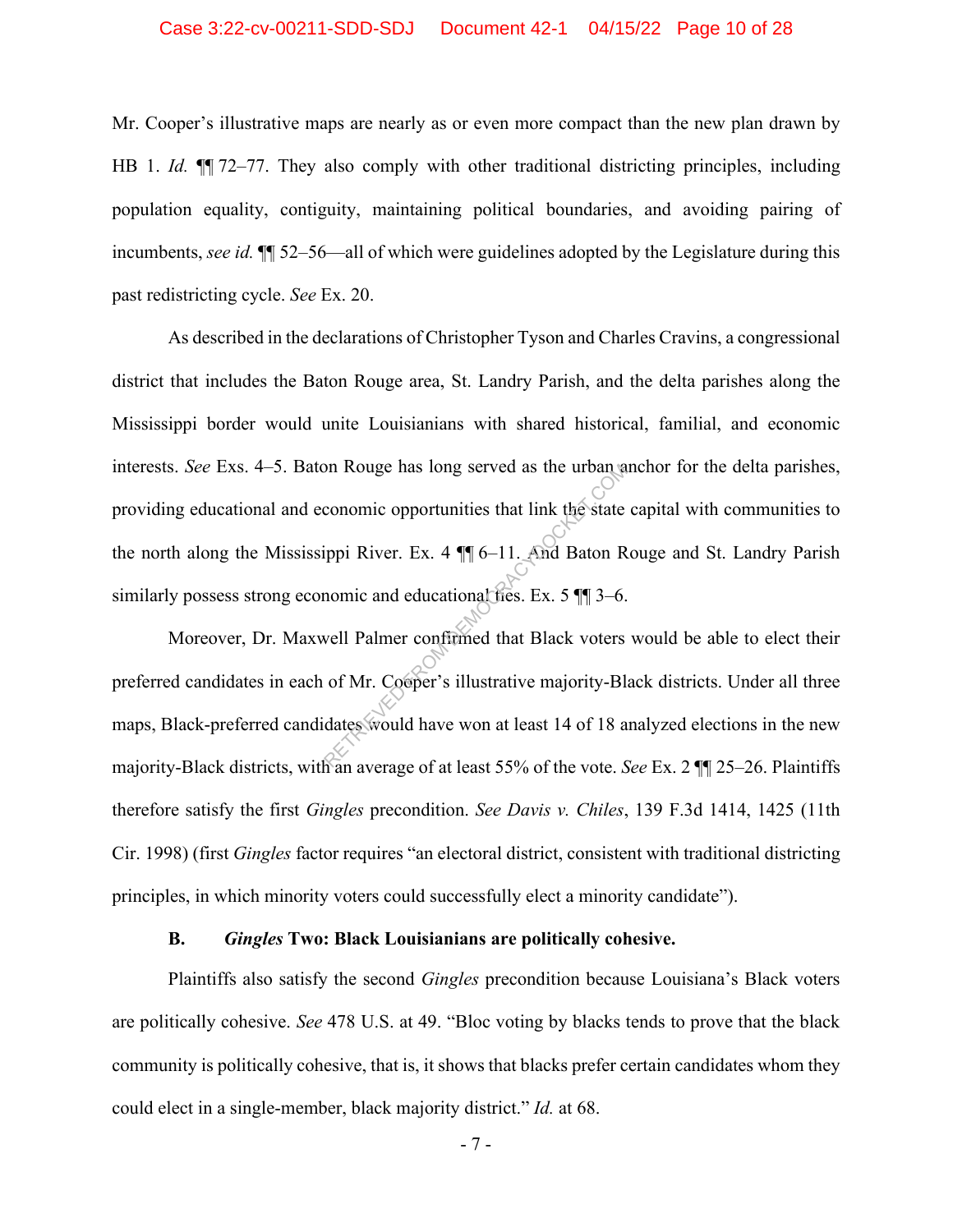### Case 3:22-cv-00211-SDD-SDJ Document 42-1 04/15/22 Page 11 of 28

Dr. Palmer analyzed political cohesion and racially polarized voting across the state and in each individual congressional district. *See* Ex. 2 ¶ 6. To perform his analysis, Dr. Palmer used official election data from 2012 to 2020 and a widely accepted methodology called ecological inference analysis. *See id.* ¶¶ 9–11; *see also, e.g.*, *Wright v. Sumter Cnty. Bd. of Elections & Registration*, 301 F. Supp. 3d 1297, 1305 (M.D. Ga. 2018) (recognizing ecological inference as "the 'gold standard' for use in racial bloc voting analyses"), *aff'd*, 979 F.3d 1282 (11th Cir. 2020).

Dr. Palmer found "a clear pattern of racially polarized voting" statewide and in each individual congressional district. Ex. 2 ¶¶ 21–22. His analysis shows that Black Louisianians voted cohesively in most elections over a decade span. *Id.* ¶ 17. In 18 of the 22 elections he analyzed, Black voters had clearly identifiable preferred candidates and voted as a bloc for these candidates with an average of 91.4% of the vote. *Id.*  $\P$  17–18. These results more than satisfy the legal threshold of cohesive voting, and Plaintiffs therefore satisfy the second *Gingles* precondition. *See* 478 U.S. at 56 ("A showing that a significant number of minority group members usually vote for the same candidates is one way of proving the political cohesiveness necessary to a vote dilution claim."). Responsible preferred candidates and systed as<br>of the vote. Id.  $\P$  17–18. These results<br>and Plaintiffs therefore satisfy the second<br>that a significant number of minority grows<br>way of proving the political cohesiveness

## **C.** *Gingles* **Three: White Louisianians engage in bloc voting to defeat Blackpreferred candidates.**

Finally, Plaintiffs satisfy the third *Gingles* precondition because, in the area where Mr. Cooper proposes a new majority-Black district, "the white majority votes sufficiently as a bloc to enable it . . . usually to defeat the minority's preferred candidates." 478 U.S. at 51.

Dr. Palmer found high levels of white bloc voting in opposition to the candidates whom Black voters cohesively supported. In 17 of the 18 elections where Black voters had a preferred candidate, the white majority voted as a bloc against the Black-preferred candidate with an average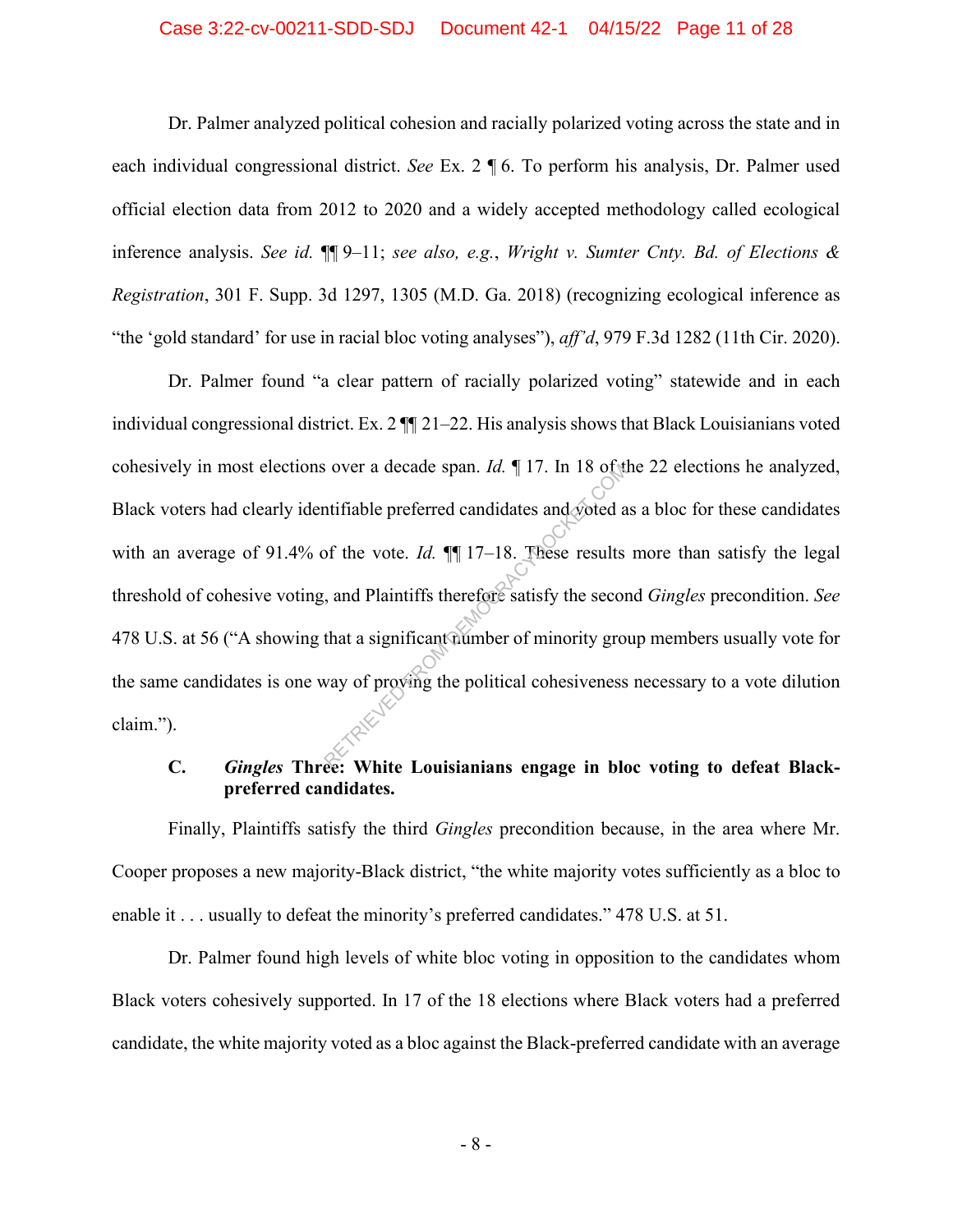of 82.9% of the vote. Ex. 2 ¶¶ 18–19. Dr. Palmer found similar results exist in each individual congressional district. *Id.* ¶ 22.

The effect of this bloc voting is unmistakable: The candidates preferred by white voters won 18 of the 20 elections analyzed, while Black-preferred candidates prevailed only *twice* across the same elections*. Id.* ¶¶ 23–24. In short, Black Louisianians' candidates of choice are consistently defeated by white bloc voting statewide and in each of the state's congressional districts, except where Black voters make up a majority of eligible voters—thus satisfying the third *Gingles* precondition. *See* 478 U.S. at 68 ("Bloc voting by a white majority tends to prove that blacks will generally be unable to elect representatives of their choice.").

## **D.** Under the totality of circumstances,  $H\mathbb{B}\setminus\overline{1}$  denies Black voters equal **opportunity to elect their preferred candidates to Congress.**

Considering the "totality of circumstances," HB 1 denies Black Louisianians an equal opportunity to elect their preferred congressional representatives. 52 U.S.C. § 10301(b). Notably, "it will be only the very unusual case in which the plaintiffs can establish the existence of the three *Gingles* [preconditions] but still have failed to establish a violation of § 2 under the totality of circumstances." *Ga. State Conf. of NAACP v. Fayette Cnty. Bd. of Comm'rs*, 775 F.3d 1336, 1342 (11th Cir. 2015) (quoting *Jenkins v. Red Clay Consol. Sch. Dist. Bd. of Educ.*, 4 F.3d 1103, 1135 (3d Cir. 1993)). This is not an unusual case. ble to elect representatives of their choice<br>
totality of circumstances, HB 1 de<br>
do elect their preferred candidates to C<br>
cality of circumstances," HB 1 denies E<br>
eferred congressions representatives. 52<br>
sual case in wh

The factors outlined in the Senate Judiciary Committee report accompanying the 1982 Voting Rights Act amendments—the "Senate Factors"—are "typically relevant to a § 2 claim" and guide this analysis. *LULAC*, 548 U.S. at 426; *see also Gingles*, 478 U.S. at 36–37 (listing Senate Factors). They are not exclusive, and "there is no requirement that any particular number of factors be proved, or that a majority of them point one way or the other." *Gingles*, 478 U.S. at 45 (quoting S. Rep. No. 97-417, at 29 (1982)); *see also Westwego Citizens*, 946 F.2d at 1120.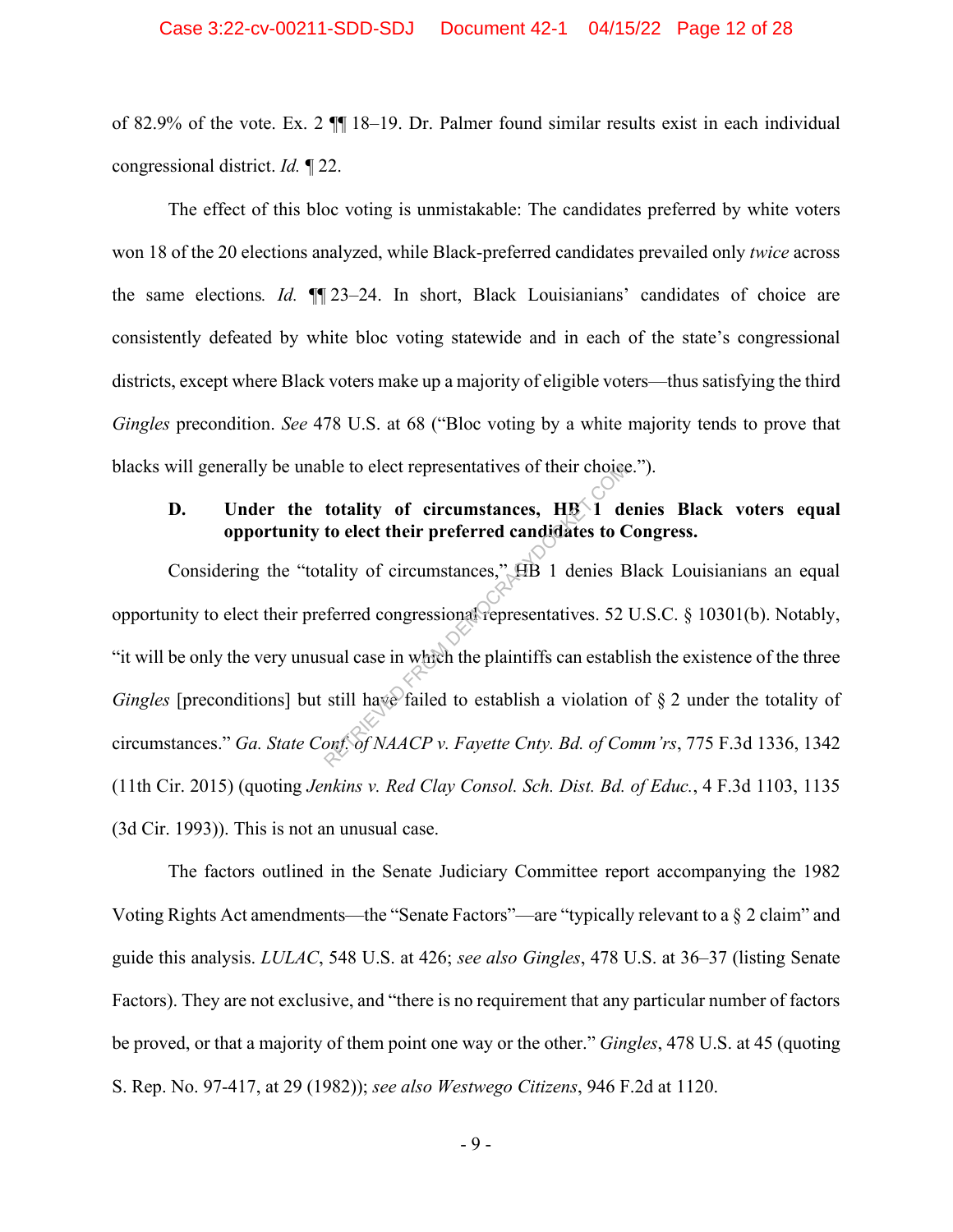## **1. Senate Factor One: Louisiana has an ongoing history of official, votingrelated discrimination.**

As courts have recognized—and as explored in the expert report of Dr. Allan Lichtman, *see* Ex. 3—Louisiana's history of voting-related discrimination is so deeply ingrained that "it would take a multi-volumed treatise to properly describe the persistent, and often violent, intimidation visited by white citizens upon black efforts to participate in Louisiana's political process." *Citizens for Better Gretna v. City of Gretna*, 636 F. Supp. 1113, 1116 (E.D. La. 1986), *aff'd*, 834 F.2d 496 (5th Cir. 1987); *see also United States v. Louisiana*, 225 F. Supp. 353, 363 (E.D. La. 1963) (three-judge court) (extensively cataloging Louisiana's "historic policy and the dominant white citizens' firm determination to maintain white supremacy in state and local government by denying to [Black citizens] the right to vote<sup> $\frac{1}{2}$ </sup>, *aff'd*, 380 U.S. 145 (1965). These discriminatory actions have evolved over the years, but they have persisted. As a result of the centuries-long effort to marginalize and disenfranchise Black Louisianians, they still lack equal access to the state's political processes today. rm determination to maintain white su<br>Black citizens] the right to vote  $\hat{f}$ , *aff'd*,<br>evolved over the years, but they have<br>ginalize and disenfranchise Black Louis<br>processes today.<br>alled a constitutional convention fo

In 1898, Louisiana called a constitutional convention for the sole purpose of "establish[ing] the supremacy of the white race." Ex. 3 at 9 (alteration in original). One tactic the State employed was imposition of educational and property requirements for voter registration on residents whose fathers or grandfathers were not registered to vote prior to January 1, 1867—the "Grandfather Clause." *Id.* The convention's president made the intent of the Grandfather Clause evident, asking, "Doesn't it let the white man vote, and doesn't it stop the negro from voting, and isn't that what we came here for?" *Id.* at 9–10. The U.S. Supreme Court's decision in *Guinn v. United States*, 238 U.S. 347 (1915), ultimately struck down the Grandfather Clause, finding that while it was race neutral, it was also designed to protect the voting rights of illiterate white voters while disenfranchising Black voters. Ex. 3 at 10.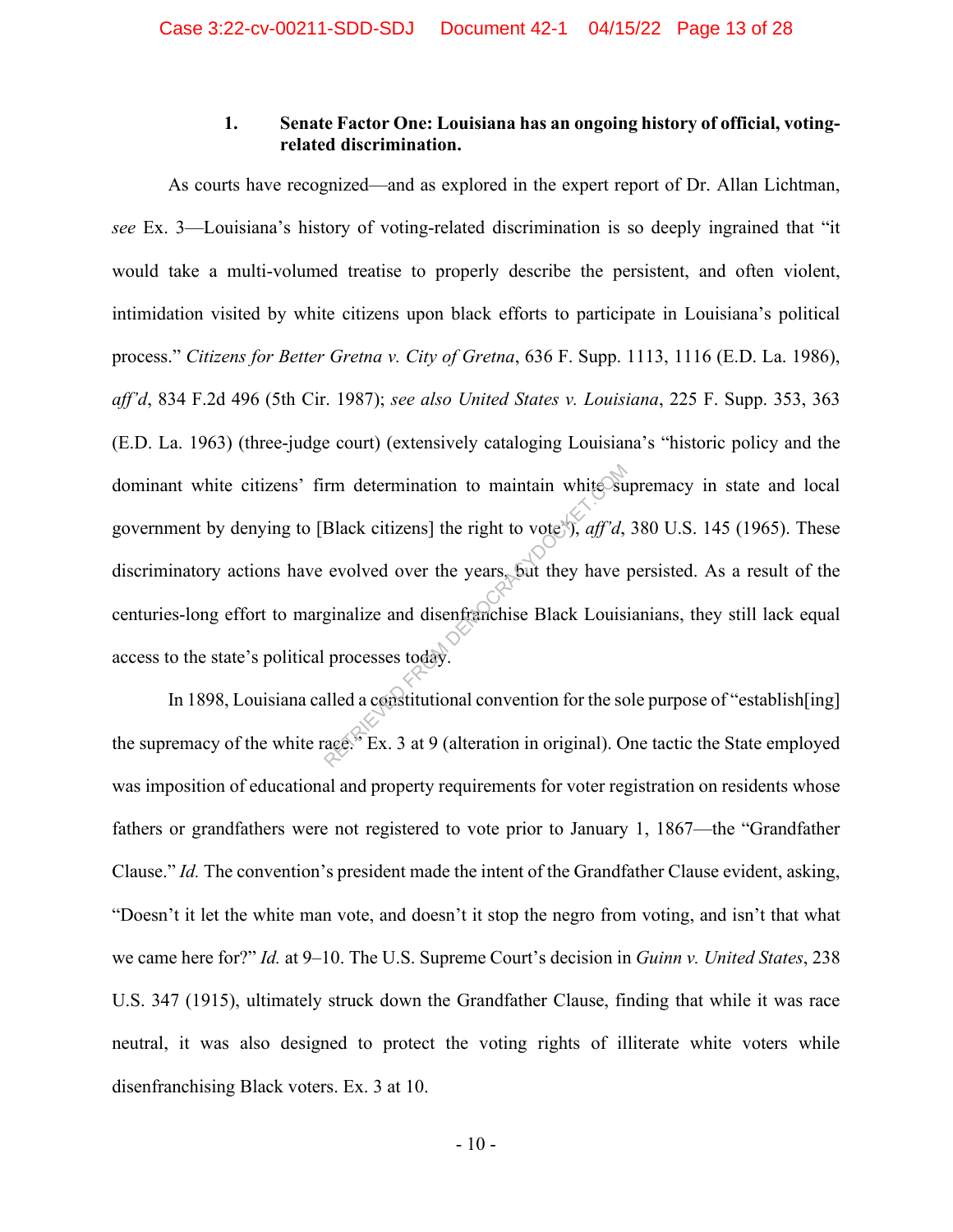### Case 3:22-cv-00211-SDD-SDJ Document 42-1 04/15/22 Page 14 of 28

The Supreme Court's intervention did not deter state officials, who subsequently introduced a number of measures to discourage and prevent Black voting in Louisiana. *Id.* These racially discriminatory measures included the all-white primary and a type of literacy test made possible by the "Understanding Clause," which was put in place during the state's 1921 constitutional convention. *Id.* This clause required voters to give a "reasonable interpretation" of a section of the state's constitution, and if that interpretation was incorrect under a registrar's unfettered discretion, then the applicant's registration application was rejected. *Id*. This and other discriminatory measures were so effective that, by the advent of the Voting Rights Act, only about *one-third* of Louisiana's Black voting-age population was registered to vote, compared with the overwhelming majority of the white voting-age population. *Id.* at 10–11. The Understanding Clause remained in force until 1965, when the U.S. Supreme Court struck it down in *Louisiana v. United States*, 380 U.S. 145 (1965). Ack voting-age population was registered<br>the white voting-age population *Id.* at<br>til 1965, when the U.S. Supreme Court st<br>(1965).<br>ongress passed the Voting Rights Act<br>k voter registration—and just as it did<br>tate of Louisi

That same year, Congress passed the Voting Rights Act of 1965, which sparked a widespread increase in Black voter registration—and just as it did following ratification of the Fifteenth Amendment, the State of Louisiana retaliated. In July 1968, Louisiana enacted new laws authorizing at-large elections for police juries and parish school boards, which were previously prohibited. Ex. 3 at 11. In 1969, the U.S. Department of Justice objected to this new system, finding that the at-large electoral system would discriminate against Black voters if implemented. *Id.* Indeed, since the late 1960s, the Department of Justice has filed nearly 150 objections to proposed laws in Louisiana that would discriminate against Black voters. *Id.*

Louisiana's discrimination against Black voters is not confined to history books; instead, it has persisted well into the 21st century. In June 2018, the U.S. Commission on Civil Rights found that geographical areas within the state with more Black residents have fewer polling places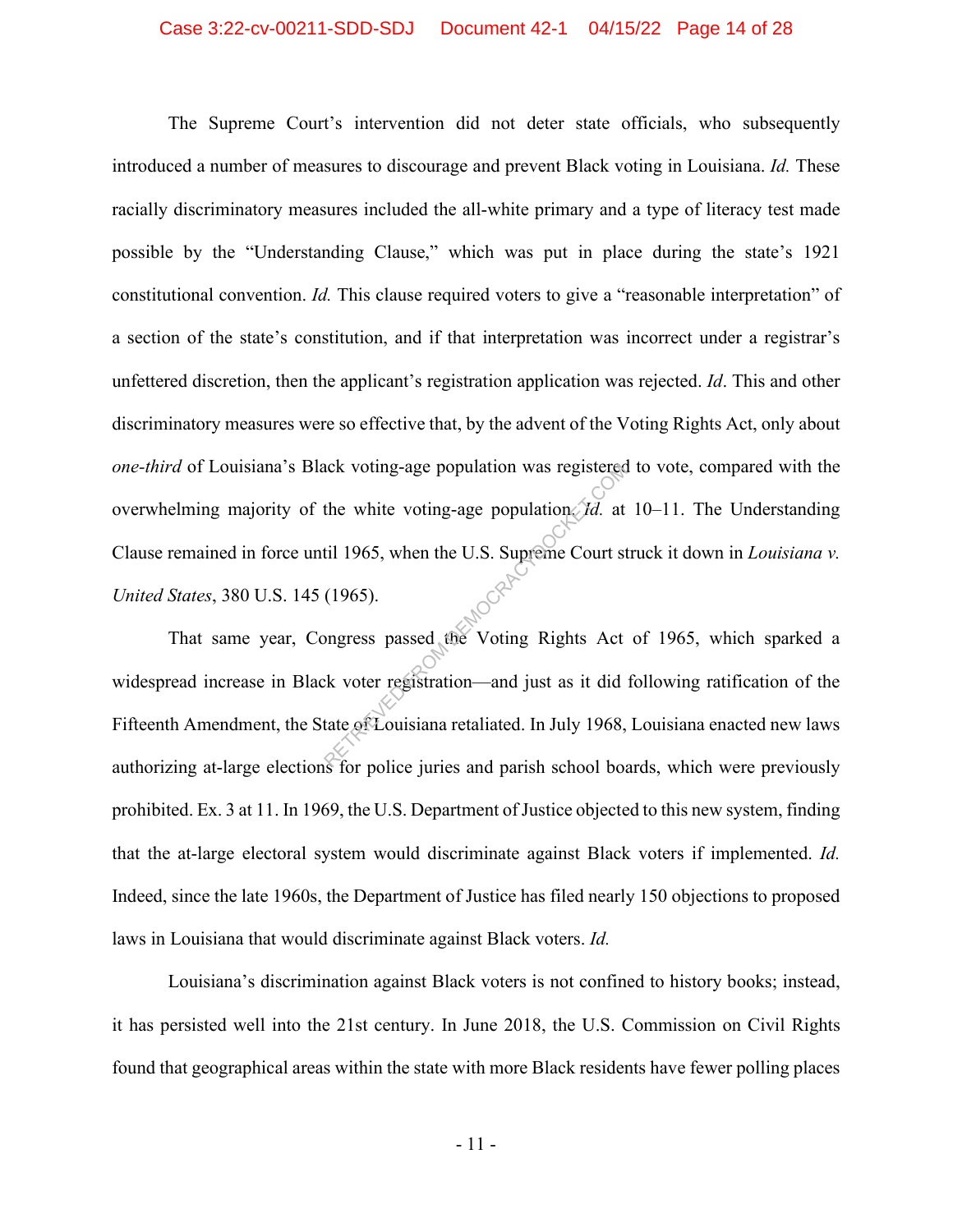### Case 3:22-cv-00211-SDD-SDJ Document 42-1 04/15/22 Page 15 of 28

per voter. *Id.* at 14. On average, Louisiana's Black voters must therefore travel farther than white voters to access polling locations. *Id.* at 14–15. The commission also found that polling places were inadequate for early voting, with only four early voting locations in each of the three most populated—and most diverse—parishes of East Baton Rouge, Jefferson, and Orleans. *Id.* at 15. And Caddo Parish in the northwestern corner of the state, which has a 53% minority population, has only *one* early voting location for its 260,000 residents. *Id.* Louisiana's racial discrimination in voting persists in indirect ways as well: The State overincarcerates, and consequently disenfranchises, its Black citizens. *Id.* at 17–23.

Louisiana's centuries-long efforts to discriminate against Black voters continue to this day. This factor thus weighs decidedly in Plaintiffs' favor.

## **2. Senate Factor Two: Louisiana voters are racially polarized.**

"Evidence of racially polarized voting is at the root of a racial vote dilution claim because it demonstrates that racial considerations predominate in elections and cause the defeat of minority candidates or candidates identified with minority interests." *Citizens for a Better Gretna*, 636 F. Supp. at 1133 (quoting *Johnson v. Halifax County*, 594 F. Supp. 161, 170 (E.D.N.C. 1984)). Courts have found that voting in Louisiana is racially polarized.<sup>2</sup> These findings were confirmed by Dr. Palmer's analysis discussed above, *see supra* Sections I.B–C, which found "a clear pattern of S-long efforts to discriminate against Black<br>
dedly in Plaintiffs' favor.<br>
The Factor Two: Louisiana voters are rad<br>
polarized voting is at the root of a racial<br>
msiderations predominate in elections and<br>
mtified with mino

<sup>2</sup> *See, e.g.*, *Terrebonne Par. Branch NAACP v. Jindal*, 274 F. Supp. 3d 395, 436–37 (M.D. La. 2017) (recognizing racially polarized voting in Terrebonne Parish), *overruled on other grounds sub nom. Fusilier v. Landry*, 963 F.3d 447 (5th Cir. 2020); *St. Bernard Citizens for Better Gov't v. St. Bernard Par. Sch. Bd.*, No. CIV.A. 02-2209, 2002 WL 2022589, at \*9 (E.D. La. Aug. 26, 2002) (recognizing racially polarized voting in St. Bernard Parish); *Clark v. Edwards*, 725 F. Supp. 285, 298–99 (M.D. La. 1988) (concluding that "across Louisiana and in each of the family court and district court judicial districts as well as in each of the court of appeal districts, there is consistent racial polarization in voting"), *vacated on other grounds*, 750 F. Supp. 200 (M.D. La. 1990); *Citizens for Better Gretna*, 636 F. Supp. at 1124–31 (recognizing racially polarized voting in City of Gretna); *Major v. Treen*, 574 F. Supp. 325, 337–39 (E.D. La. 1983) (three-judge court) (recognizing racial polarization in Orleans Parish).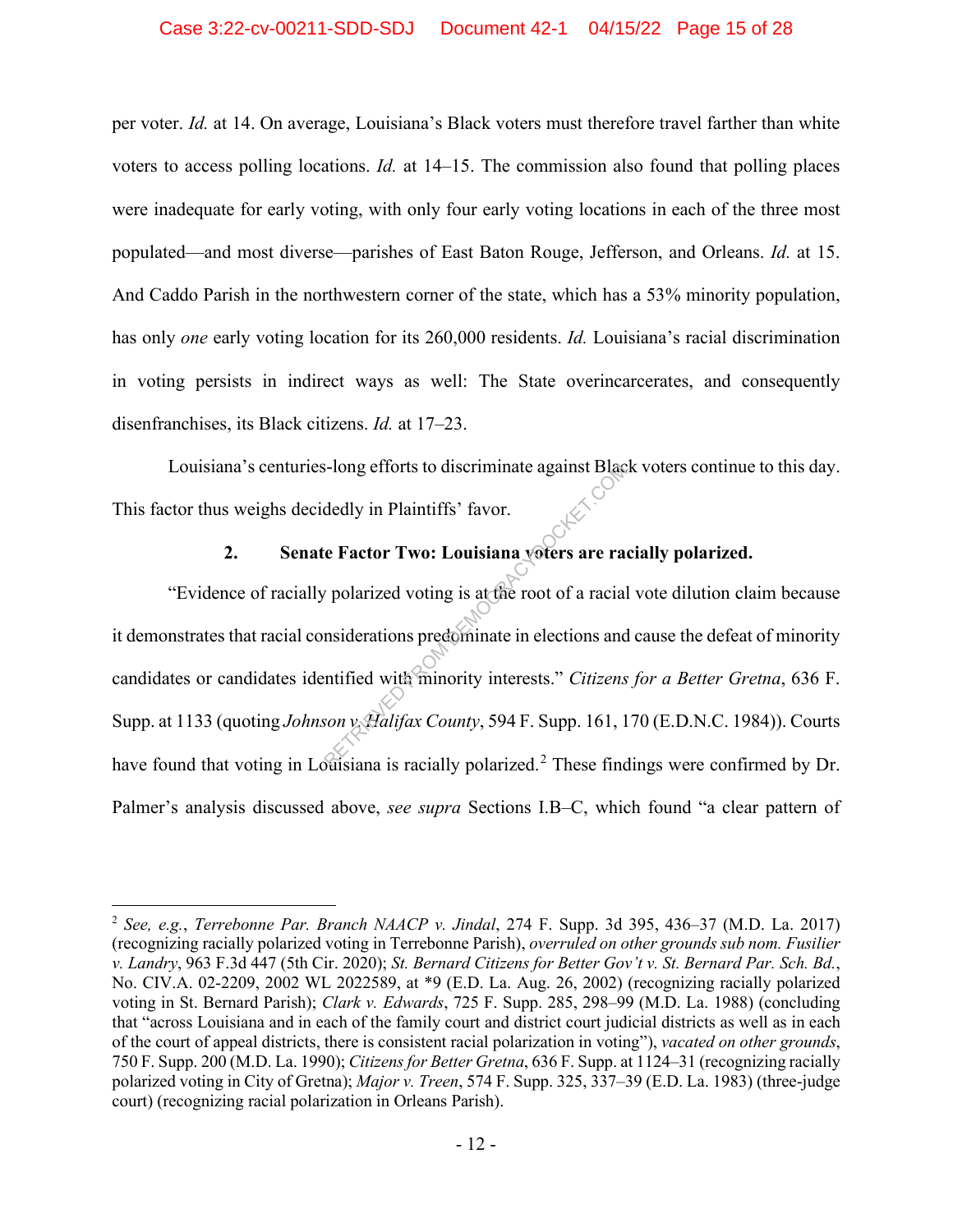### Case 3:22-cv-00211-SDD-SDJ Document 42-1 04/15/22 Page 16 of 28

racially polarized voting" statewide and in each of the state's six congressional district. Ex. 2 ¶¶ 21–22. This factor thus supports a finding of vote dilution.

## **3. Senate Factor Three: Louisiana's voting practices enhance the opportunity for discrimination.**

As discussed above, Louisiana has historically employed a variety of voting practices that have discriminated against Black voters. *See supra* Section 1.D.1; Ex. 3. Even today, the state employs a unique open primary system that negatively impacts minority voters. *See City of Port Arthur v. United States*, 459 U.S. 159, 167 (1982) (describing how such circumstances "permanently foreclose a black candidate from being elected").

Louisiana's open primary system effectively imposes a majority-vote requirement; that is, a candidate prevails if they win an outright majority in the open primary, but if no candidate receives a majority, then only the top two candidates proceed to the general election. Ex. 3 at 33– 34. The same rules apply to elections where there are multiple seats to be filled. *Id.* Consequently, even if a Black or Black-preferred candidate were to win a plurality of the vote in a predominantly white jurisdiction because the white vote is divided among multiple candidates, that candidate would be defeated by white bloc voting in the subsequent general election. *See id.* at 34. mary system effectively imposes a major<br>win an outright majority in the open p<br>y the top two candidates proceed to the g<br>elections where there are multiple seats to<br>ferred candidate were to win a plurality of<br>the white vot

This phenomenon has been repeatedly illustrated in statewide elections. In the 2015 race for lieutenant governor, Black Democrat Melvin Holden won 33% of the vote compared to his nearest competitor, white Republican Billy Nungesser, who earned only 30%. *Id.* In the general runoff election, Nungesser decisively won 55% of the vote to Holden's 45%. *Id.* Similarly, in the 2017 race for state treasurer, Black Democrat Derrick Edwards won 31% of the primary vote while his nearest competitor, white Republican John Schroeder, finished with only 24%. *Id.* In the general election, Schroeder defeated Edwards, 56% to 44%. *Id.*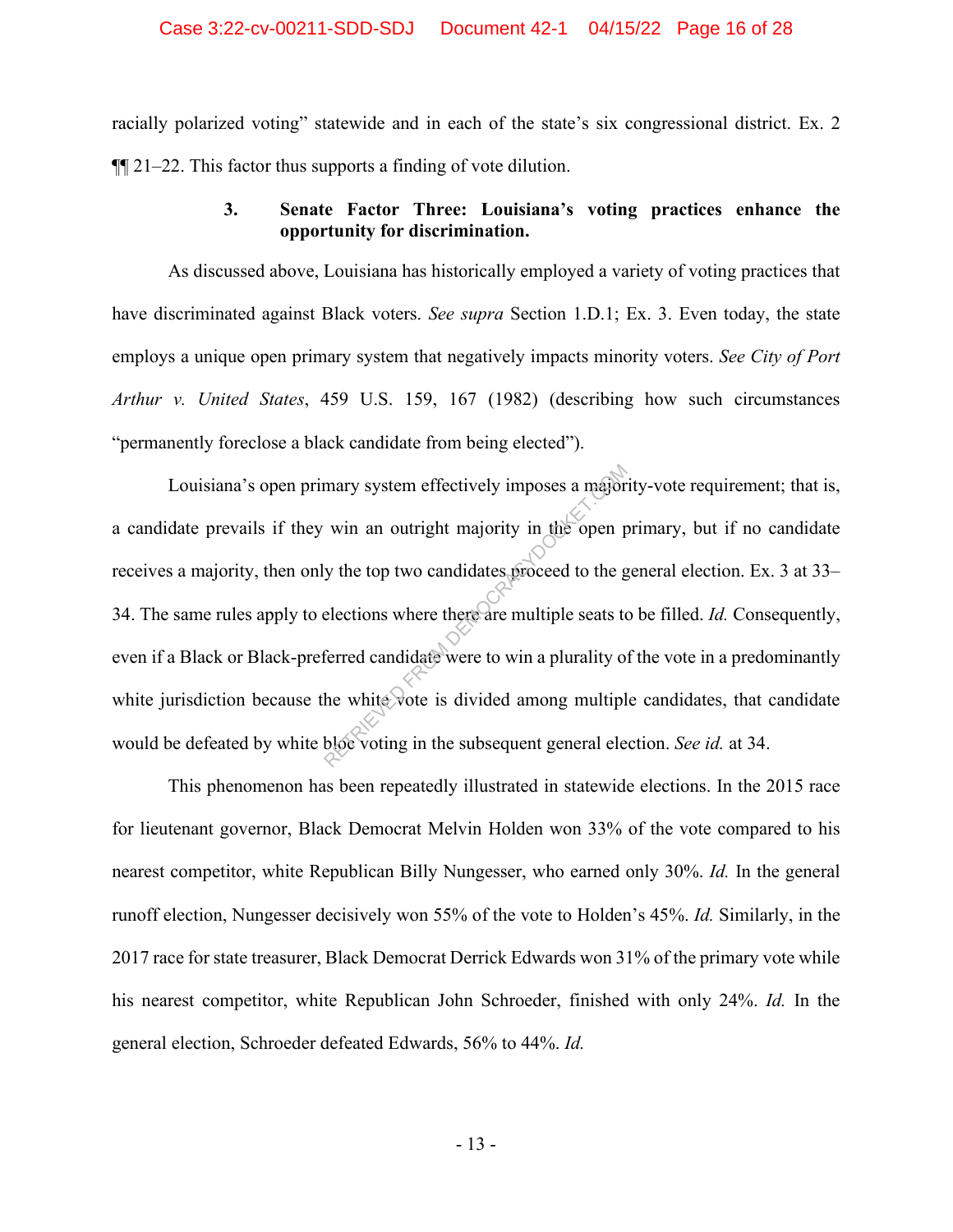Ultimately, Louisiana's open primary system serves to reduce the opportunity of Black voters to elect their preferred candidates to office. *See City of Port Arthur*, 459 U.S. at 171. This factor thus weighs in Plaintiffs' favor.

## **4. Senate Factor Four: Louisiana has no history of candidate slating for congressional elections.**

Because Louisiana's congressional elections do not use a slating process, *see* Ex. 3 at 2, this factor is not relevant to Plaintiffs' claim.

# **5. Senate Factor Five: Louisiana's discrimination has produced severe socioeconomic disparities that impair Black Louisianians' participation in the political process.**

Louisiana's Black community continues to suffer as a result of the state's history of discrimination.

Black per-capita income (\$19,381) is barely half of white per-capita income (\$34,690), while the Black child poverty rate (42.7%) is nearly triple the white child poverty rate (15.0%). Ex. 1 ¶ 84. White Louisianians are more likely than Black Louisianians to have finished high school, much more likely to have obtained a bachelor's degree, more likely to be employed, and much more likely to be employed in management or professional occupations. *Id.* Fewer than half of Black Louisianians live in houses they own, compared to 76.6% of white residents, and the average white-owned home is worth above \$50,000 more than the average Black-owned home. *Id.* The inequities extend to vehicle access (16.4% of Black households in Louisiana lack access to a vehicle, compared to only 4.7% of white households), computer access (84.3% of Black households have a computer, compared to 91.6% of white households), and internet access (72.6% of Black households enjoy broadband internet connections, compared to 84.3% of white households). *Id.* ommunity continues to suffer as a resident<br>ome (\$19,381) is barely half of white p<br>ty rate (42.7%) is nearly triple the white<br>ians are more stikely than Black Louisia<br>have obtained a bachelor's degree, more<br>loyed in manage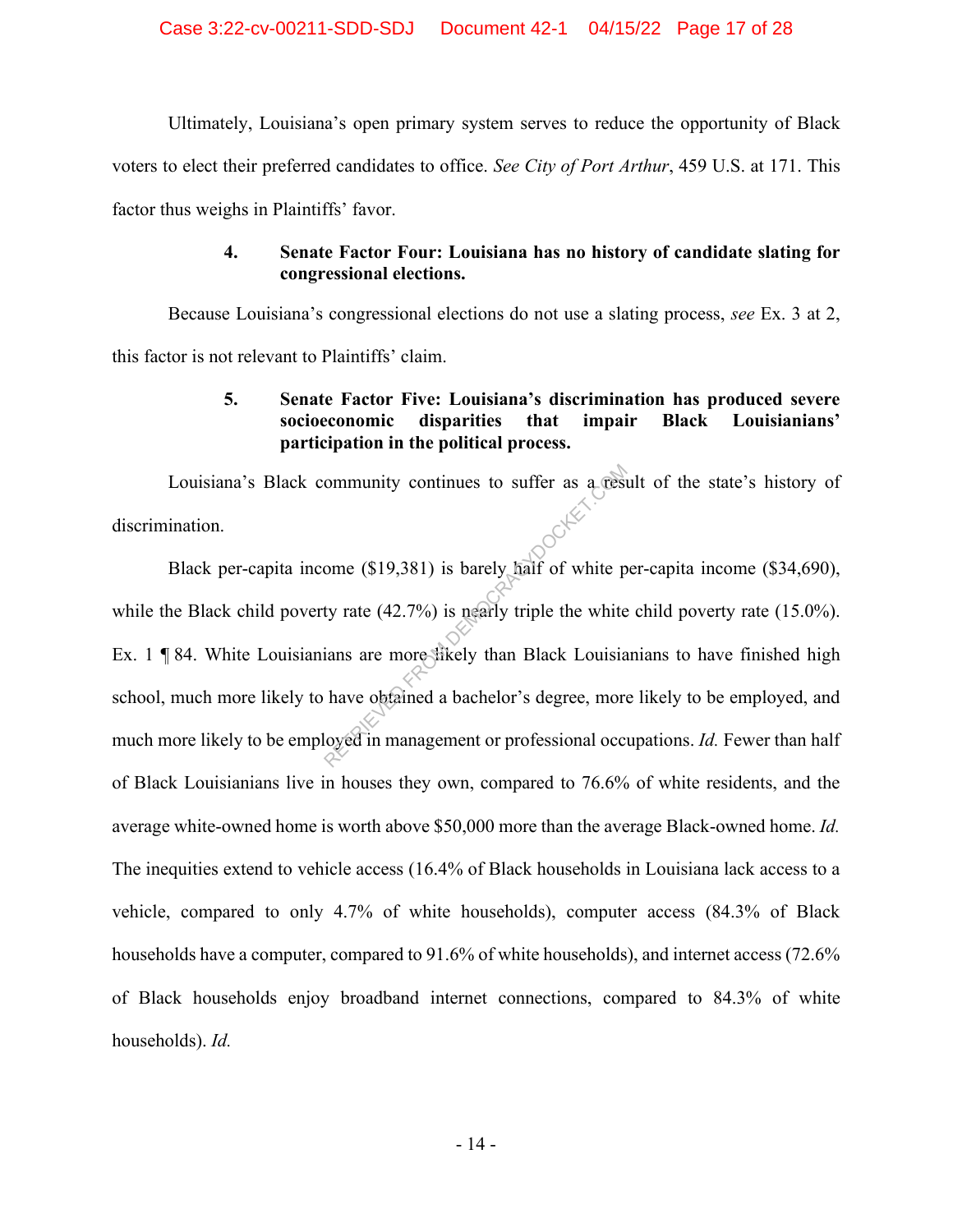### Case 3:22-cv-00211-SDD-SDJ Document 42-1 04/15/22 Page 18 of 28

These striking data points only confirm the findings of previous courts as to the stark socioeconomic disparities between Black and white Louisianians. *See, e.g*., *Major v. Treen*, 574 F. Supp. 325, 340–41 (E.D. La. 1983) (three-judge court) (finding that "Blacks in contemporary Louisiana have less education, subsist under poorer living conditions and in general occupy a lower socio-economic status than whites"; that "[t]hese factors are the legacy of historical discrimination in the areas of education, employment and housing"; and that "[a] sense of futility engendered by the pervasiveness of prior discrimination, both public and private, is perceived as discouraging blacks from entering into the governmental process").

As Dr. Lichtman documents, these persistent inequities significantly hinder Black Louisianians' ability to participate in the political process. Ex. 3 at 36–39. For example, lack of vehicle access makes it more challenging to travel to polling places; the transience that results from lack of home ownership results in changing polling locations; and lower levels of education and internet access make it more difficult to learn and navigate voting procedures. *Id.* Ultimately, "[p]erpetuated and solidified racial segregation, which is evident in Louisiana, magnifies the effects of discrimination on the socioeconomic standing of minorities, which impacts their ability to participate fully in the political process and elect candidates of their choice." *Id.* at 37. This factor thus supports a finding of unlawful vote dilution. Nocuments, these persistent inequities<br>icipate in the political process. Ex. 3 at 3<br>re challenging to travel to polling place:<br>p results in changing polling locations; a<br>more difficult to fearn and navigate voting<br>d racial

## **6. Senate Factor Six: Both overt and subtle racial appeals are prevalent in Louisiana's political campaigns.**

As explored in detail in Dr. Lichtman's report, *see* Ex. 3 at 39–46, racial appeals have been a mainstay in Louisiana politics over the past four decades.

Most infamously, David Duke—former Grand Wizard of the Knights of the Ku Klux Klan—made several runs for statewide political office, including a successful 1989 run for the Louisiana House of Representatives. *See id.* at 39; Ex. 21. In the 1991 Louisiana gubernatorial

- 15 -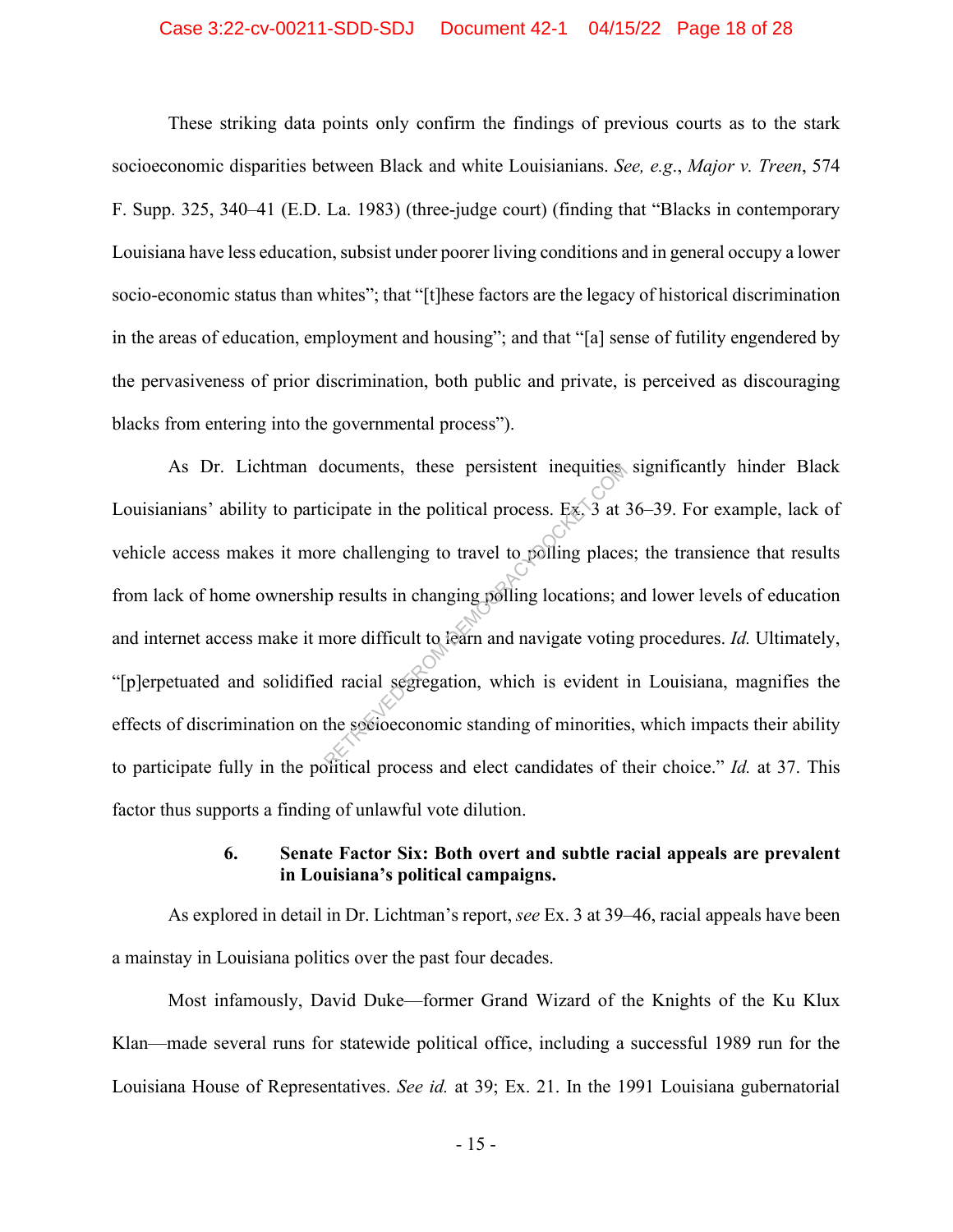### Case 3:22-cv-00211-SDD-SDJ Document 42-1 04/15/22 Page 19 of 28

race, Duke finished second to former Governor Edwin Edwards. Ex. 3 at 39. During the campaign, Duke compared affirmative action in the United States to the Holocaust, stating, "The closest thing that I know to the policies of Germany in this country is the so-called affirmative action or quota systems." *Id.* Duke also stoked fears of a rapidly diversifying America, stating to loud applause at a rally on the shore of Lake Pontchartrain, "If you are white these days you are a second-class citizen in your own country." Ex. 22. Although Duke lost the election, he still amassed more than 670,000 votes—nearly 40%—and declared a symbolic victory: "Perhaps the messenger was rejected in this state of Louisiana, but the message wasn't. The people believe in what I believe. The polls all show that." Ex. 23.

While David Duke might be the most overt and salacious purveyor of racial appeals in Louisiana's modern political history, other examples abound. In the 1995 gubernatorial race, the successful Republican candidate—who defeated then-Congressman Cleo Fields, the first Black Louisiana gubernatorial candidate in more than a century—noted that the predominantly white Jefferson Parish "is right next to the jungle in New Orleans and it has a very low crime rate." Ex. 3 at 39–40. Scholars later observed that "symbolic racism was an important determinant of vote choice in the 1995 Louisiana gubernatorial election, even after controlling for partisanship and ideology." *Id.* at 40. In 2011, lieutenant governor candidate Billy Nungesser ran an ad called "Sleepless in Louisiana," in which he attacked his opponent for failing to protect Louisianians from having their jobs stolen by illegal immigrants. *Id.* at 41. And in 2014, a Louisiana congressman—the U.S. House Republican whip—admitted that, while serving as a Louisiana state representative in 2002, he had addressed a white supremacist group founded by David Duke. *Id.* The most overt and salactious p<br>
I history, other examples abound. In the<br>
idate—who defeated then-Congressman<br>
didate in more than a century—noted the<br>
set to the jungle in New Orleans and it has<br>
bserved that "symbolic r

Racial appeals were also featured in Louisiana's two most recent gubernatorial elections. In 2015, Republican gubernatorial candidate David Vitter released a campaign ad that, as Dr.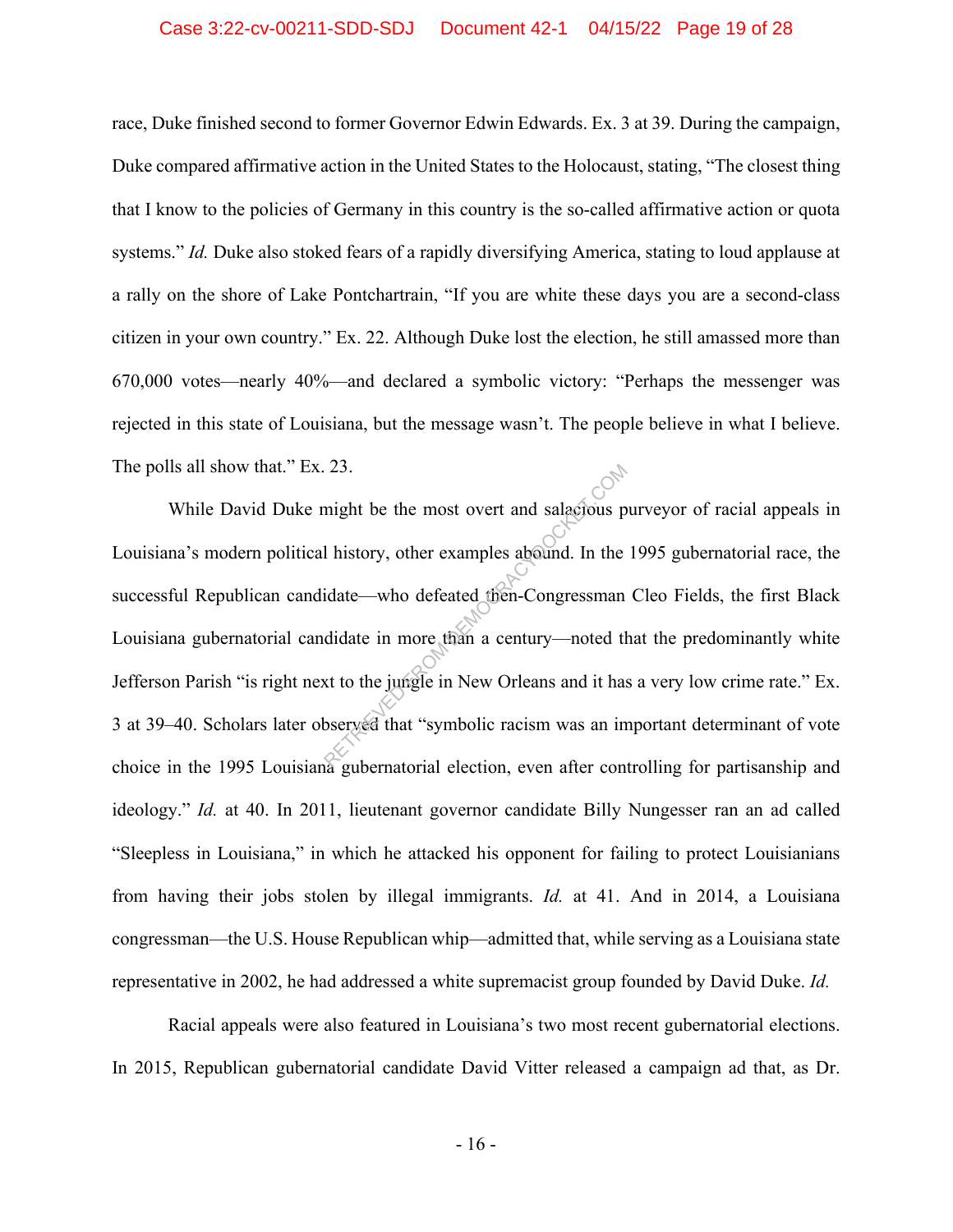### Case 3:22-cv-00211-SDD-SDJ Document 42-1 04/15/22 Page 20 of 28

Lichtman observes, was "reminiscent of the notoriously racist Willie Horton ad." *Id.* at 42. The ad pictured now-Governor Edwards alongside former President Barack Obama and warned that "Edwards joined Obama" in promising to release "[f]ifty-five hundred dangerous thugs, drug dealers, back into our streets." *Id.* Four years later, Governor Edwards's Republican opponent released a campaign ad promising to "end taxpayer benefits for illegal immigrants," despite noncitizens being ineligible for such benefits. *Id.* In a different campaign ad, the Republican candidate falsely claimed that New Orleans was a sanctuary city for immigrants. *Id.* at 42–43.

In short, Louisiana's history of racial appeals in campaigns continues to this day. This factor also weighs in Plaintiffs' favor.

# **7. Senate Factor Seven: Black Louisianians are historically underrepresented in elected office.**

As a consequence of Louisiana's history of voter suppression and racially polarized voting, Black Louisianians have struggled to win election to public office. Not a single Black candidate has been elected to statewide office in Louisiana since Reconstruction. Ex. 3 at 46–47. Since 1991, only four Black Louisianians have represented the state in Congress, and only once—from 1993 to 1997—have two Black Louisianians served in Congress at the same time. *Id.* at 47. And no Black Louisianian has been elected to Congress from a non-majority-Black district. *Id.* represented in elected office<br>
Louisiana's history of voter suppression a<br>
uggled to win election to public office. Note<br>
office in Louisiana since Reconstruction<br>
s have represented the state in Congress<br>
constantians ser

Since 1990, the percentage of Black members of the Legislature has remained relatively constant. *Id.* Despite comprising one-third of the state's population, Black legislators constitute only 23.1% of the Louisiana State Senate and 22.9% of the Louisiana House of Representatives. *Id.* Currently, all Black members of the Legislature were elected from majority-Black districts. *Id.* at 47–48.

Black Louisianians are also underrepresented in the state's judiciary. *Id.* at 48. According to a 2018 study by researchers at the Newcomb College Institute of Tulane University, Black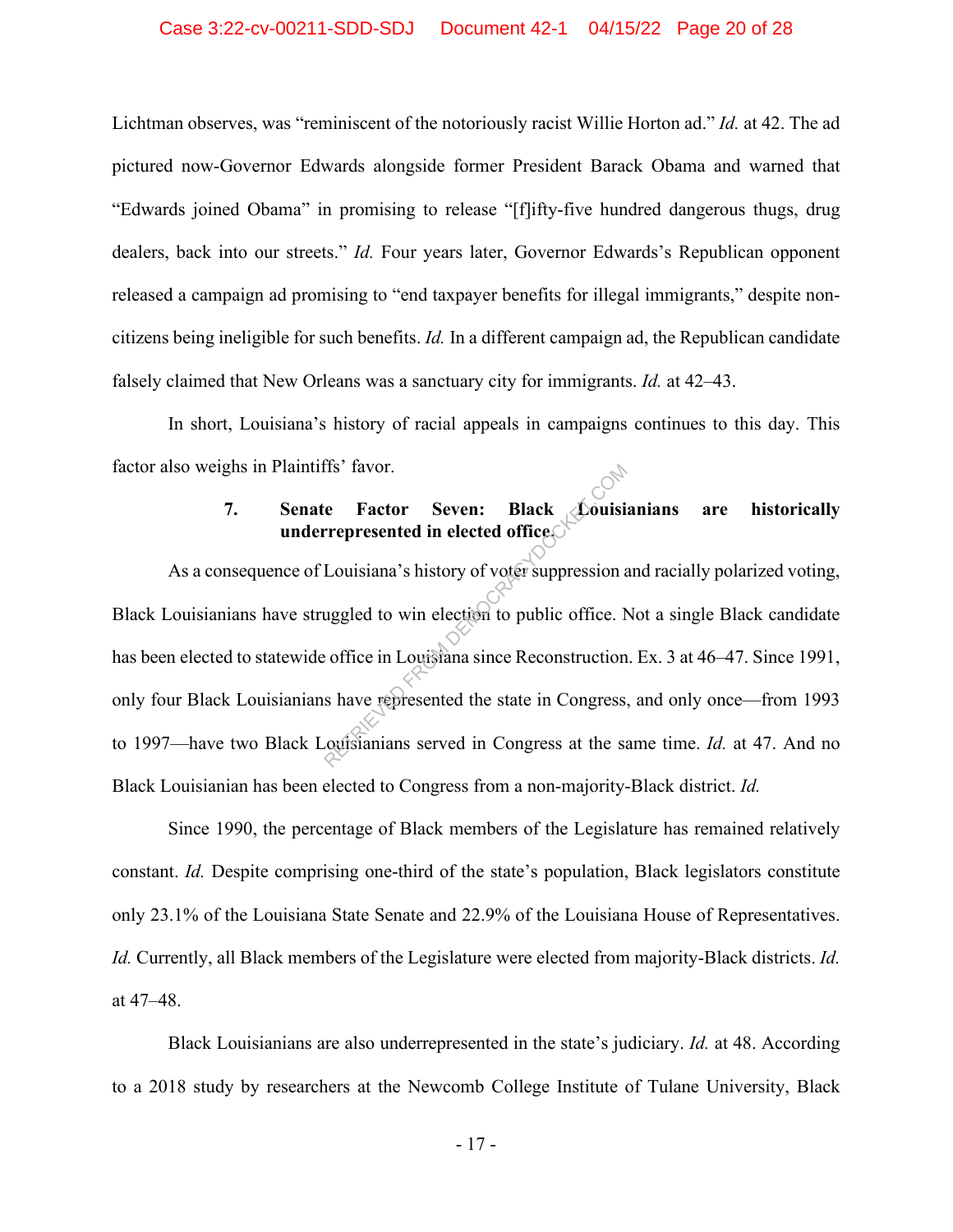Louisianians comprised just 23.4% of the state's judges. *Id.* And only one Black justice sits on the Louisiana Supreme Court. *Id.* at 48–49. This factor thus supports a finding of vote dilution.

## **8. Senate Factor Eight: Louisiana has not been responsive to its Black community.**

Louisiana is largely unresponsive to the needs of its Black citizens in virtually every metric of general well-being: education, healthcare, economic opportunity, criminal justice, and environmental quality. The socioeconomic inequities created by this nonresponsiveness foreclose Black citizens' political participation, *see supra* Section I.D.5, and overall diminishes their quality of life.

In his report, Dr. Lichtman describes the vast disparities between Black and white Louisianians and how government nonresponsiveness has exacerbated this inequality. For example, Louisiana's public school system is majority-minority and consistently ranks near the bottom of state educational systems nationwide on measures for elementary and secondary schooling. Ex. 3 at 50–51. As for higher education, a study by the University of Southern California Race and Equity Center ranked Louisiana last on its higher education racial equity score for public institutions. *Id.* at 52. Notwithstanding these shortcomings, Louisiana slashed its spending on higher education by 44.9% from 2008 to 2017—the second-highest cut among all states. *Id.* Continued also are vast disparifies<br>
Returnment nonresponsiveness has exace<br>
exace<br>
exace<br>
composition is majority-minority and<br>
l systems nationwide on measures for<br>
s for higher education, a study by the Univ<br>
d Louisian

In the area of criminal justice, Louisiana has chronically underfunded its public defender system. *Id.* at 54–56. In January 2019, the Louisiana Public Defender Board found that the system is understaffed and only has the capacity to handle 21% of its workload—that is, the current workload for Louisiana public defenders is *five times* what it should be. *Id*. at 55.

Perhaps the most egregious instances of the state's nonresponsiveness to the Black community concern the environment and pollution. A stretch of petrochemical plants and refineries along the Mississippi River known as "Cancer Alley" or "Death Alley" is primarily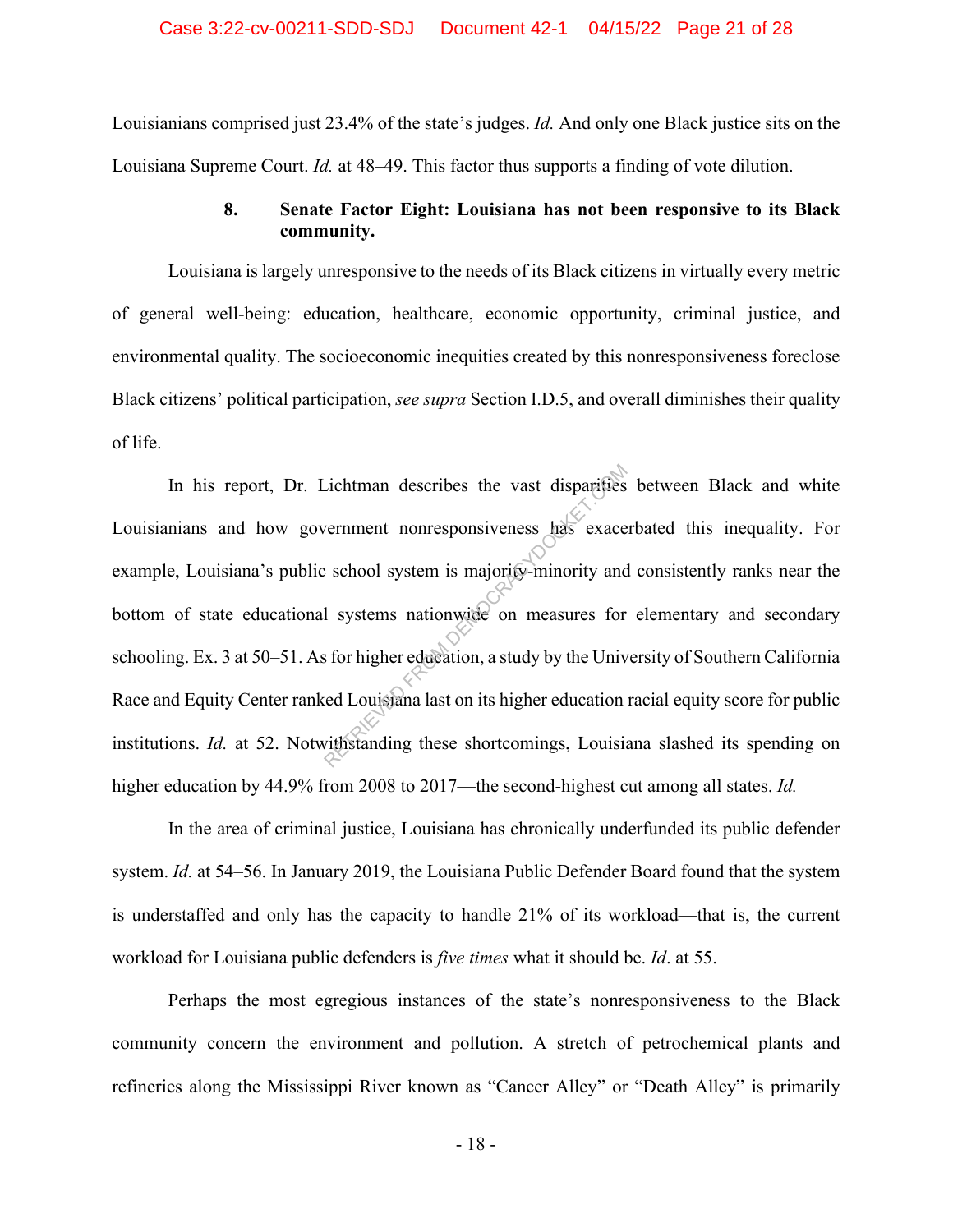### Case 3:22-cv-00211-SDD-SDJ Document 42-1 04/15/22 Page 22 of 28

situated near impoverished Black neighborhoods. *Id.* at 56–57. A 2017 study by the U.S. Environmental Protection Agency reported six census tracks in this strip of land that fall within the 95th and 99th percentiles for air-toxic cancer risks. *Id.* at 57. A March 2021 report by the United Nations Human Rights Commission noted that "human rights experts today raised serious concerns about further industrialization of the so-called Cancer Alley in the southern U.S. state of Louisiana, saying the development of petrochemical complexes is a form of environmental racism." *Id.* A 2020 academic study found that exposure to particulate-matter pollution was highly correlated with concentrations of Black population in Louisiana. *Id.* at 57–58. The study additionally found that exposure to pollutants was correlated with COVID-19 deaths: Of the 10 Louisiana parishes with the highest death rates as of July  $17, 2020$ , six were in, and two were adjacent to, "Cancer Alley." *Id.* at 58. Reports by academics and activists have tied the disproportionate impact of pollution on Louisiana's Black residents to government inaction. *Id.* at 58–60. Sure to pollutants was correlated with<br>highest death rates as of July 17, 2020<br>v." Id. at 58. Reports by academics a<br>ollution on Louisiana's Black residents to<br>socioeconomic disparities between Black<br>ticipation in the stat

Ultimately, the stark socioeconomic disparities between Black and white Louisianians not only discourage political participation in the state's Black community—they are also exacerbated by government disregard and official nonresponsiveness. This factor also weighs in Plaintiffs' favor.

## **9. Senate Factor Nine: The justification for the new congressional map is tenuous.**

Finally, no legitimate government interest justifies denying Black Louisianians the ability to elect candidates of their choice to Congress. HB 1 was met with resounding opposition from Black voters and legislators across the state, and Governor Edwards vetoed the new map because it fails to comply with the Voting Rights Act. *See* Exs. 12–18. Although lawmakers were on notice of HB 1's legal infirmities—and despite having before them various proposed congressional plans

- 19 -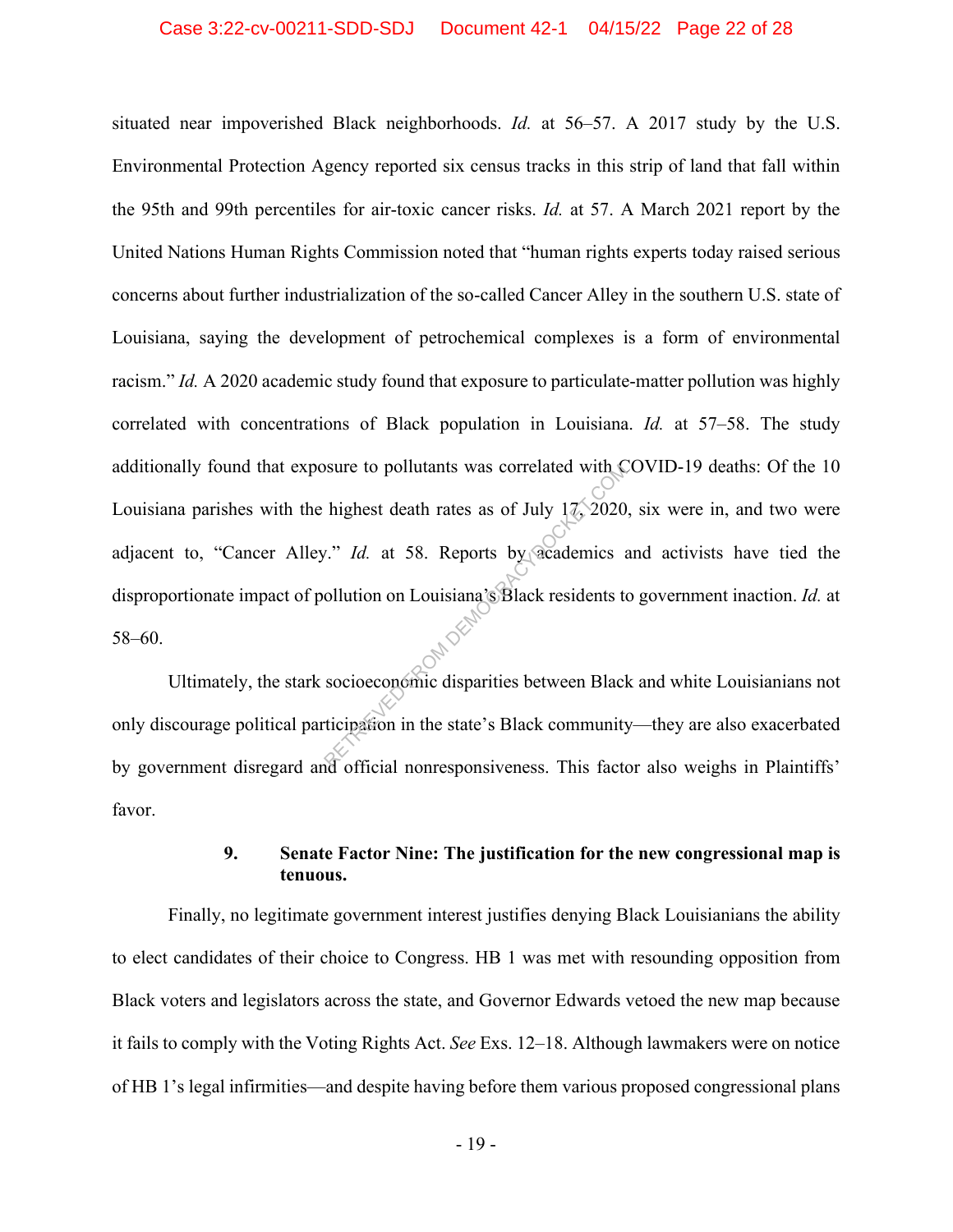that included a second minority-opportunity congressional district—they nevertheless chose not to draw one. *See id.* Although the Legislature touted preservation of past district boundaries as a rationale for HB 1, *see* Ex. 13, this is insufficient: A desire to keep things the same simply does not justify the continued dilution of Black voting strength—or, for that matter, excuse the requirements of federal law.

## **10. Black Louisianians are significantly underrepresented—and white Louisianians are significantly overrepresented—under HB 1.**

Although not one of the enumerated Senate Factors, proportionality "provides some evidence of whether 'the political processes leading to nomination or election in the State or political subdivision are not equally open to participation'" by Black Louisianians. *LULAC*, 548 U.S. at 437 (quoting 52 U.S.C. § 10301(b)); *cf. De Grandy*, 512 U.S. at 1012 (noting that "proportionality . . . is obviously an indication that minority voters have an equal opportunity, in spite of racial polarization, 'to participate in the political process and to elect representatives of their choice.'" (quoting 52 U.S.C.  $\S$  1030 $\{(\phi)\}$ ). equally open to participation" by B[ack]<br>
I.S.C. § 10301(b)); *cf. De Grandy*, 512<br>
busly an indication that minority voters h<br>
"to participate in the political process an<br>
I.S.C. § 10301(b))).<br>
hality is readily apparent

HB 1's disproportionality is readily apparent. Black Louisianians make up 33.13% of the state's total population and 31.25% of its voting-age population. Ex. 1 ¶¶ 14, 18. But under the new congressional plan, Black Louisianians will be able to elect their candidates of choice in less than *17%* of the state's congressional districts. By contrast, white Louisianians comprise 55.75% of the state's total population and 58.31% of its voting-age population, *id.*—and yet will be able to elect their candidates of choice in more than 83% of the state's congressional districts. There is no justification for this strikingly disparate treatment.

The creation of a second congressional district in which Black voters will be able to elect their preferred candidates—as otherwise required by Section 2—would bring Louisiana much closer to proportionality. Under Mr. Cooper's illustrative plans, Black Louisianians would be able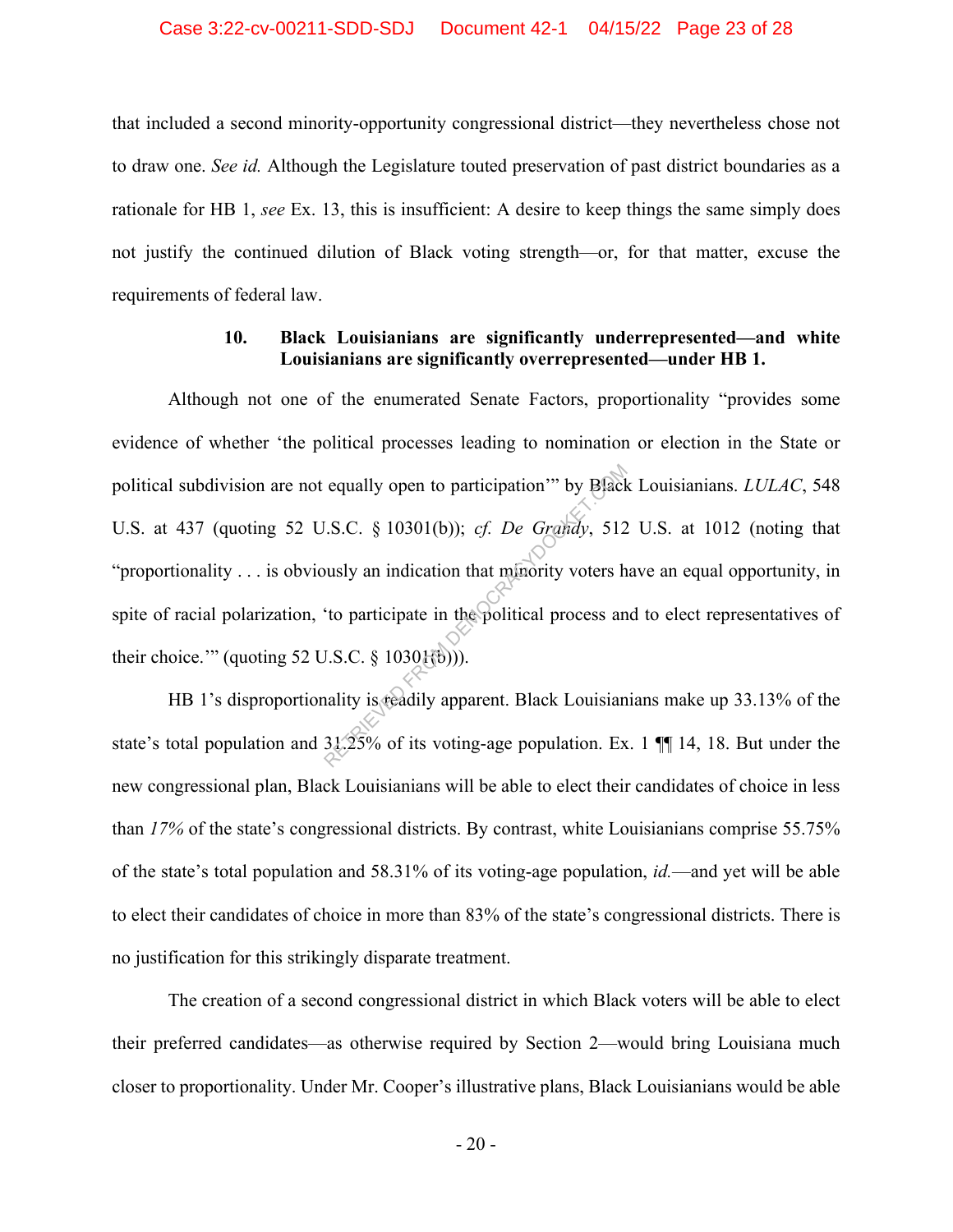#### Case 3:22-cv-00211-SDD-SDJ Document 42-1 04/15/22 Page 24 of 28

to elect their preferred candidates in one-third of the state's districts—roughly equal to their share of the population. White Louisianians, in turn, would be able to elect their preferred candidates in the remaining two-thirds of districts—still more than 10 percentage points higher than their share of the state's population.

## **II. Plaintiffs and other Black Louisianians will suffer irreparable harm absent a preliminary injunction.**

Plaintiffs will suffer irreparable harm absent preliminary injunctive relief. The candidate qualification period for the 2022 congressional elections is scheduled to begin on July 20, 2022, with the state's open primary election following on November 8. *See* Ex. 24. If this deadline and the elections that follow occur under HB 1's unlawful congressional map, then Black Louisianians' voting rights will be unlawfully diluted—a violation of their fundamental rights for which there is no adequate remedy. "[O]nce the election occurs, there can be no do-over and no redress" for citizens whose voting rights were violated. *League of Women Voters of N.C. v. North Carolina*, 769 F.3d 224, 247 (4th Cir. 2014). Accordingly, "[c]ourts routinely deem restrictions on fundamental voting rights irreparable injury." *Id.* (citing *Obama for Am. v. Husted*, 697 F.3d 423, 436 (6th Cir. 2012); *Williams v. Salerno*, 792 F.2d 323, 326 (2d Cir. 1986)). Illy diluted—a violation of their fundame<br>ce the election occurs, there can be no<br>were violated. *League of Women Voter*.<br>Cir. 2014). Accordingly, "[c]ourts rout<br>reparable mjury." *Id.* (citing *Obama for A*<br>s x. Salerno,

### **III. The balance of equities and the public interest favor injunctive relief.**

The balance of the equities and the public interest, which "merge when the Government is the opposing party," *Nken v. Holder*, 556 U.S. 418, 435 (2009), also strongly favor injunctive relief. As courts have recognized, the "cautious protection of . . . franchise-related rights is without question in the public interest." *Charles H. Wesley Educ. Found., Inc. v. Cox*, 408 F.3d 1349, 1355 (11th Cir. 2005); *accord Ga. State Conf. of NAACP v. Fayette Cnty. Bd. of Comm'rs*, 118 F. Supp. 3d 1338, 1348–49 (N.D. Ga. 2015) ("[T]he public interest is best served by ensuring not simply that more voters have a chance to vote but ensuring that all citizens . . . have an equal opportunity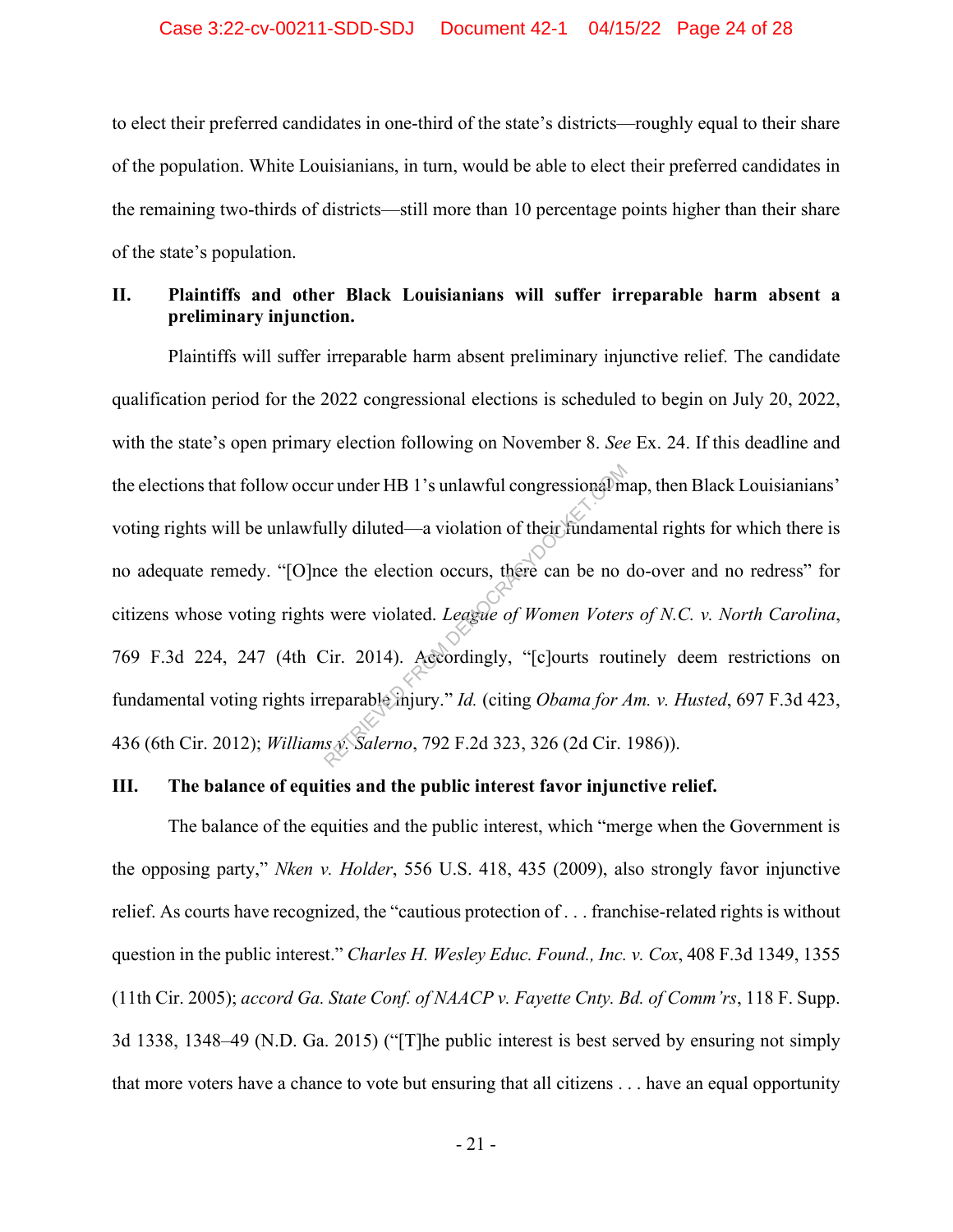### Case 3:22-cv-00211-SDD-SDJ Document 42-1 04/15/22 Page 25 of 28

to elect the representatives of their choice."). Moreover, "[i]t is clear that it would not be equitable or in the public's interest to allow the state . . . to violate the requirements of federal law, especially when there are no adequate remedies available." *Valle del Sol Inc. v. Whiting*, 732 F.3d 1006, 1029 (9th Cir. 2013) (second alteration in original) (quoting *United States v. Arizona*, 641 F.3d 339, 366 (9th Cir. 2011)); *see also Bank One, Utah v. Guttau*, 190 F.3d 844, 848 (8th Cir. 1999) ("[T]he public interest will perforce be served by enjoining the enforcement of the invalid provisions of state law."). Accordingly, the public interest would most assuredly be served by enjoining implementation of a congressional districting scheme that violates Section 2.

Significantly, enjoining HB 1—and implementing a remedial congressional plan—would be more than feasible at this time. Courts must weigh the benefits and import of injunctive relief in the voting rights context against the confusion it might cause, particularly "[a]s an election draws closer." *Purcell v. Gonzalez*, 549 U.S. 1, 4–5 (2006) (per curiam); *see also Merrill v. Milligan*, 142 S. Ct. 879, 879–80 (2022) (Kavanaugh, J., concurring) (cautioning against enjoining congressional maps when beginning of election is "imminent"). But here, the qualifying period for Louisiana's congressional candidates does not begin until July 20—more than *three months* from now. Ex. 24. And given the state's unique jungle primary, the open congressional primary election will not occur until November 8, with early voting commencing on October 25. *Id.*; *cf. Merrill*, 142 S. Ct. at 879 (Kavanaugh, J., concurring) (staying preliminary injunction of congressional map issued on January 24 where early voting for primary election purportedly began on March 30); *Wis. Legislature v. Wis. Elections Comm'n*, 142 S. Ct. 1245, 1251 (2022) (per curiam) (vacating court-ordered maps and remanding for adoption of new maps on March 23 where early voting for primary election is scheduled to begin on July 26). remediately<br>
Referred in the Courts must weigh the benefits and against the confusion it might cause, pronzalez, 549 U.S.  $1.35$  (2006) (per consider the U.S. 1, concurring) (ginning of election is "imminent"). But handle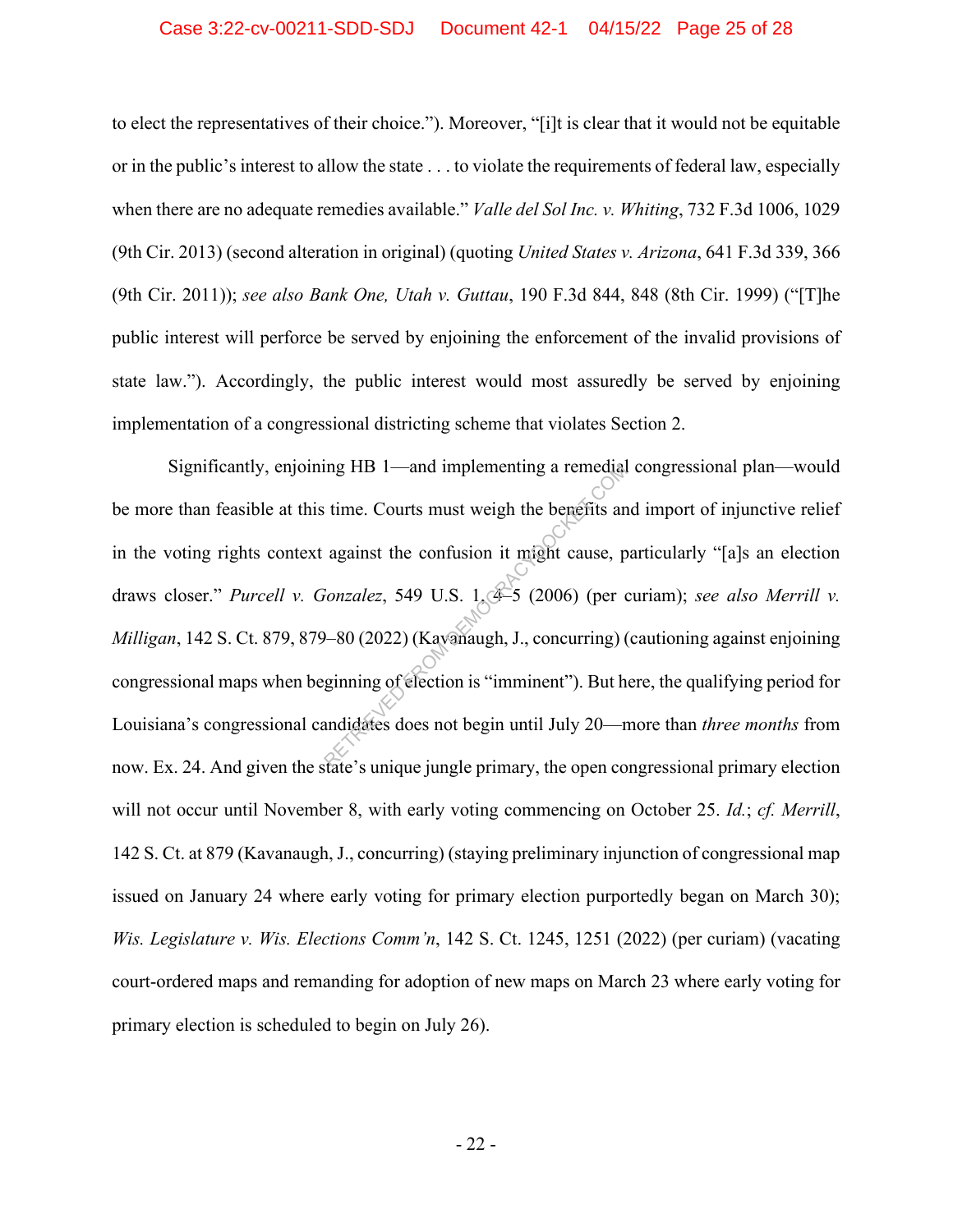Indeed, the feasibility of implementing a remedial map in this case was underscored *by Defendant himself* in previous state court litigation. In objecting to a state court's exercise of jurisdiction over redistricting claims as premature, Defendant argued that the Legislature could override Governor Edwards's veto of another plan passed during its regular session "in a veto session[] before [the] fall elections." Declinatory, Dilatory, & Peremptory Exceptions on Behalf of the Secretary of State to Plaintiffs' Petition for Injunctive & Declaratory Relief at 3, *Bullman v. Ardoin*, No. C-716690 (La. 19th Jud. Dist. Ct. Mar. 16, 2022) (attached as Ex. 26); *see also* Declinatory, Dilatory, & Peremptory Exceptions on Behalf of Clay Schexnayder, in His Official Capacity as Speaker of the Louisiana House of Representatives, and Patrick Page Cortez, in His Official Capacity as President of the Louisiana Senate at 4, *Bullman v. Ardoin*, No. C-716690 (La. 19th Jud. Dist. Ct. Mar. 29, 2022) (attached as  $Ex \& 27$ ) ("Even if the Governor vetoes a congressional redistricting bill from the 2022 Regular Session, the Legislature has an opportunity to override the veto in a veto session, or to call into session another Extraordinary Session, before the fall elections.").<sup>3</sup> The Legislature's regular session is scheduled to end on June 6, 2022, Ex. 25; accordingly, Defendant represented to the state court that a new map could be passed and implemented *after* June 6 of this year—nearly two months from now. Defendant's view confirms that there is ample time for this Court to consider Plaintiffs' motion and order the adoption of a remedial congressional map that complies with Section 2 ahead of the 2022 elections.<sup>4</sup> Louisiana House of Representatives, and<br>the tof the Louisiana Senate at 4, *Bullman v*<br> $(29, 2022)$  (attached as Ex $(27)$ ) ("Even<br>ill from the 2022 Regular Session, the Leonession, or to call into session another E<br>egisla

<sup>3</sup> Defendant repeated this argument in a motion for a stay of the state court proceedings. *See* Motion for Stay to Be Taken up After Exception Hearing, If Exceptions Are Denied by the District Court at 3, *Bullman v. Ardoin*, No. C-716690 (La. 19th Jud. Dist. Ct. Mar. 24, 2022) (attached as Ex. 28).

<sup>4</sup> Notably, if the Court were to give the Legislature an opportunity to craft a remedial congressional plan in the first instance, then it would need to allow only a brief period to craft a new map—especially given that Louisiana contains only six congressional districts, and the availability of alternative maps introduced during the legislative process and by Mr. Cooper in this litigation. *See, e.g.*, *Harper v. Hall*, 867 S.E.2d 554, 558 (N.C. 2022) (providing 14 days for legislature to adopt new congressional *and* state legislative plans); *League of Women Voters of Ohio v. Ohio Redistricting Comm'n*, Nos. 2021-1193, 2021-1198, 2021-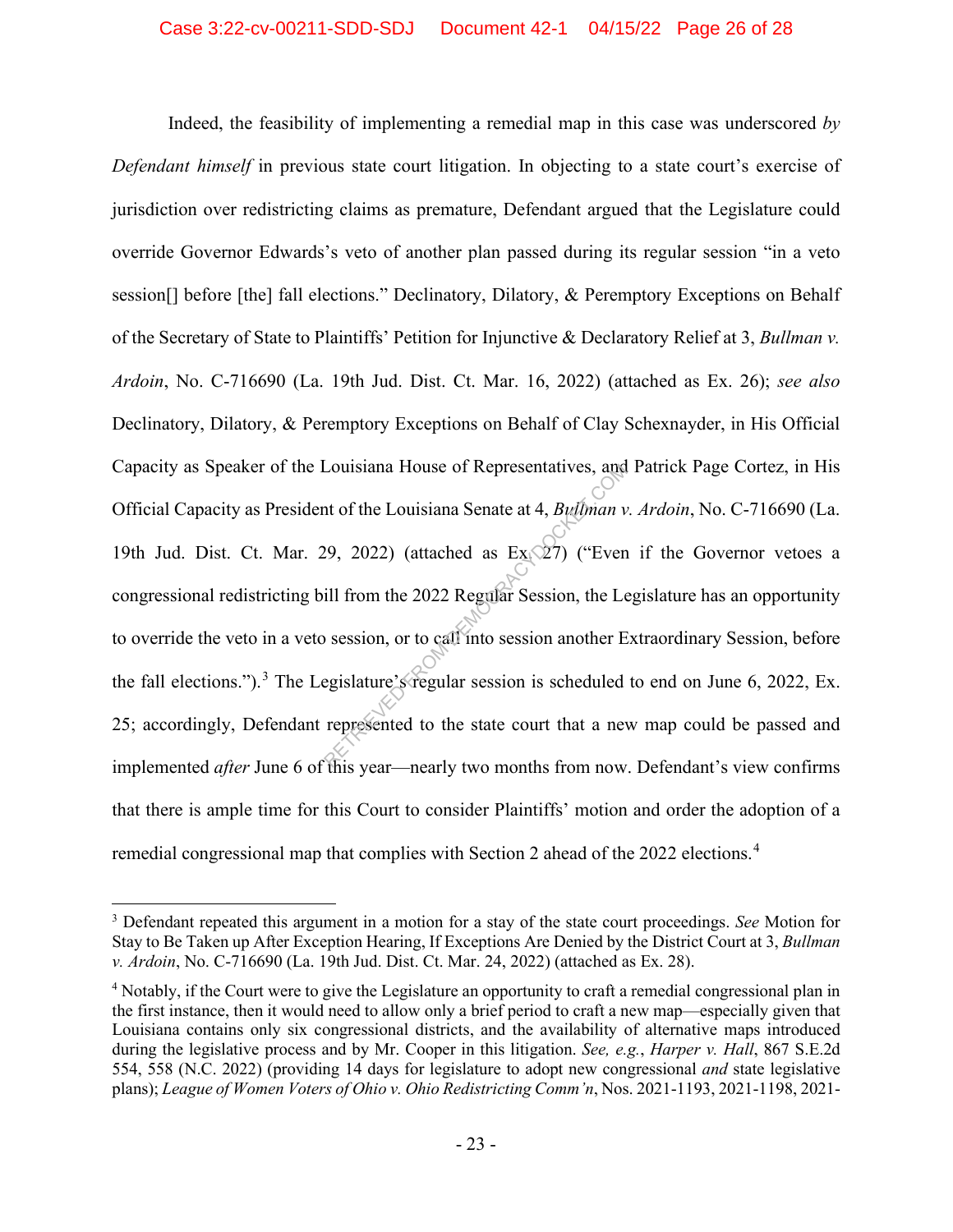### **CONCLUSION**

Plaintiffs have readily demonstrated that HB 1 violates Section 2 of the Voting Rights Act, and the equities weigh strongly in favor of immediate relief to safeguard the fundamental voting rights of Black Louisianians. Plaintiffs therefore request that the Court preliminarily enjoin implementation of HB 1 and ensure the creation of a second congressional district in which Black voters have the opportunity to elect their preferred candidates. Plaintiffs further request that the Court expedite its consideration of this motion to ensure that necessary remedies are timely adopted and a lawful congressional map is in place well in advance of this year's midterm elections.

> [SIGNATURE BLOCK ON NEXT PAGE] RETRIEVED FROM DEMOCRACYDOCKE

<sup>1210, 2022</sup> WL 110261, at \*28 (Ohio Jan. 12, 2022) (providing 10 days for redistricting body to adopt new state legislative plans).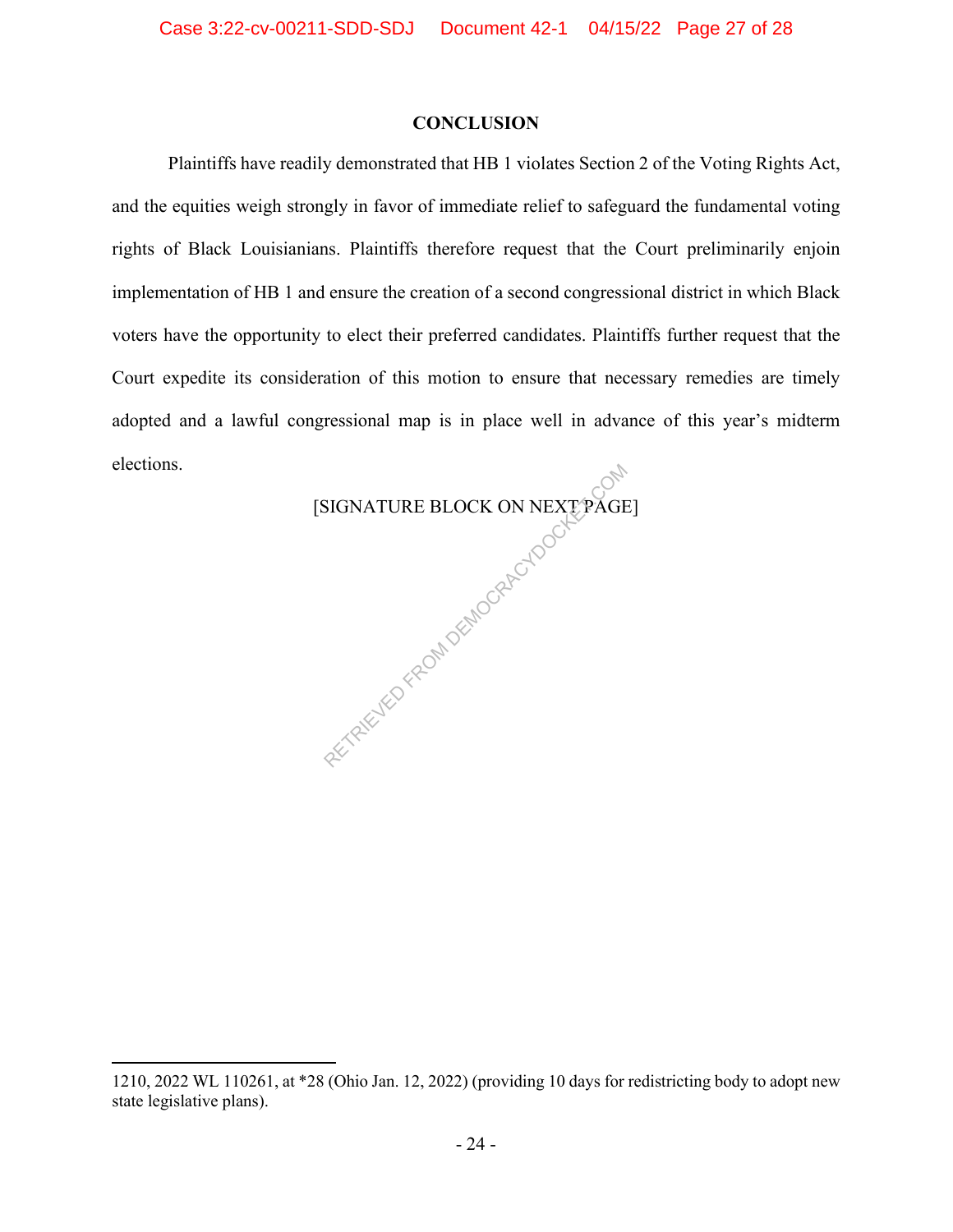By *s/Darrel J. Papillion* Darrel J. Papillion (Bar Roll No. 23243) Renee C. Crasto (Bar Roll No. 31657) Jennifer Wise Moroux (Bar Roll No. 31368) **WALTERS, PAPILLION, THOMAS, CULLENS, LLC** 12345 Perkins Road, Building One Baton Rouge, Louisiana 70810 Phone: (225) 236-3636 Fax: (225) 236-3650 Email: papillion@lawbr.net Email: crasto@lawbr.net Email: jmoroux@lawbr.net

Dated: April 15, 2022 Respectfully submitted,

Abha Khanna\* Jonathan P. Hawley\* **ELIAS LAW GROUP LLP** 1700 Seventh Avenue, Suite 2100 Seattle, Washington 98101 Phone: (206) 656-0177 Facsimile: (206) 656-0180 Email: akhanna@elias.law Email: jhawley@elias.law

Lalitha D. Madduri\*\* Olivia N. Sedwick\* Jacob D. Shelly\* **ELIAS LAW GROUP LLP** 10 G Street NE, Suite 600 Washington, D.C. 20002 Phone: (202) 968-4490 Facsimile: (202) 968-4498 Email: lmadduri@elias.law Email<sup>O</sup>sedwick@elias.law Email: jshelly@elias.law RETRIEVED FROM DE

*Counsel for Plaintiffs*

\*Admitted *pro hac vice* \*\**Pro hac vice* application pending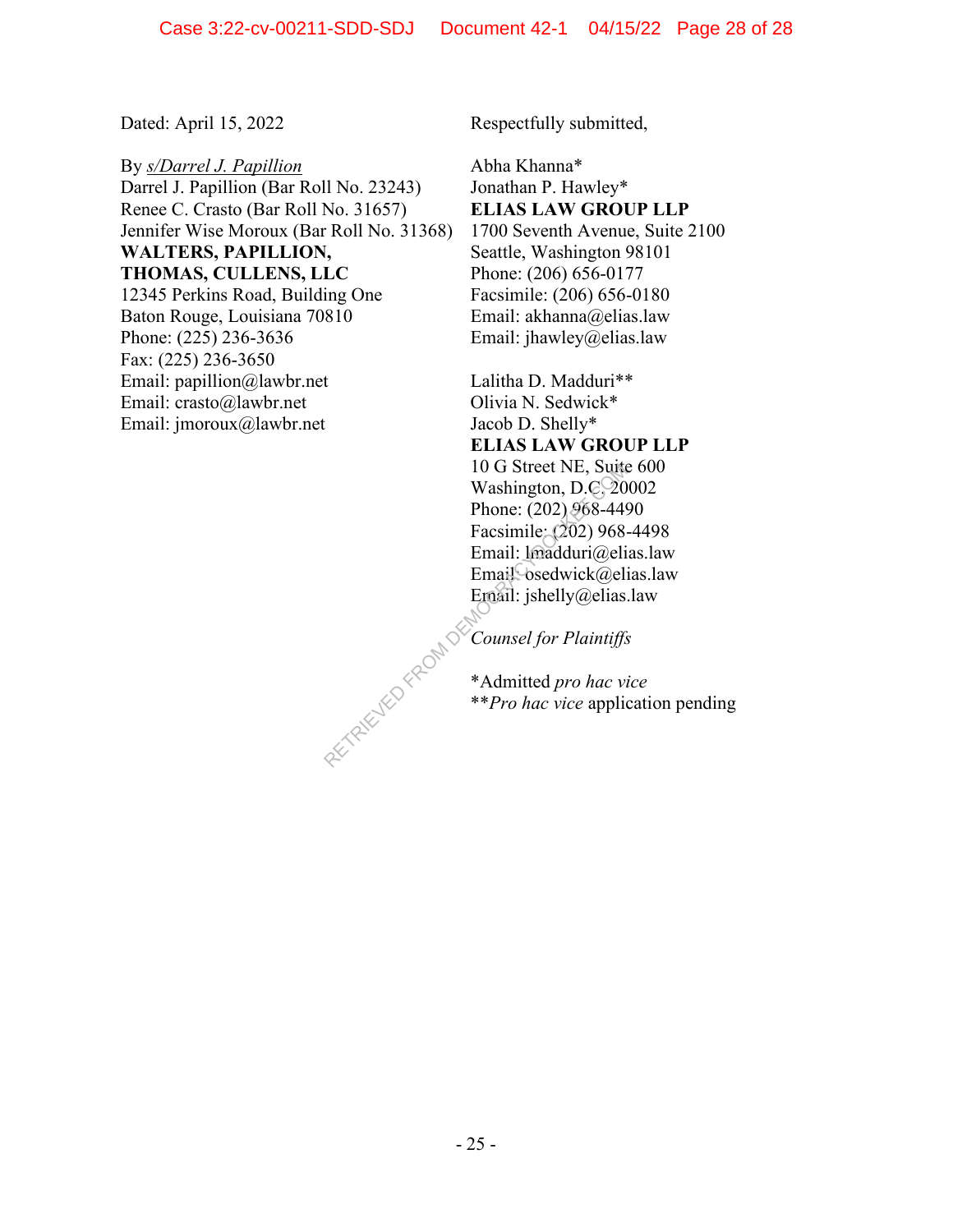## **IN THE UNITED STATES DISTRICT COURT FOR THE MIDDLE DISTRICT OF LOUISIANA**

| PRESS ROBINSON, EDGAR CAGE,<br>DOROTHY NAIRNE, EDWIN RENÉ SOULÉ,<br>ALICE WASHINGTON, CLEE EARNEST<br>LOWE, DAVANTE LEWIS, MARTHA DAVIS,<br>AMBROSE SIMS, NATIONAL ASSOCIATION<br>FOR THE ADVANCEMENT OF COLORED<br>PEOPLE ("NAACP") LOUISIANA STATE<br>CONFERENCE, and POWER COALITION FOR<br>EQUITY AND JUSTICE, | Case No. 3:22-cv-00211-SDD-SDJ c/w |
|--------------------------------------------------------------------------------------------------------------------------------------------------------------------------------------------------------------------------------------------------------------------------------------------------------------------|------------------------------------|
| Plaintiffs,                                                                                                                                                                                                                                                                                                        |                                    |
| V.                                                                                                                                                                                                                                                                                                                 |                                    |
| KYLE ARDOIN, in his official capacity as<br>Secretary of State for Louisiana,                                                                                                                                                                                                                                      | VED FROM DEMOGRAPY LOOCKEY COM     |
| Defendant.                                                                                                                                                                                                                                                                                                         |                                    |
| EDWARD GALMON, SR., CIARA HART,<br>NORRIS HENDERSON, and TRAMELLE<br>HOWARD,                                                                                                                                                                                                                                       |                                    |
| Plaintiffs,                                                                                                                                                                                                                                                                                                        | Case No. 3:22-cv-00214-SDD-SDJ     |
| V.                                                                                                                                                                                                                                                                                                                 |                                    |
| R. KYLE ARDOIN, in his official capacity as<br>Louisiana Secretary of State,                                                                                                                                                                                                                                       |                                    |
| Defendant.                                                                                                                                                                                                                                                                                                         |                                    |

# **DECLARATION OF DARREL J. PAPILLION IN SUPPORT OF** *GALMON* **PLAINTIFFS' MOTION FOR PRELIMINARY INJUNCTION**

I, Darrel J. Papillion, hereby declare as follows:

1. I am over the age of 18 and competent to make this declaration. I am an attorney with the law firm Walter, Papillion, Thomas, Cullens, LLC and am admitted to practice law in the State of Louisiana. I am admitted in this Court and am counsel for Plaintiffs Edward Galmon, Sr.,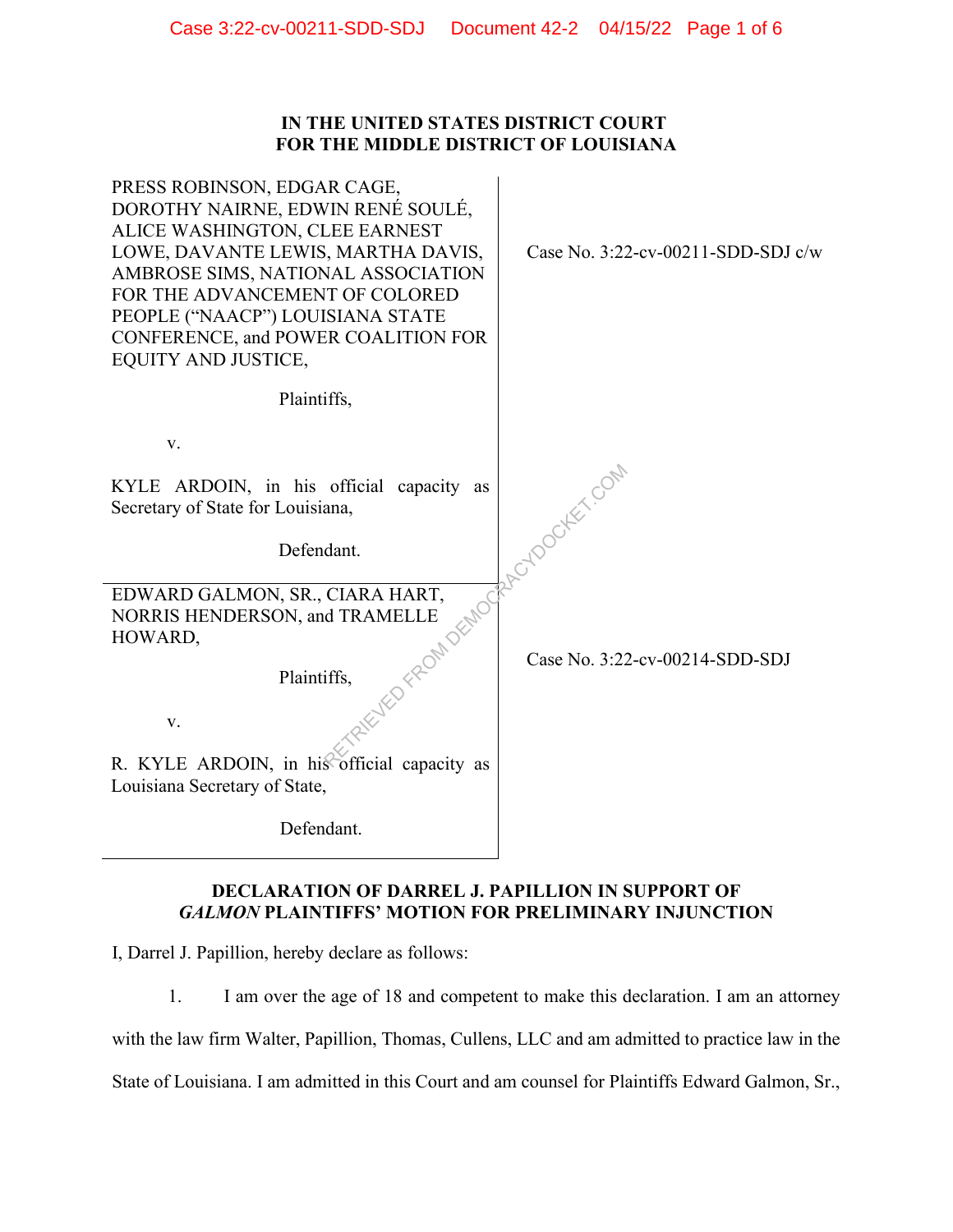Ciara Hart, Norris Henderson, and Tramelle Howard in the above-captioned matter. I submit this declaration to provide the Court true and correct copies of certain documents submitted in support of Plaintiffs' Motion for Preliminary Injunction:

**Exhibit 1** is a true and correct copy of the expert report of William Cooper, dated April 15, 2022.

**Exhibit 2** is a true and correct copy of the expert report of Dr. Maxwell Palmer, dated April 15, 2022.

**Exhibit 3** is a true and correct copy of the expert report of Dr. Allan Lichtman, dated April 15, 2022.

**Exhibit 4** is a true and correct copy of the declaration of Christopher J. Tyson, dated April 15, 2022.

**Exhibit 5** is a true and correct copy of the declaration of Charles Cravins, dated April 15, 2022.

**Exhibit 6** is a true and correct copy of the declaration of Edward Galmon, Sr., dated April 15, 2022. and correct copy of the declaration of Christian<br>
and correct copy of the declaration of Cha<br>
and correct copy of the declaration of Edward

**Exhibit 7** is a true and correct copy of the declaration of Ciara Hart, dated April 15, 2022. **Exhibit 8** is a true and correct copy of the declaration of Norris Henderson, dated April 14, 2022.

**Exhibit 9** is a true and correct copy of the declaration of Tramelle Howard, dated April 15, 2022.

**Exhibit 10** is a true and correct copy of the article entitled "When We Sue, We Win': Black Baton Rouge Residents Call for Second Majority Black Congressional District." The article was published by *The Daily Reveille* on November 21, 2021, and is publicly available at https://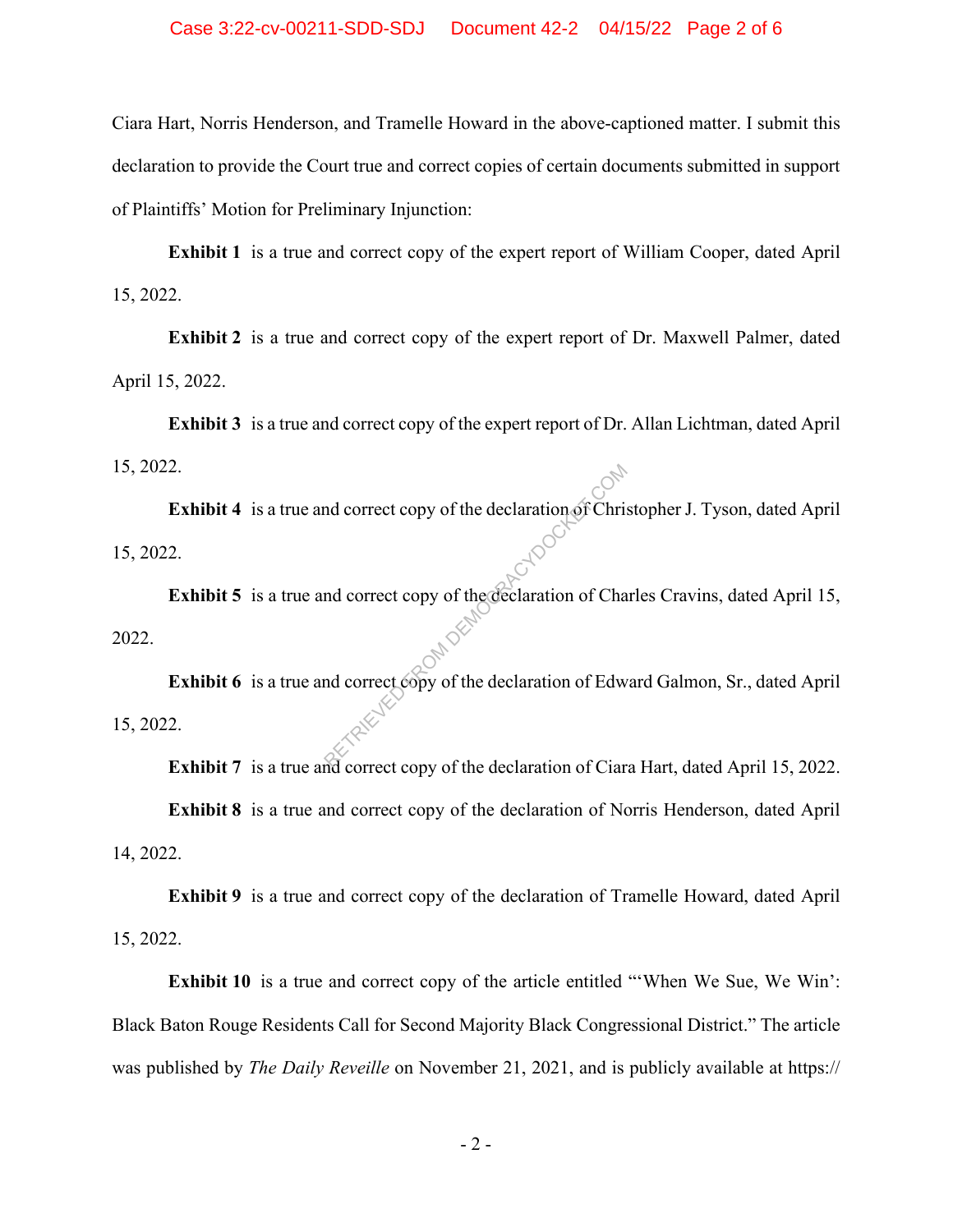#### Case 3:22-cv-00211-SDD-SDJ Document 42-2 04/15/22 Page 3 of 6

www.lsureveille.com/news/when-we-sue-we-win-black-baton-rouge-residents-call-for-secondmajority-black-congressional/article\_35da528c-4a3d-11ec-bff3-f341498a4f66.html.

**Exhibit 11** is a true and correct copy of the guest column entitled "Legislature Sought" Public Input in Redistricting, but Mostly Ignored It." The guest column was published by *The Advocate* on February 23, 2022, and is publicly available at https://www.theadvocate.com/ baton\_rouge/opinion/article\_c42f8b5a-94d0-11ec-81ec-7732dee83c2c.html.

**Exhibit 12** is a true and correct copy of the article entitled "Should Louisiana Draw a Second Majority-Black Congressional District? Here's What Lawmakers Proposed." The article was published by *The Advocate* on February 1, 2022, and is publicly available at https:// www.theadvocate.com/baton\_rouge/news/politics/legislature/article\_2324563e-83a3-11ec-9ce2b3e0b1ee1a99.html.

**Exhibit 13** is a true and correct copy of the article entitled "Louisiana House Approves Congress Map With 1 Majority Black District." The article was published by the *Louisiana Illuminator* on February 10, 2022, and is publicly available at https://lailluminator.com/2022/02/ 10/louisiana-house-approves-congress-map. vocate on February 1, 2022, and is positive and correct copy of the article entitled<br>and correct copy of the article entitled<br>ority Black District." The article was<br>2022, and is publicly available at https:<br>3-congress-map.

**Exhibit 14** is a true and correct copy of the article entitled "Louisiana Senate Approves Map for Congress Without New Minority District." The article was published by the *Louisiana Illuminator* on February 8, 2022, and is publicly available https://lailluminator.com/2022/02/08/ louisiana-senate-approves-map-for-congress-without-new-minority-district.

**Exhibit 15** is a true and correct copy of the article entitled "Louisiana Legislature Sends Congressional Map With One Majority-Black District to Governor's Desk." The article was published by *The Advocate* on February 18, 2022, and is publicly available at https://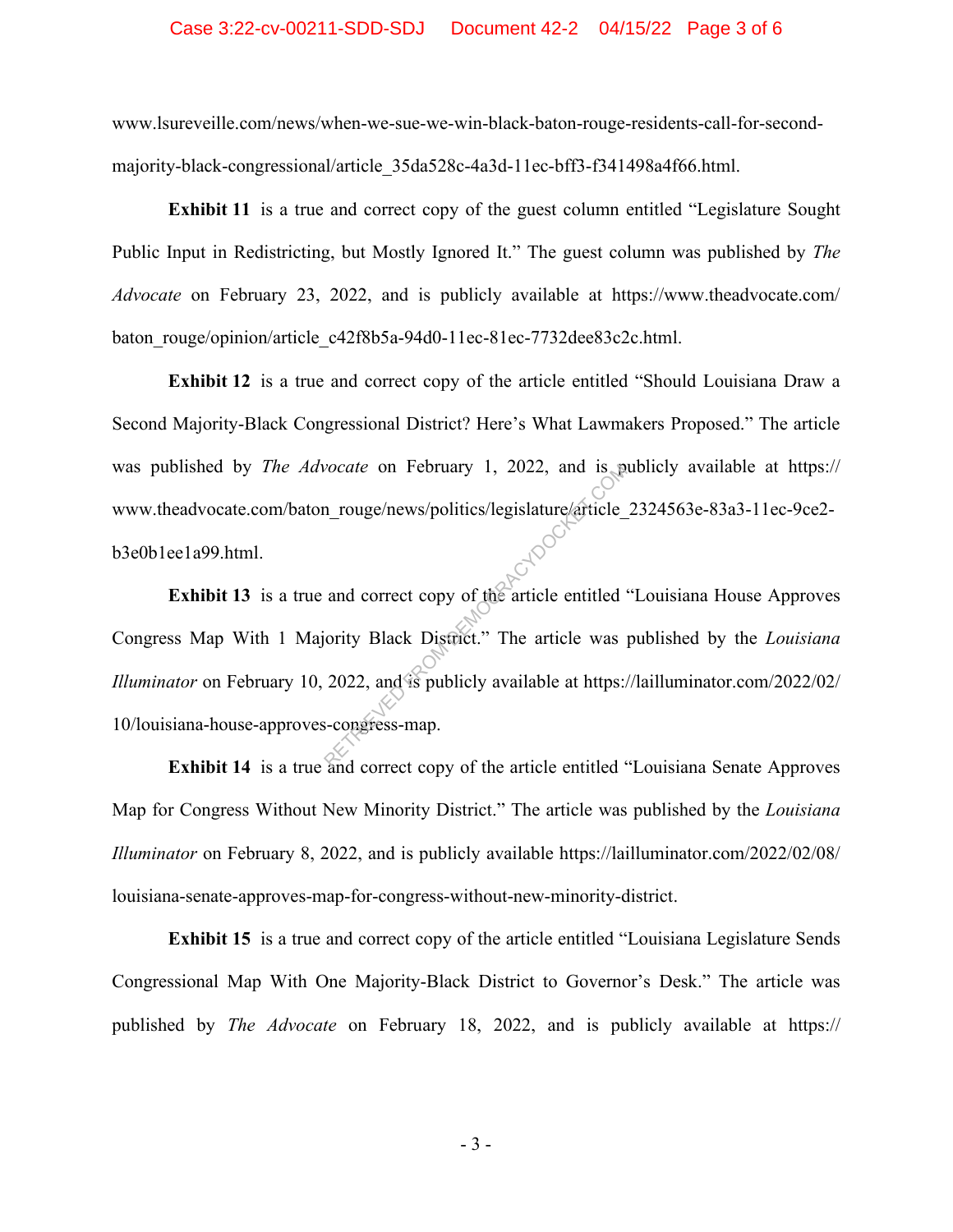### Case 3:22-cv-00211-SDD-SDJ Document 42-2 04/15/22 Page 4 of 6

www.theadvocate.com/baton\_rouge/news/politics/legislature/article\_dd507448-90e1-11ec-bc5d-1faf116428b4.html.

**Exhibit 16** is a true and correct copy of the article entitled "Gov. John Bel Edwards Says 'Fair' Congressional Maps Would Include Another Majority-Black District." The article was published by *The Advocate* on December 16, 2021, and is publicly available at https:// www.theadvocate.com/baton\_rouge/news/politics/legislature/article\_64e99736-5ea6-11ec-bea4-2fa9f0b6f8c9.html.

**Exhibit 17** is a true and correct copy of the press release entitled "Gov. Edwards Vetoes Proposed Congressional District Map, Announces Other Action on Newly Drawn District Maps." The press release was published by the Office of the Governor on March 9, 2022, and is publicly available at https://gov.louisiana.gov/index.cfm/newsroom/detail/3585.

**Exhibit 18** is a true and correct copy of the letter from Governor John Bel Edwards to Speaker of the House Clay J. Schexnayder regarding the veto of House Bill 1 of the 2022 First Extraordinary Session, dated March 9, 2022. The letter was published by the Office of the Governor, was last accessed on April 11, 2022, and is publicly available at https:// gov.louisiana.gov/assets/docs/Letters/SchexnayderLtr20220309VetoHB1.pdf. trict Map, Announces Other Action on M<br>
shed by the Office of the Governor on M<br>
iana.gov/index.cfm/newsroom/detail/358<br>
and correct copy of the letter from Governor<br>
J. Schexnayder regarding the veto of Hotel<br>
d March 9,

**Exhibit 19** is a true and correct copy of the article entitled "Louisiana Legislature Overrides Gov. Edwards' Veto of Congressional Map." The article was published by the *Louisiana Illuminator* on March 30, 2022, and is publicly available at https://lailluminator.com/2022/03/30/ louisiana-legislature-overrides-gov-edwards-veto-of-congressional-map.

**Exhibit 20** is a true and correct copy of Joint Rule No. 21. The rule was published by the Louisiana State Legislature, was last accessed on April 11, 2022, and is publicly available at https://www.legis.la.gov/Legis/Law.aspx?d=1238755.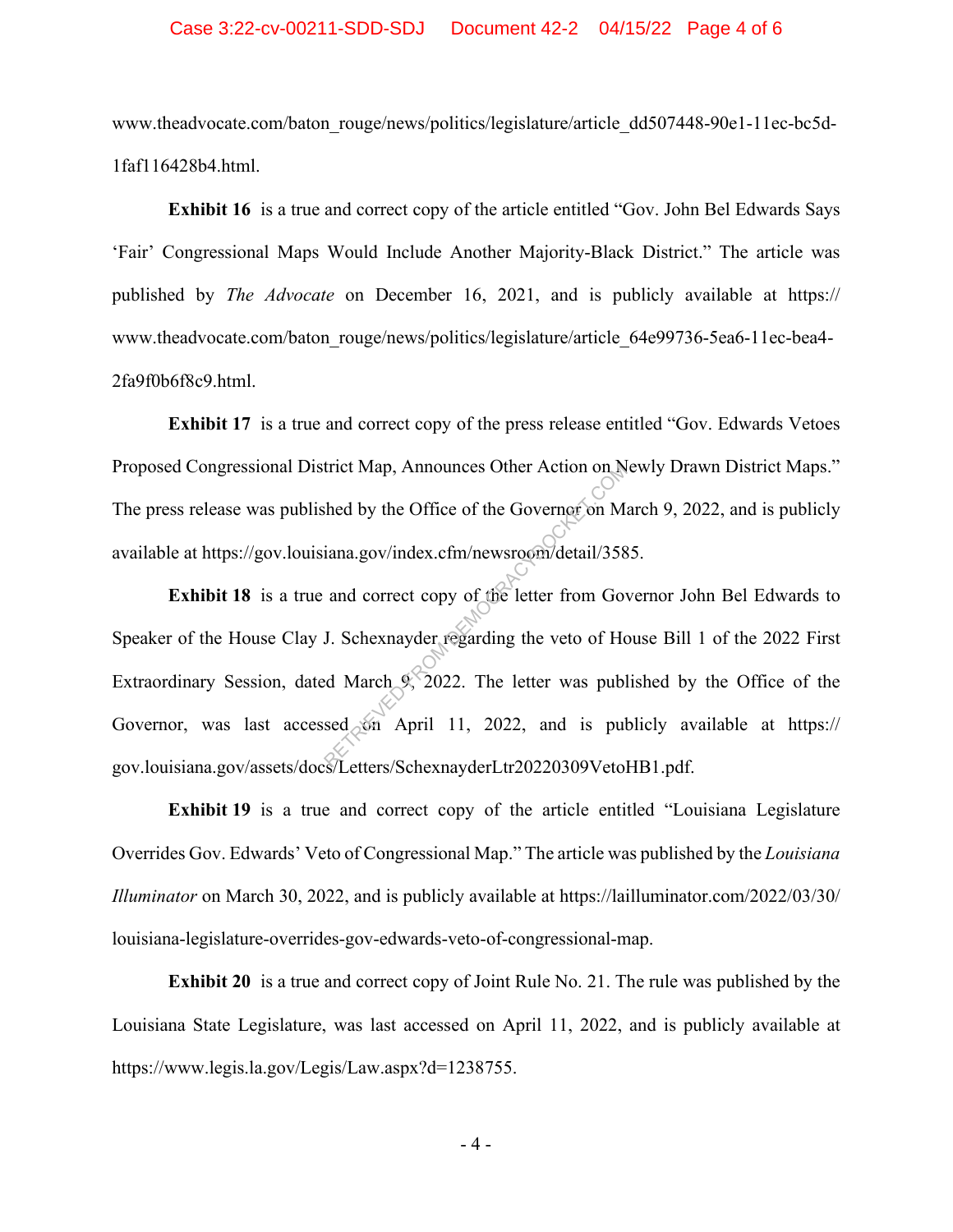#### Case 3:22-cv-00211-SDD-SDJ Document 42-2 04/15/22 Page 5 of 6

**Exhibit 21** is a true and correct copy of the article entitled "Former Leader of Klan Narrowly Wins Contest in Louisiana." The article was published by *The New York Times* on February 19, 1989, and is publicly available at https://www.nytimes.com/1989/02/19/us/formerleader-of-klan-narrowly-wins-contest-in-louisiana.html.

**Exhibit 22** is a true and correct copy of the article entitled "Duke Softens Past in Louisiana Race." The article was published by *The New York Times* on September 24, 1991, and is publicly available at https://www.nytimes.com/1991/09/24/us/duke-softens-past-in-louisiana-race.html.

**Exhibit 23** is a true and correct copy of the article entitled "The Numbers From Louisiana Add up Chillingly Duke's Claim on White Vote Shows Depth of Discontent." The article was published by *The Baltimore Sun* on November 17, 1991, and is publicly available at https:// www.baltimoresun.com/news/bs-xpm-1991-11-18-1991322072-story.html.

**Exhibit 24** is a true and correct copy of the document entitled "2022 Elections." The document was published by the Louisiana Secretary of State, was last accessed on April 11, 2022, and is publicly available at https://www.sos.la.gov/ElectionsAndVoting/PublishedDocuments/ ElectionsCalendar2022.pdf. Claim on White Vote Shows Depth ot all of the Shows Depth ot all of the Shows Depth ot all of the Shows Depth is provided to the Louisiana Secretary of State, was last that the Louisiana Secretary of State, was last that t

**Exhibit 25** is a true and correct copy of the webpage entitled "Session Information for the 2022 Regular Session." The webpage was published by the Louisiana State Legislature, was last accessed on April 11, 2022, and is publicly available at https://legis.la.gov/legis/SessionInfo/ SessionInfo\_22RS.aspx.

**Exhibit 26** is a true and correct copy of Declinatory, Dilatory, & Peremptory Exceptions on Behalf of the Secretary of State to Plaintiffs' Petition for Injunctive & Declaratory Relief, *Bullman v. Ardoin*, No. C-716690 (La. 19th Jud. Dist. Ct. Mar. 16, 2022).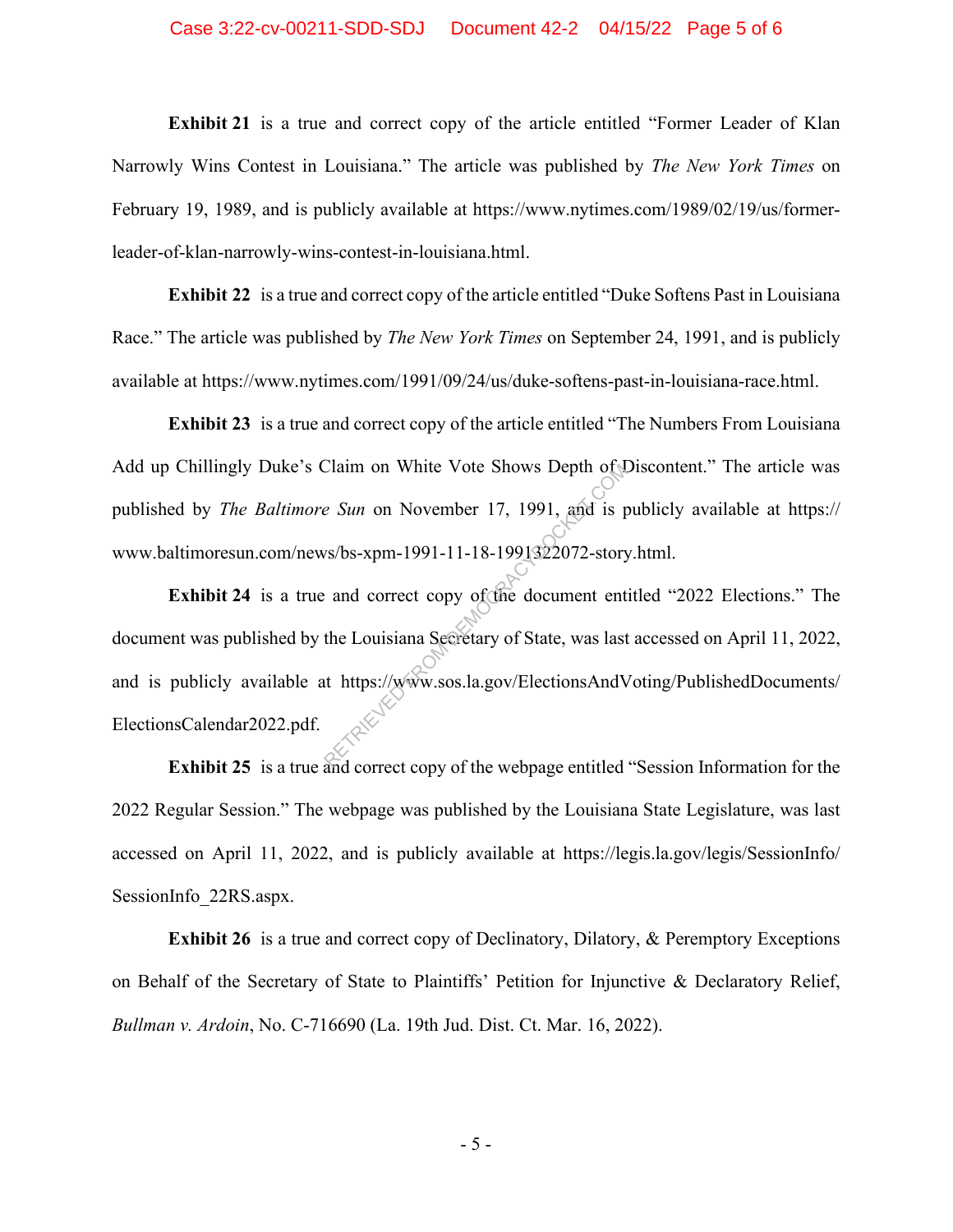**Exhibit 27** is a true and correct copy of Declinatory, Dilatory, & Peremptory Exceptions on Behalf of Clay Schexnayder, in His Official Capacity as Speaker of the Louisiana House of Representatives, and Patrick Page Cortez, in His Official Capacity as President of the Louisiana Senate, *Bullman v. Ardoin*, No. C-716690 (La. 19th Jud. Dist. Ct. Mar. 29, 2022).

**Exhibit 28** is a true and correct copy of Motion for Stay to Be Taken up After Exception Hearing, If Exceptions Are Denied by the District Court, *Bullman v. Ardoin*, No. C-716690 (La. 19th Jud. Dist. Ct. Mar. 24, 2022).

Dated: April 15, 2022 Respectfully submitted,

By *s/Darrel J. Papillion*  Darrel J. Papillion (Bar Roll No. 23243) **WALTERS, PAPILLION, THOMAS, CULLENS, LLC** 12345 Perkins Road, Building One Baton Rouge, Louisiana 70810 Phone: (225) 236-3636 Fax: (225) 236-3650 Email: papillion@lawbr.net By *s/Darrel J. Papillion*<br>Darrel J. Papillion (Ba<br>WALTERS, PAPILI<br>THOMAS, CULLEN<br>12345 Perkins Road, I<br>Baton Rouge, Louisia<br>Phone: (225) 236-3650<br>Fax: (225) 236-3650<br>Email: papillion@law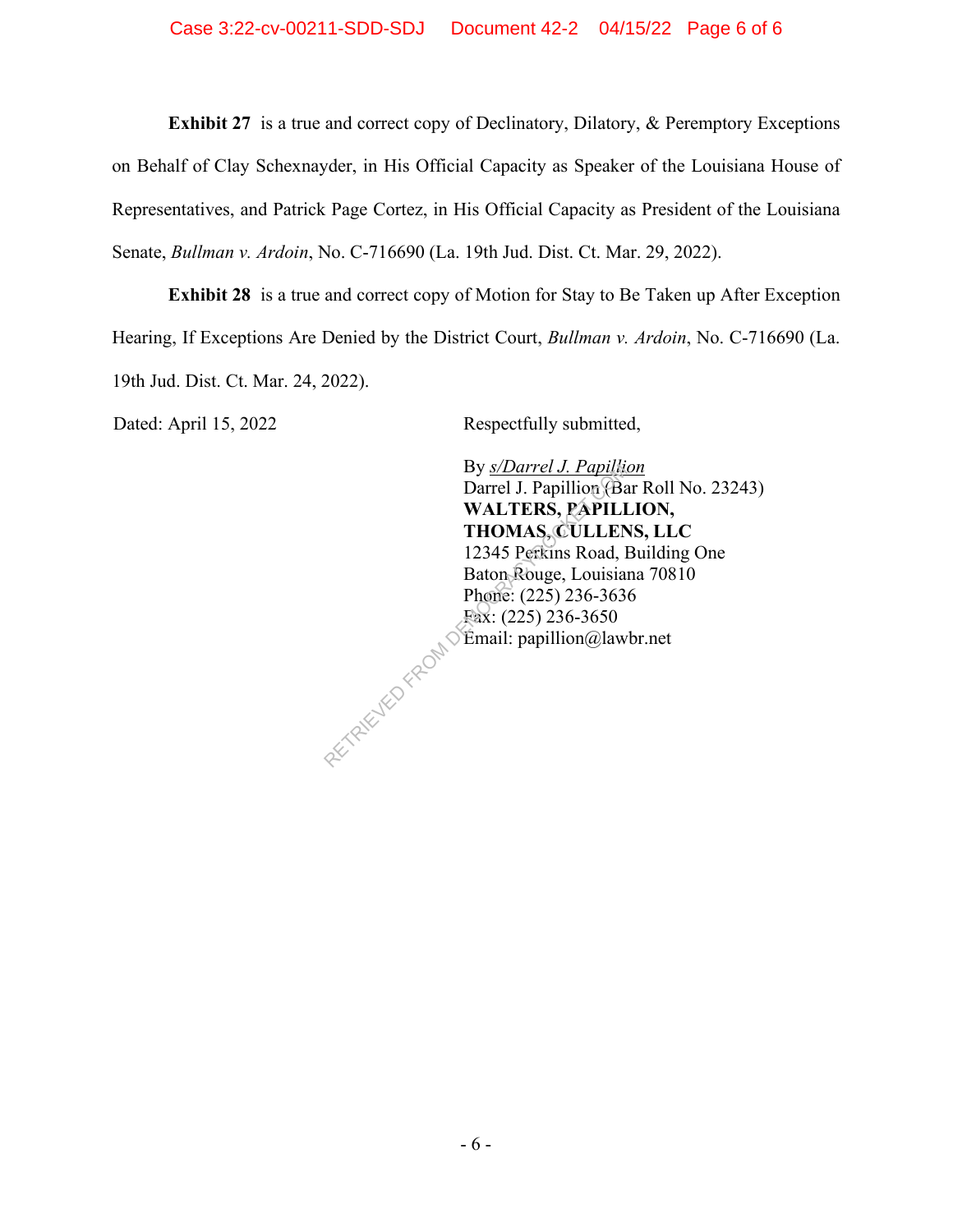## **IN THE UNITED STATES DISTRICT COURT FOR THE MIDDLE DISTRICT OF LOUISIANA**

| PRESS ROBINSON, EDGAR CAGE,<br>DOROTHY NAIRNE, EDWIN RENÉ SOULÉ,<br>ALICE WASHINGTON, CLEE EARNEST<br>LOWE, DAVANTE LEWIS, MARTHA DAVIS,<br>AMBROSE SIMS, NATIONAL ASSOCIATION<br>FOR THE ADVANCEMENT OF COLORED<br>PEOPLE ("NAACP") LOUISIANA STATE<br>CONFERENCE, and POWER COALITION FOR<br><b>EQUITY AND JUSTICE,</b> | Case No. $3:22$ -cv-00211-SDD-SDJ c/w |
|---------------------------------------------------------------------------------------------------------------------------------------------------------------------------------------------------------------------------------------------------------------------------------------------------------------------------|---------------------------------------|
| Plaintiffs,                                                                                                                                                                                                                                                                                                               |                                       |
| V.                                                                                                                                                                                                                                                                                                                        |                                       |
| KYLE ARDOIN, in his official capacity as<br>Secretary of State for Louisiana,                                                                                                                                                                                                                                             | <b>Cyrock</b> Ex.com                  |
| Defendant.                                                                                                                                                                                                                                                                                                                |                                       |
| EDWARD GALMON, SR., CIARA HART,<br>NORRIS HENDERSON, and TRAMELLE<br>HOWARD,                                                                                                                                                                                                                                              |                                       |
| Plaintiffs,                                                                                                                                                                                                                                                                                                               | Case No. 3:22-cv-00214-SDD-SDJ        |
| V.                                                                                                                                                                                                                                                                                                                        |                                       |
| R. KYLE ARDOIN, in his official capacity as<br>Louisiana Secretary of State,                                                                                                                                                                                                                                              |                                       |
| Defendant.                                                                                                                                                                                                                                                                                                                |                                       |

# **[PROPOSED] ORDER GRANTING**  *GALMON* **PLAINTIFFS' MOTION FOR PRELIMINARY INJUNCTION**

This Court has considered the motion for preliminary injunction and supporting authorities filed by Plaintiffs Edward Galmon, Sr., Ciara Hart, Norris Henderson, and Tramelle Howard; the submissions of the other parties; and the evidence and pleadings of record, and finds that (1) Plaintiffs are likely to succeed on the merits of their claim that Louisiana's new congressional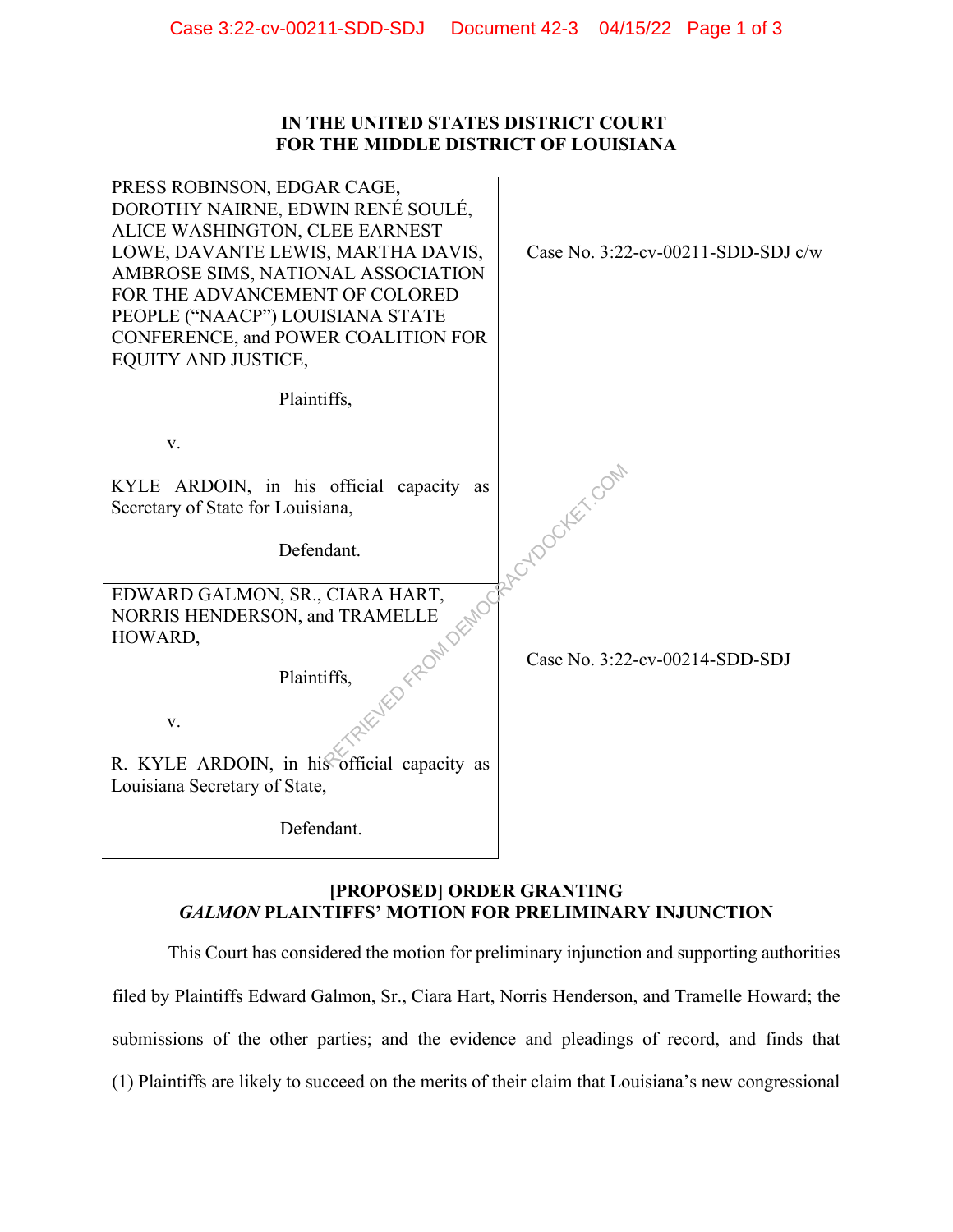districting map as drawn by House Bill 1 ("HB 1") violates Section 2 of the Voting Rights Act of 1965, 52 U.S.C. § 10301; (2) Plaintiffs will suffer irreparable injury unless the injunction is issued; (3) the threatened injury to Plaintiffs outweighs possible harm that the injunction may cause the opposing parties; and (4) the injunction is in the public interest. *See Speaks v. Kruse*, 445 F.3d 396, 399–400 (5th Cir. 2006).

Specifically, as the merits of Plaintiffs' Section 2 claim, the Court finds that:

a. a second reasonably compact district can be drawn in Louisiana in which Black voters would form a majority of eligible voters sufficient to elect candidates of their choice, *see Thornburg v. Gingles*, 478 U.S. 30, 50–51 (1986);

b. Black Louisianians throughout the state, including in the area where this second majority-Black congressional district could be drawn, are politically cohesive, *see id.*;

c. White Louisianians throughout the state, including in the area where this second majority-Black congressional district could be drawn, engage in bloc voting that enables them usually to defeat Black-preferred candidates, *see id.*; and  $80.50, 50-51$  (1986);<br>anians throughout the state, including in<br>al district could be drawn, are politically of<br>anians throughout the state, including in<br>al district could be drawn, engage in ble-<br>arred candidates, *see i* 

d. under the totality of circumstances—including Louisiana's ongoing history of official, voting-related discrimination; the state's racially polarized voting; voting practices that enhance the opportunity for discrimination in the state; severe socioeconomic disparities that impair Black Louisianians' participation in the political process; the prevalence of racial appeals in the state's political campaigns; the underrepresentation of Black officeholders in the state; Louisiana's nonresponsiveness to its Black residents; and the absence of legitimate justifications for the congressional map drawn by HB 1—the state's "political processes leading to nomination or election . . . are not equally open to participation" by Louisiana's Black community. 52 U.S.C. § 10301(b); *see also Gingles*, 478 U.S. at 43–44.